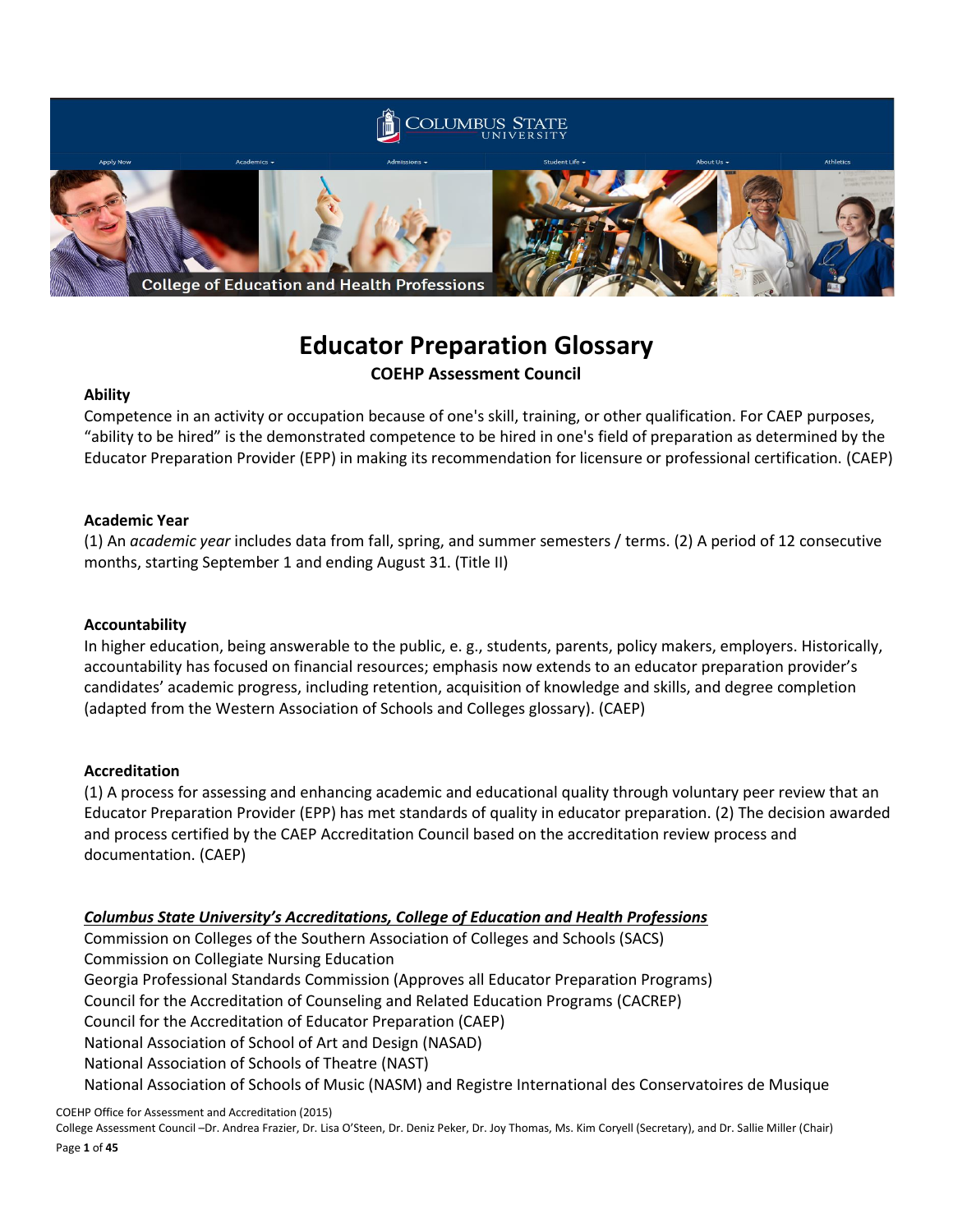#### **Accreditation Council**

The governance body that grants or withholds accreditation of an educator preparation provider (EPP) based on the review findings of a CAEP Commission and a joint review team. The Council also certifies whether or not the accreditation process followed CAEP's policies and procedures. (CAEP)

### **Accreditation Cycle**

Sometimes known as the *term* of accreditation, the length of time, generally two to seven years, awarded by the Accreditation Council based on the accreditation review process. (CAEP)

### **Accreditation Eligible**

One of the two statuses of an Educator Preparation Provider (EPP) upon completion of the CAEP application process. Accreditation eligible indicates that an EPP is seeking accreditation for the first time and will submit its self-study and engage in its accreditation review within a five year period. (CAEP)

### **Accreditation Information Management System (AIMS)**

CAEP's data collection and management system used by (1) Educator Preparation Providers (EPPs) to submit and access reports and forms; (2) CAEP staff to monitor the accreditation process, site visitor assignments and reports, program reviews, annual reports, and state partnership agreements; and (3) CAEP site visitors, Commissioners, and Accreditation Council members as a workspace to review and complete assignments related to accreditation and/or governance. (CAEP)

### **Accreditation Pathways**

The three approaches to the accreditation process available to Educator Preparation Providers (EPPs) that guide the format of the self-study, the process of formative evaluation, and the emphasis of a site visit. The three pathways available under CAEP are: Continuous Improvement (CI), Inquiry Brief (IB), and Transformation Initiative (TI). (CAEP)

### **Accreditation Plan**

An Educator Preparation Provider's (EPP's) identification of sites outside of the main campus or administrative headquarters and the programs offered at each site that will be included in the EPP's accreditation review. This information is used by CAEP staff and site visit team chairs/leads to plan the site visit, including the sites that will be visited by team members in-person or via technology. (CAEP)

#### **Accreditation Report**

The final report completed by the Accreditation Council and sent to an Educator Preparation Provider (EPP) in which the EPP is informed of the decision of the Accreditation Council, including the EPP's accreditation status, standards met or unmet, any cited areas for improvement and/or stipulations, and the Accreditation Council's rationale for its decisions. (CAEP)

COEHP Office for Assessment and Accreditation (2015) College Assessment Council –Dr. Andrea Frazier, Dr. Lisa O'Steen, Dr. Deniz Peker, Dr. Joy Thomas, Ms. Kim Coryell (Secretary), and Dr. Sallie Miller (Chair) Page **2** of **45**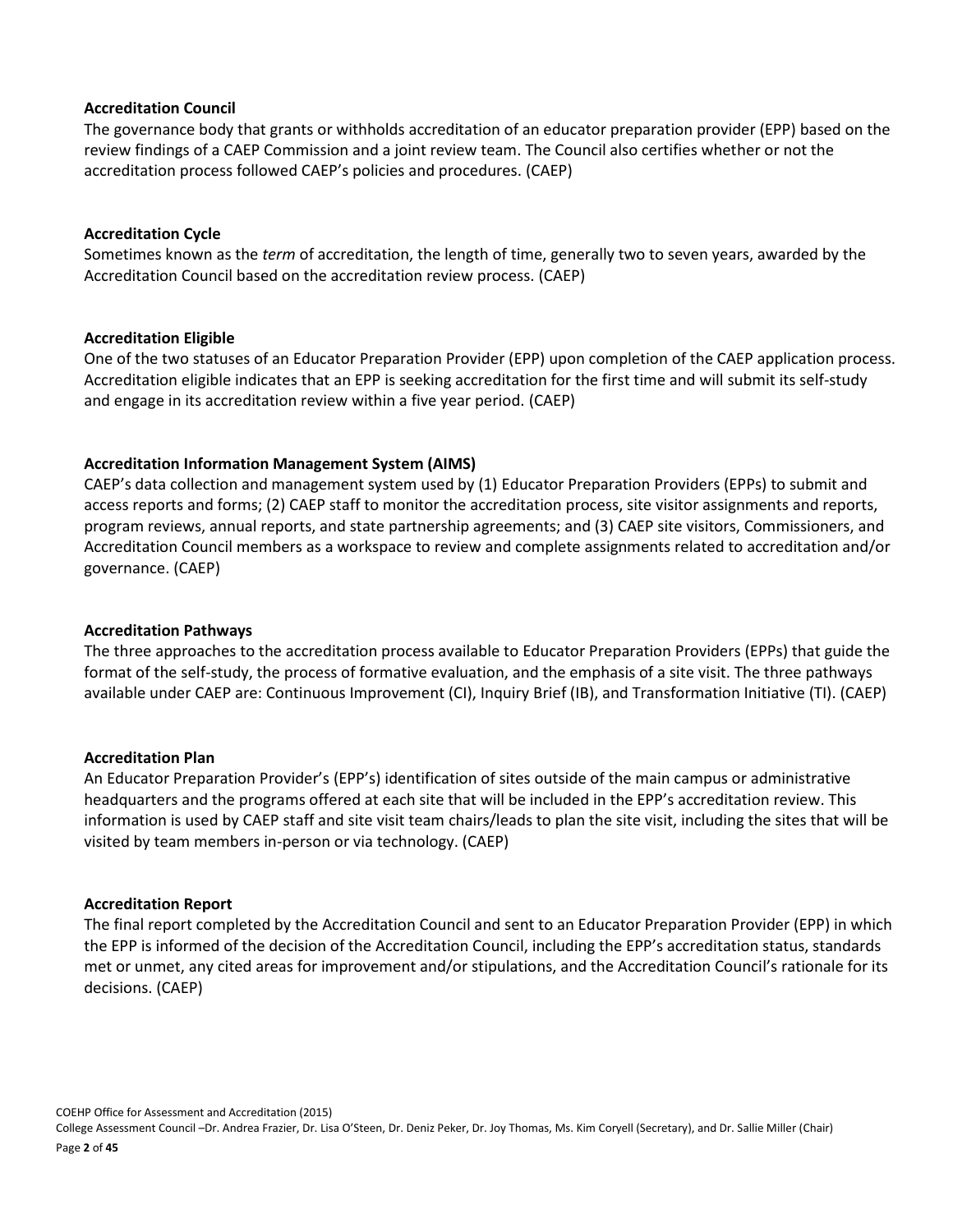### **Accreditation Status**

The public recognition that CAEP grants to an Educator Preparation Provider (EPP) to indicate the outcome of (1) an EPP's application to CAEP, or (2) the accreditation review. The outcome of an application to CAEP can be either accreditation eligible or candidate for accreditation. The outcome of an accreditation review can be accreditation for five or seven years, probation, denial, or revocation. (CAEP)

### **Accredited**

The accreditation status of an Educator Preparation Provider (EPP) that meets all of CAEP's standards and other requirements. (CAEP)

### **Actionable**

Good measures should provide programs with specific guidance for improvement. Many promising measures fail simply because they are too expensive, too complex, too time consuming, or too politically costly to implement. Often, the simplest are best, even if they seem less technically attractive. This principle also suggests that any measure should be able to be disaggregated to reveal underlying patterns of strength and weakness or to uncover populations who could be served more effectively. Finally, the measures provided should be reflectively analyzed and interpreted to reveal specific implications for the program. (CAEP)

### **Adjunct Faculty**

IHE and preK-12 staff (whether teachers or other educational leaders) who are engaged significantly with the teacher-candidates during their supervised clinical experience, in terms of spending significant amounts of time working with them. Any of the following three criteria would imply inclusion in the count of adjunct faculty:

- If they spend a number of hours each week observing, supervising or discussing the clinical experience with the teacher-candidates or other teacher preparation program faculty;
- If they receive a stipend from the teacher preparation program for their participation;
- If they are considered part of the teacher preparation program, in terms of recognition in brochures or other program descriptions provided to the state or the general public. (Title II)

### **Administrative Outcomes / Mission Statement**

Operational and specific statements derived from a unit's core functions that describe the desired quality of key services within an administrative unit and define exactly what the services should promote. (Nichols)

### **Administrative Unit Operations / Strategic Initiatives**

Refers to the assessments based on objectives within administrative units that enhance areas of the university in support of student programs and services.

### **Administrative Unit Strategic Goal (AUSG) / Vision Statement**

The AUSG is a broad and generalized statement of action that assists in meeting the mission of the administrative unit and university. Often refers to a long-term time frame.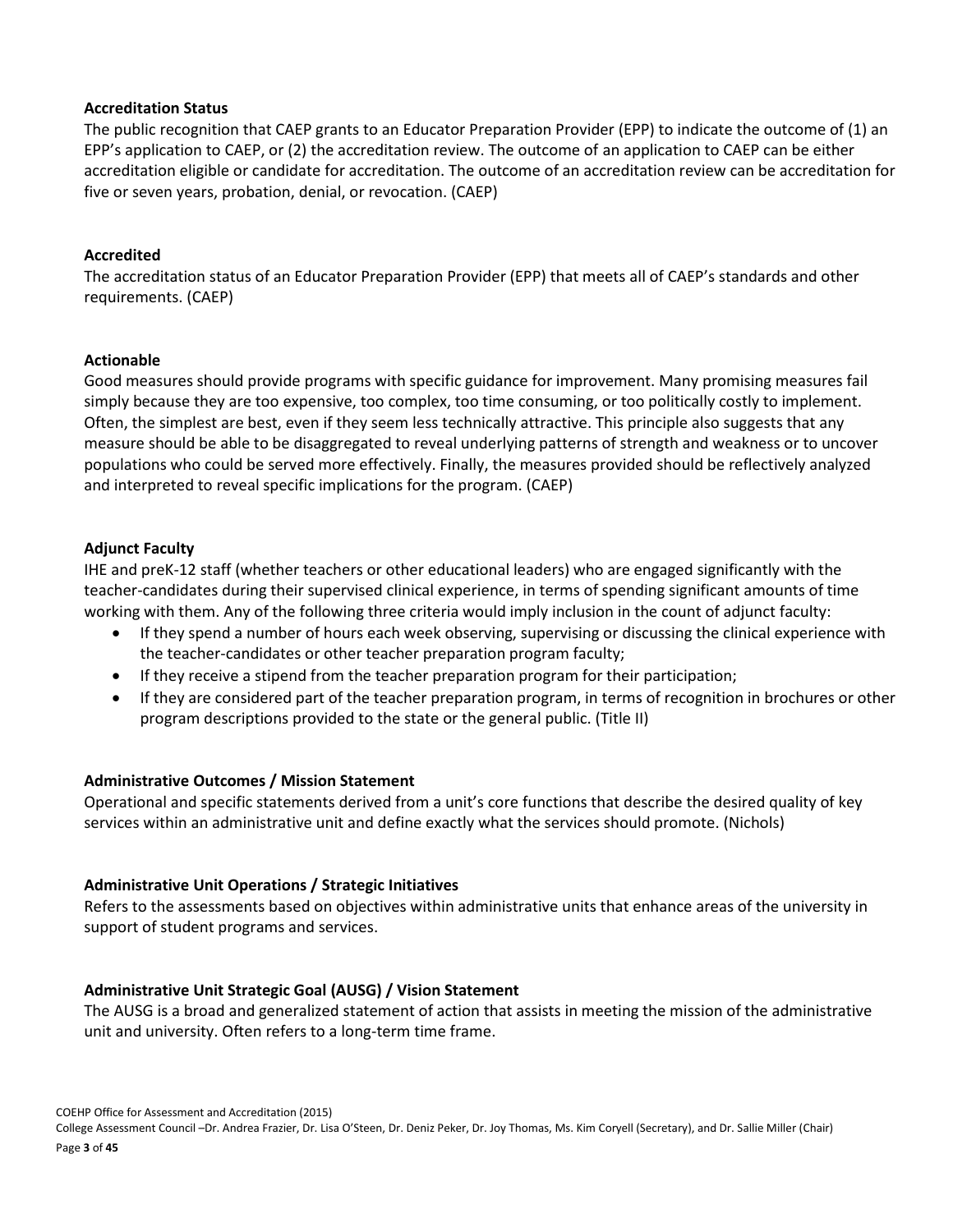### **Administrative Unit Strategic Objective**

Specific statement referring to a short-term time frame and that aligns to the goal.

### **Administrative Unit Strategic Outcome (AUSO)**

The AUSO describes a change in students that results from a provided learning experience.

#### **Advanced Preparation Program**

An educator preparation program at the post-baccalaureate level for the continuing education of educators who have previously completed initial preparation. Advanced preparation programs commonly award graduate credit and include masters, specialist, and doctoral degree programs as well as non-degree certification programs offered at the post- baccalaureate level. (GaPSC Rule Book 505-3-.01)

### **Adverse Action**

The revocation or denial of accreditation following a special review process when it is confirmed that an Educator Preparation Provider's (EPP's): (1) fails to continue to meet one or more CAEP standards; (2) fails to continue to meet CAEP's application requirements; (3) falsely reports data and/or plagiarizes information submitted for accreditation purposes; (4) fails to submit annual reports, annual dues, or other documents required for accreditation; and/or (5) results from an investigation into a valid complaint in which it is determined that the CAEP standards are no longer being met. (CAEP)

### **Aggregation**

A process of grouping distinct or varied data together and considering them as a whole. See *disaggregation*  (adapted from the Western Association of Schools and Colleges glossary). (CAEP)

#### **Alignment**

The process of assuring that student learning outcomes, curriculum and instruction, and assessments all support each. A rationale statement is used to document the alignment.

#### **All P-12 students**

Defined as children or youth attending P-12 schools including, but not limited to, students with disabilities or exceptionalities, students who are gifted, and students who represent diversity based on ethnicity, race, socioeconomic status, gender, language, religion, sexual identification, and/or geographic origin. (CAEP)

### **Alternative route to a teaching credential**

A teacher preparation pathway that primarily serves candidates that are the teacher of record in a classroom while participating in the route. Alternative routes to a teaching credential are defined as such by the state. (Title II)

COEHP Office for Assessment and Accreditation (2015) College Assessment Council –Dr. Andrea Frazier, Dr. Lisa O'Steen, Dr. Deniz Peker, Dr. Joy Thomas, Ms. Kim Coryell (Secretary), and Dr. Sallie Miller (Chair)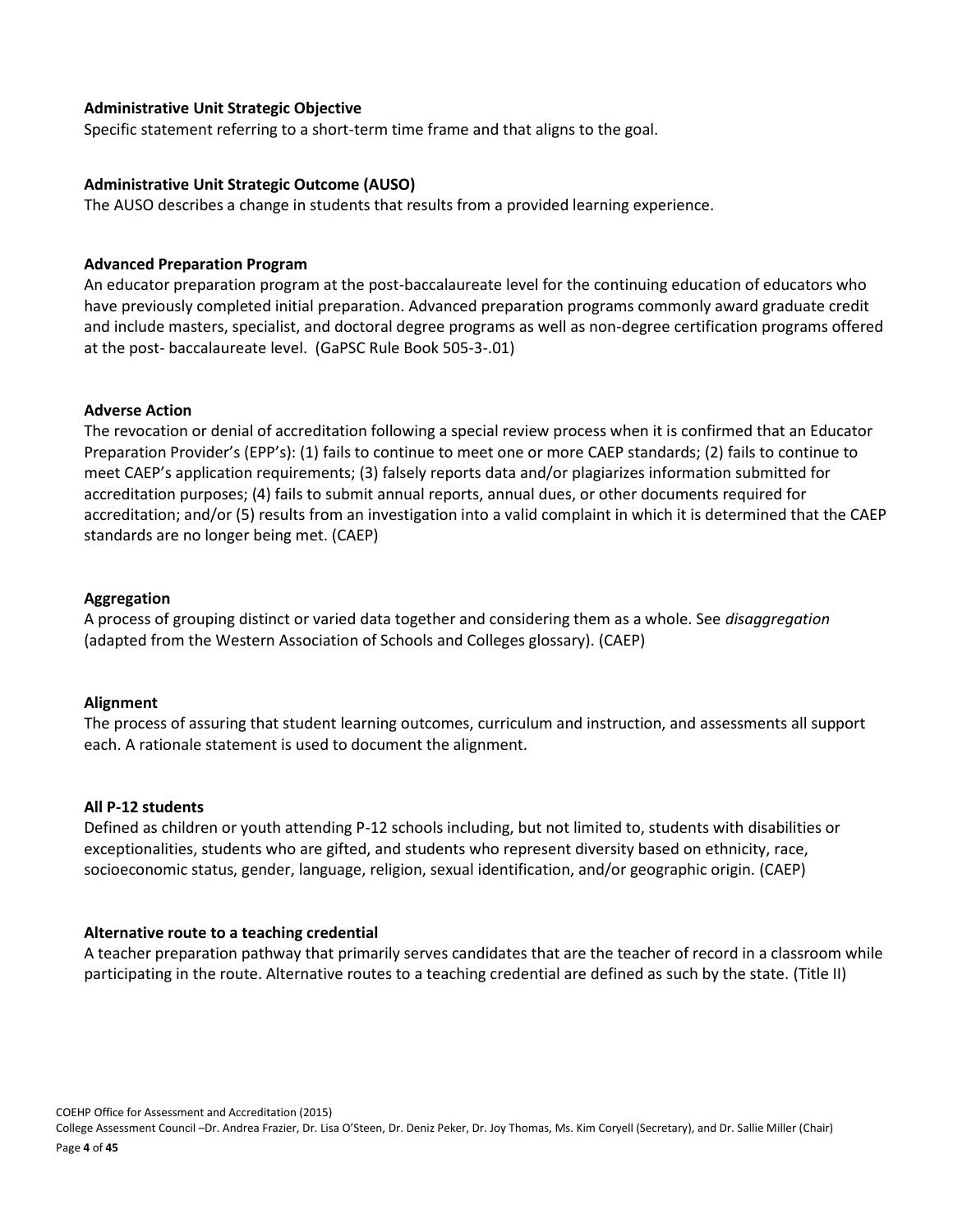### **Anchors**

Samples of student work collected to provide examples that indicate different levels from a scoring rubric.

### **Annual Fees**

The yearly financial assessment paid by an Educator Preparation Provider (EPP) to maintain its accreditation status. (CAEP)

### **Annual Report**

(1) A yearly update submitted through AIMS by an Educator Preparation Provider (EPP) in which, the EPP provides CAEP with a summary of: (a) progress on removing any areas for improvement/stipulations, (b) substantive changes, (c) links to candidate performance data on its website, (d) eight annual measures of program outcomes and impact; and pathway specific progress, as requested. (2) CAEP's yearly report to the public on the state/progress of accreditation. (CAEP)

### **Appeal**

CAEP's process of reconsideration of denial or revocation of accreditation upon request by an Educator Preparation Provider (EPP). (CAEP)

### **Appeals Committee**

A committee of the Accreditation Council from which a panel of reviewers are drawn to review an appeal. (CAEP)

#### **Appeals Panel**

The five-member group appointed from the Appeals Committee by the CAEP President to review an appeal. (CAEP)

### **Appendix E**

A table included as part of the accreditation self-study for the Inquiry Brief pathway in which an inventory of the evidence available to demonstrate candidate achievement is recorded and is audited during the site visit. (CAEP)

#### **Applicant**

The status of an Educator Preparation Provider (EPP) while its application to CAEP is being completed or is under review. (CAEP)

#### **Approval**

A process for assessing and enhancing academic and education quality through peer review and annual reporting, to assure the public that an educator preparation provider and/or program has met institutional, state, and national standards of educational quality; also, a Georgia Professional Standards Commission (GaPSC) decision rendered when an Educator Preparation Provider (EPP) or program meets GaPSC standards and required annual reporting. (GaPSC Rule Book 505-3-.01)

COEHP Office for Assessment and Accreditation (2015) College Assessment Council –Dr. Andrea Frazier, Dr. Lisa O'Steen, Dr. Deniz Peker, Dr. Joy Thomas, Ms. Kim Coryell (Secretary), and Dr. Sallie Miller (Chair) Page **5** of **45**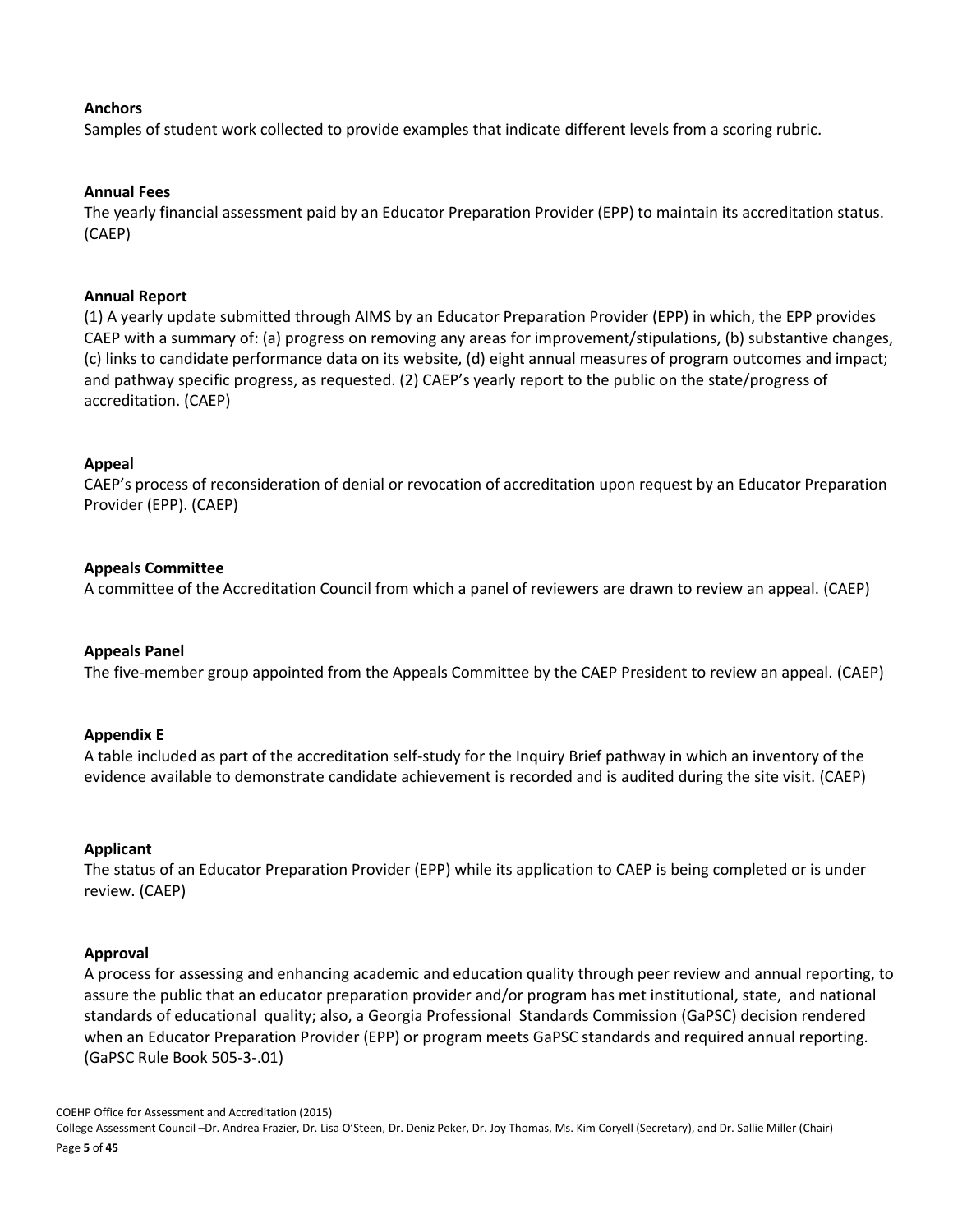### **Approval Review**

Examination of evidence and interviews of stakeholders conducted by the GaPSC Board of Examiners (BOE) either on-site at an institution/agency, or electronically through the use of web and telephone conferencing systems as part of a Developmental, Initial Performance, Continuing, Focused, or Probationary Review. (GaPSC Rule Book 505-3-.01)

### **Area for Improvement (AFI)**

A statement written by a site visit team or commission that identifies a weakness in the evidence for a component or a standard. An AFI is not of sufficient severity that it leads to an unmet standard. Areas for improvement should be remediated by the next accreditation cycle and progress toward improvement is reported annually in the annual report. (CAEP)

#### **Assessment**

An ongoing, iterative process consisting of four basic steps: 1. Defining learning outcomes; 2. Choosing a method or approach and then using it to gather evidence of learning; 3. Analyzing and interpreting the evidence; and 4. Using this information to improve student learning (adapted from the Western Association of Schools and Colleges glossary). (CAEP)

### **Assessment Scheme and Mission Alignment**

This assessment scheme supports the College of Education and Health Professions (COEHP) mission in preparing professionals based on program learning outcomes and state, regional, and national standards.

The COEHP prepares highly qualified and sought-after professionals who lead with respect, integrity, and compassion and possess the knowledge, skills, and dispositions to improve P-12 student learning, professional health care, and the overall quality of life in our local and global communities.

COEHP Office for Assessment and Accreditation (2015)

College Assessment Council –Dr. Andrea Frazier, Dr. Lisa O'Steen, Dr. Deniz Peker, Dr. Joy Thomas, Ms. Kim Coryell (Secretary), and Dr. Sallie Miller (Chair) Page **6** of **45**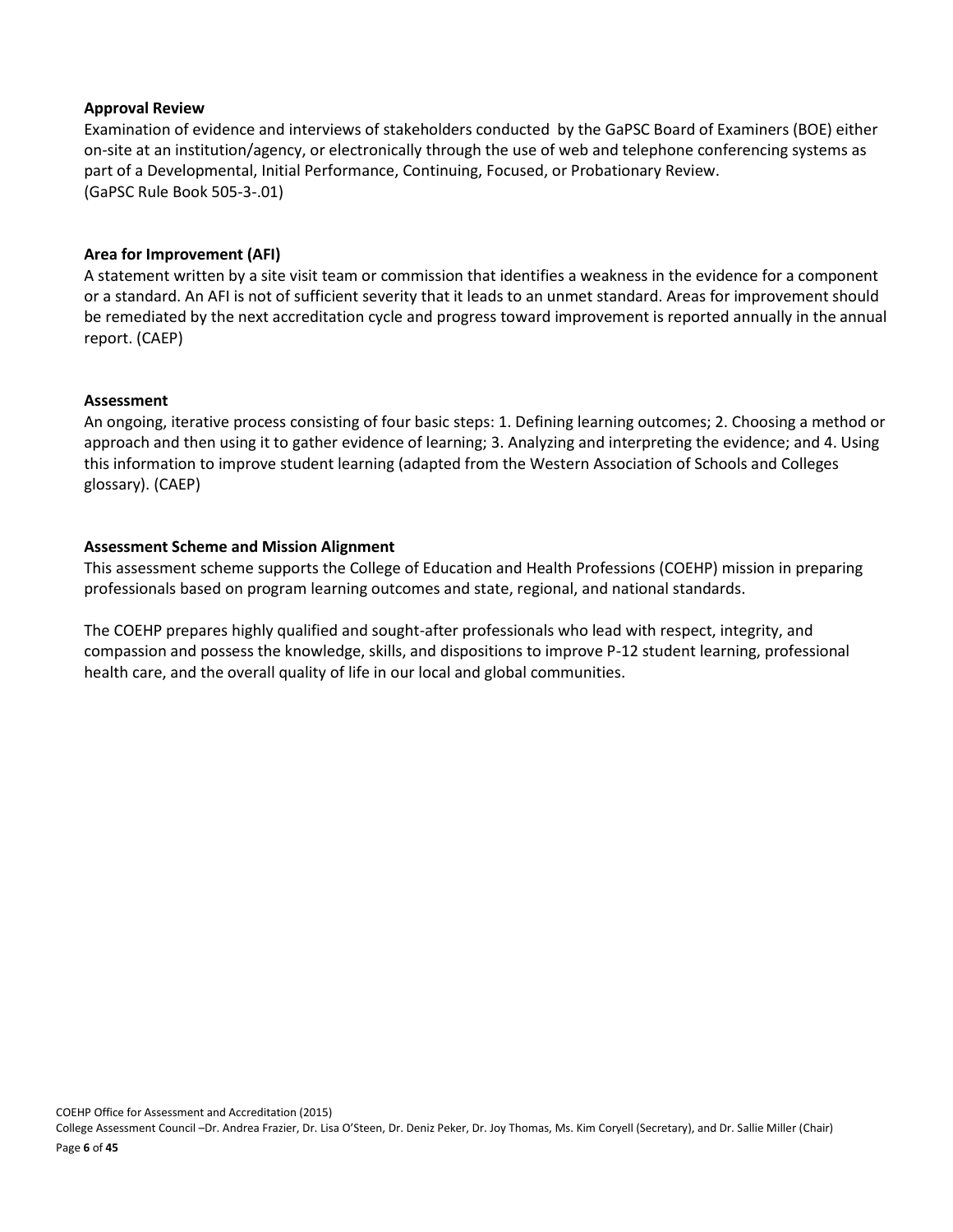

\*Critical assessments are supported by Rationale Statements which document that the assessments are aligned with PSLOs and state, regional, and national accreditation standards.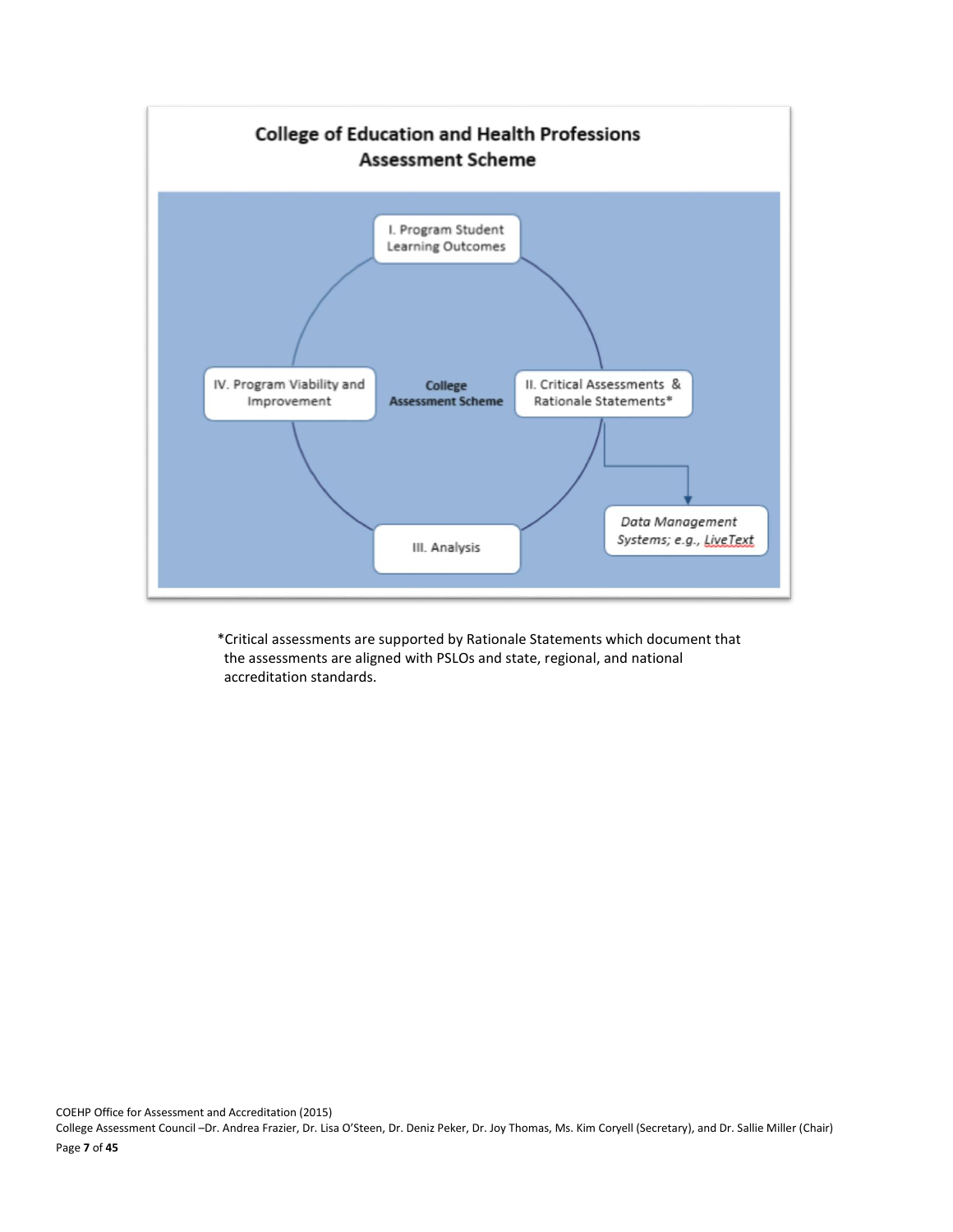#### **Assessment System**

An assessment system is an ongoing process that provides evidence for the achievement of (or lack thereof) program student learning outcomes. Thus, program expectations are documented and made public; the expectations (learning outcomes) are aligned with standards for learning quality; data are systematically gathered, analyzed, and interpreted to determine how well performance matches those expectations and standards; and assessment results are used to document, explain, and improve performance and programs.



### **Attributes**

Qualitative characteristics of an educator candidate (such as credentials, knowledge, beliefs, attitudes, etc.) (CAEP)

#### **Audit**

A site visitor team's examination and verification of the Inquiry Brief self-study/supporting evidence presented by the Educator Preparation Provider (EPP) to make its case for accreditation. (CAEP)

#### **Audit Task**

One of a series of activities related to a CAEP standard that is undertaken by site visitors. An audit task is composed of a *target* statement or table from the self-study report and a *probe.* (CAEP)

#### **Authentic Assessments**

Authentic assessments are real-world activities that professionals in the discipline may encounter. Assessment can be conducted during field placement, student teaching, clinical, etc.

COEHP Office for Assessment and Accreditation (2015) College Assessment Council –Dr. Andrea Frazier, Dr. Lisa O'Steen, Dr. Deniz Peker, Dr. Joy Thomas, Ms. Kim Coryell (Secretary), and Dr. Sallie Miller (Chair) Page **8** of **45**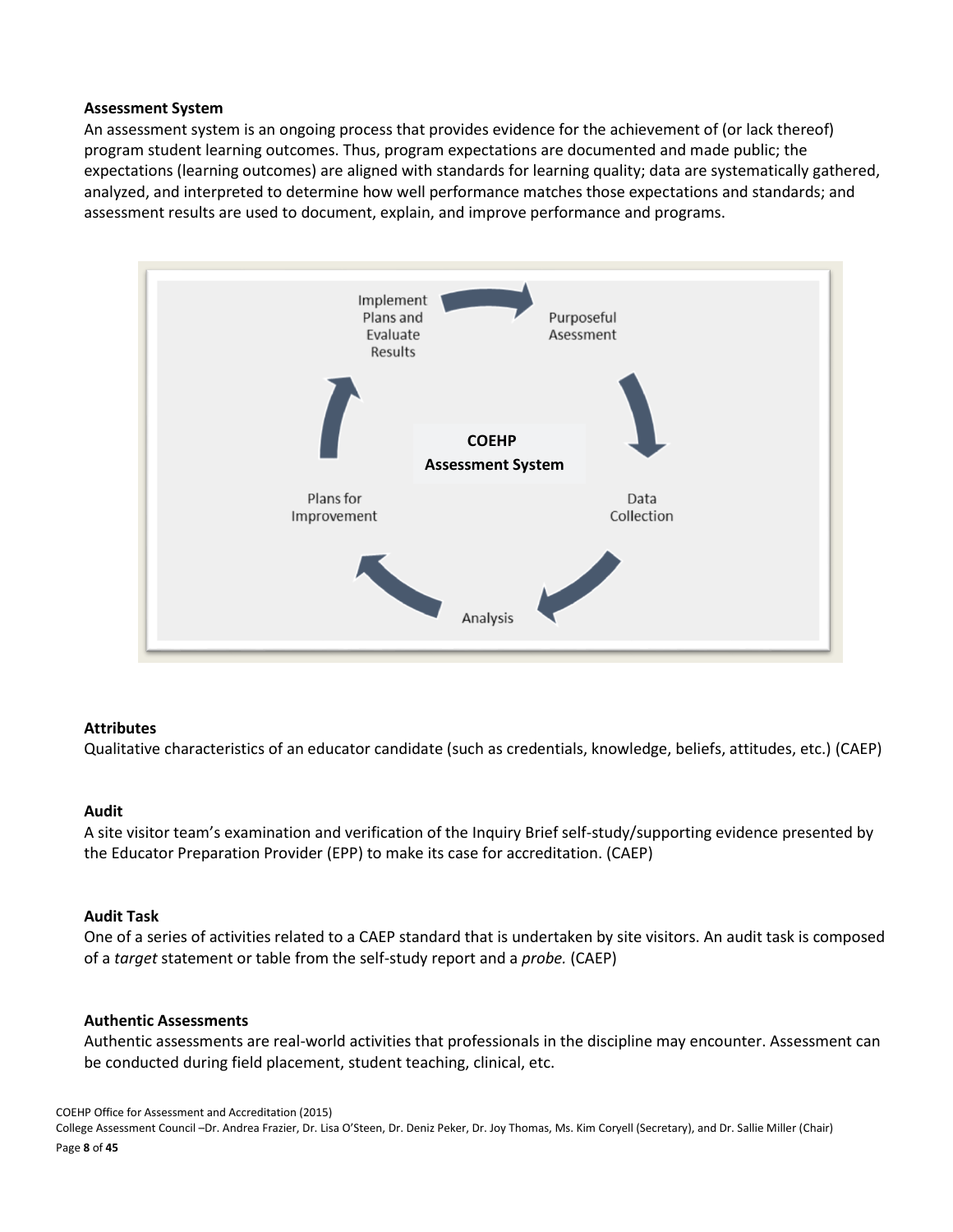### **Benchmark**

A point of reference or standard of excellence in relation to which something can be compared and judged. A specific level of student performance may serve as the benchmark that candidates are expected to meet at a particular point in time or developmental progression. Retention and graduation rates may also be benchmarked against those of peer institutions or national norms (adapted from the Western Association of Schools and Colleges glossary). (CAEP)

#### **Benchmarking**

The process of comparing institutions' information and assessment results with other institutions, often their peers.

### **Board of Directors**

The governance body responsible for policy development; the financial affairs of CAEP; and the election of CAEP's board members, committee members, and co-chairs of the Council. (CAEP)

### **Branch Campus**

A campus that is physically detached from the parent university or college. A branch campus generally has full student and administrative services with a chief executive officer and may be regionally accredited separately from the parent campus. (GaPSC Rule Book 505-3-.01)

### **Bylaws**

The standing rules governing the regulation of CAEP's internal affairs. (CAEP)

### **CAEP (Council for the Accreditation of Educator Preparation)**

A nonprofit and nongovernmental agency that accredits Educator Preparation Providers (EPPs). CAEP was created with the October 2010 adoption of a motion to consolidate the National Council for Accreditation of Teacher Education (NCATE) and the Teacher Education Accreditation Council (TEAC) by the boards of the two organizations. CAEP became operational on July 1, 2013. (CAEP)

### **CAEP Coordinator**

A role identified by some Educator Preparation Providers (EPPs) for an individual to coordinate the activities, reports and preparations for an accreditation review. (CAEP)

### **Candidates/Teacher Candidate**

An individual engaged in the preparation process for professional education licensure/certification with an Educator Preparation Provider (EPP). (CAEP)

COEHP Office for Assessment and Accreditation (2015)

College Assessment Council –Dr. Andrea Frazier, Dr. Lisa O'Steen, Dr. Deniz Peker, Dr. Joy Thomas, Ms. Kim Coryell (Secretary), and Dr. Sallie Miller (Chair)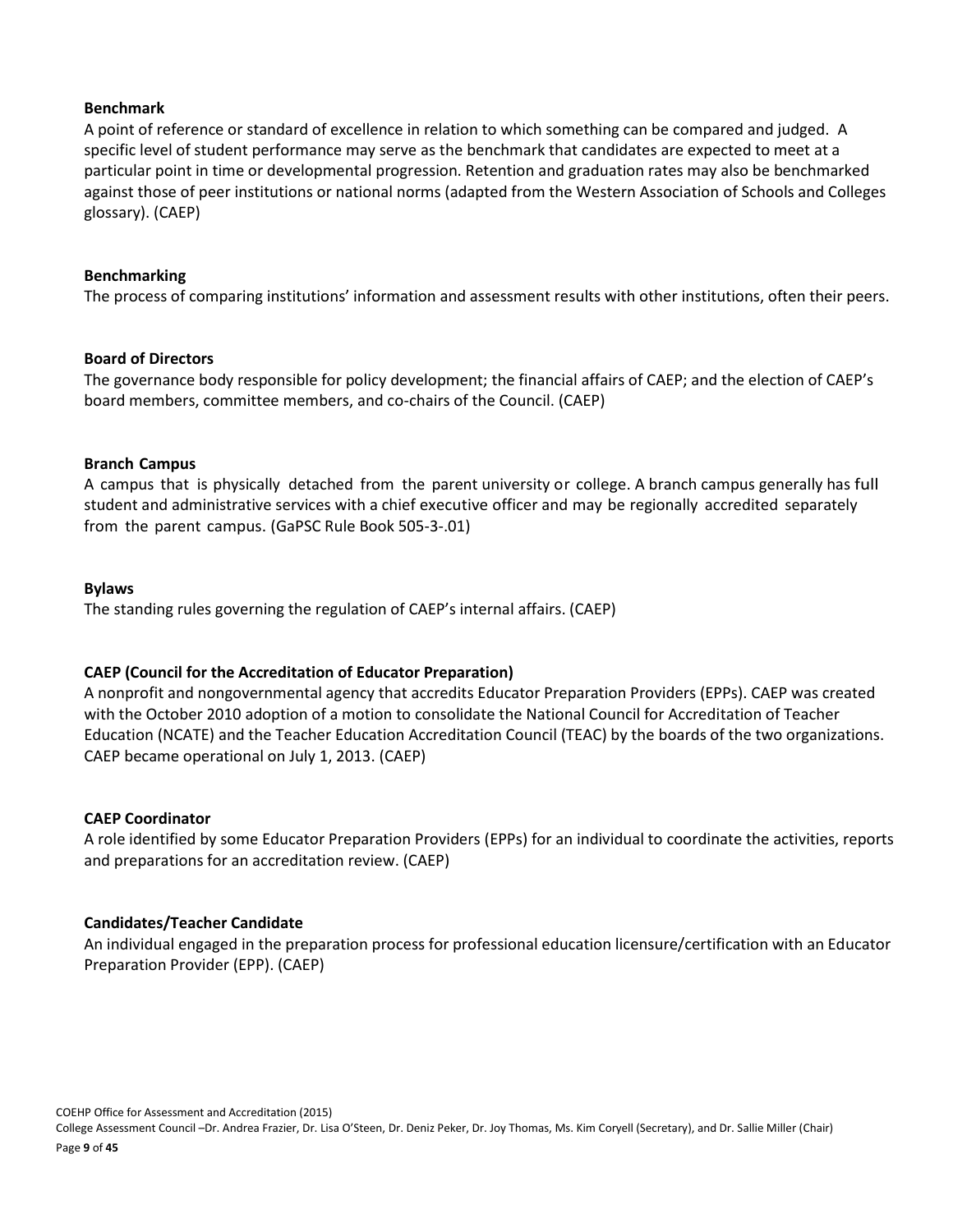### **Candidate for Accreditation**

An accreditation status achieved after completion of an application to CAEP during which an Educator Preparation Provider (EPP) engages in a developmental/diagnostic evaluation of its readiness to engage in an accreditation review. (CAEP)

### **Candidate Learning**

The development of effective teaching performance in individuals preparing for professional educator roles in P-12 settings. (CAEP)

### **Capacity**

An Educator Preparation Provider's (EPP's) stated, reviewed and evaluated ability to deliver and maintain its obligations related to (1) the high quality preparation of candidates for professional roles/licensure/certification; (2) continuous improvement; and/or (3) transformation. (CAEP)

### **Capstone**

A culminating project or experience that generally takes place in a candidate's final year of study and requires review, synthesis, and application of what has been learned over the course of the candidate's preparation program. The result may be a product (e.g., original research) or a performance (e.g., a teaching sequence). The capstone can provide evidence for assessment of a range of outcomes, (e.g., proficiencies) (adapted from the Western Association of Schools and Colleges glossary). (CAEP)

#### **Case Analysis**

An analysis included in the Inquiry Brief site visit review that is focused on the CAEP standards of the educator preparation provider's (EPP) case for accreditation. The analysis cites evidence in the record that is consistent or inconsistent with CAEP's requirements and standards, including whether or not there are credible rival hypotheses for evidence put forward in the EPP's self-study. The case analysis is prepared by the lead site visitor and the Commissioner responsible for presenting the case for use by IB Commissioners as they develop recommendations about standards being met. (CAEP)

#### **Case Study**

For CAEP, a case study is a systematic study of some aspect of preparation that posits a problem of practice, identifies a means to address it, frames appropriate measures, gathers data, and analyzes results for the purposes of preparation improvement and/or accreditation evidence. (CAEP)

#### **Ceiling/Floor**

In assessment of learning, a ceiling effect occurs when the assessment activity is not challenging enough, or the scoring rubric is not ambitious enough, to accommodate higher levels of candidate performance. A floor effect occurs when data cannot represent a value lower than what the assessment activity or rating scale allows (adapted from the Western Association of Schools and Colleges glossary). (CAEP)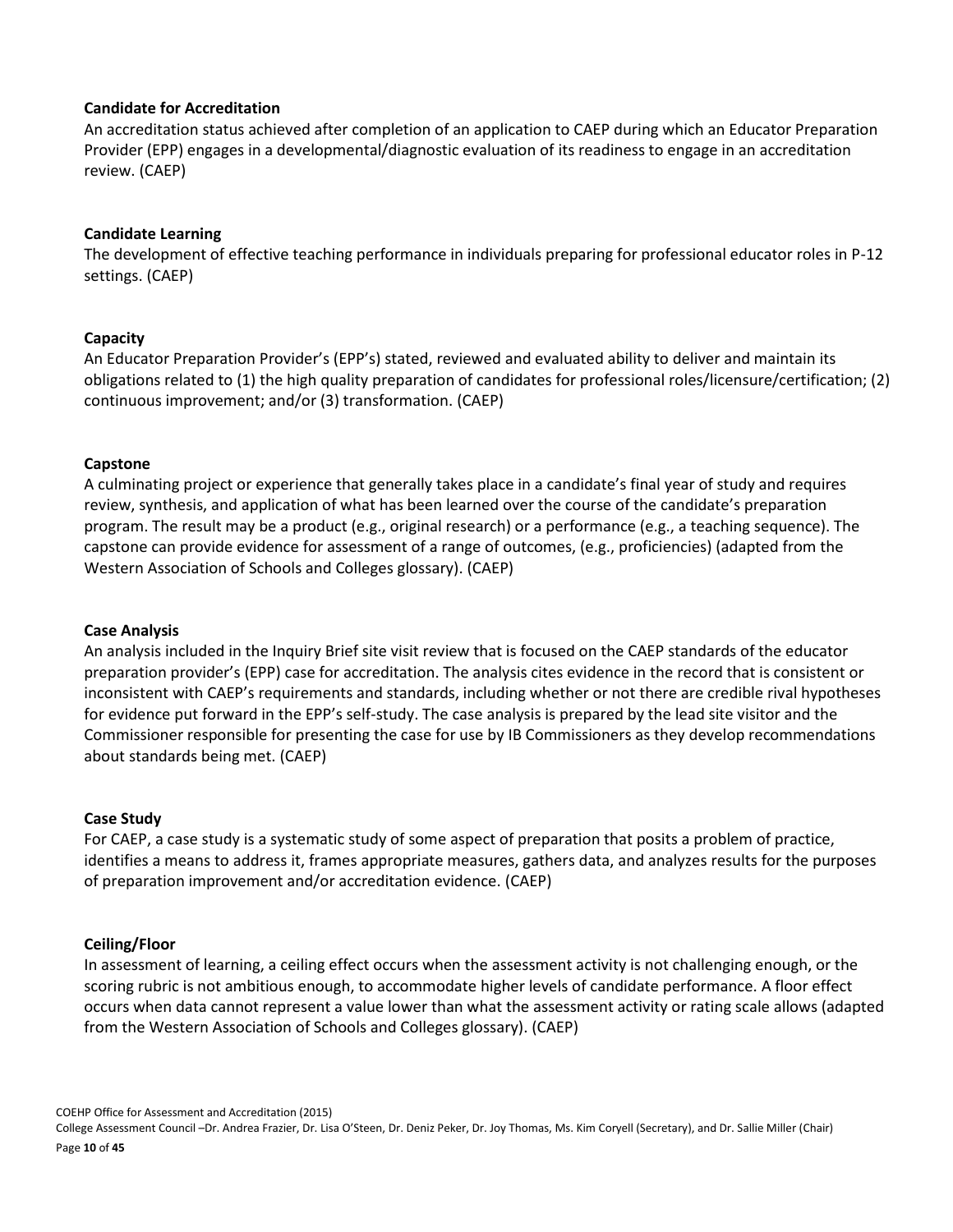### **Certificate**

An official document issued by a state agency that an individual meets state requirements to (1) teach at a specific level or for a specialized discipline/population of students (e.g. middle grades, biology, English Language Learners, etc.); or (2) serve in a specific education role in a school (e.g. principal, reading specialist, etc.). (CAEP)

### **Certificate Level**

A professional educator preparation program that provides the courses for a specific certificate or license, but does not lead to an academic degree. (CAEP)

### **Certification**

The process by which a governmental agency or nongovernmental organization grants professional recognition to an individual who meets specified qualifications/requirements. (See *Certificate* and/or *Certification/Licensure Level*.) (CAEP)

### **Challenging Academic Content Standards**

Standards that specify what children are expected to know and be able to do; contain coherent and rigorous content; and encourage the teaching of advanced skills. (Title II)

### **Claims**

The statements in the *Inquiry Brief* self-study report to describe how an Educator Preparation Provider (EPP) meets CAEP standards in preparing competent, caring, and qualified educators (i.e., teachers, administrators, and other school professionals). (CAEP)

#### **Clarification Questions**

A set of questions about the *Inquiry Brief* self-study report that are prepared as part of the formative evaluation that need clarification in writing before the site visit begins. These questions are included, with the Educator Preparation Provider's (EPP's) answers, in the site visit report and may lead to follow-up tasks during the visit. (CAEP)

#### **Clinical Educators**

All Educator Preparation Provider (EPP) and P-12-school-based individuals, including classroom teachers, who assess, support, and develop a candidate's knowledge, skills, or professional dispositions at some stage in the clinical experiences. (CAEP)

#### **Clinical Experiences**

Guided, hands-on, practical applications and demonstrations of professional knowledge of theory to practice, skills, and dispositions through collaborative and facilitated learning in field-based assignments, tasks, activities, and assessments across a variety of settings. (CAEP)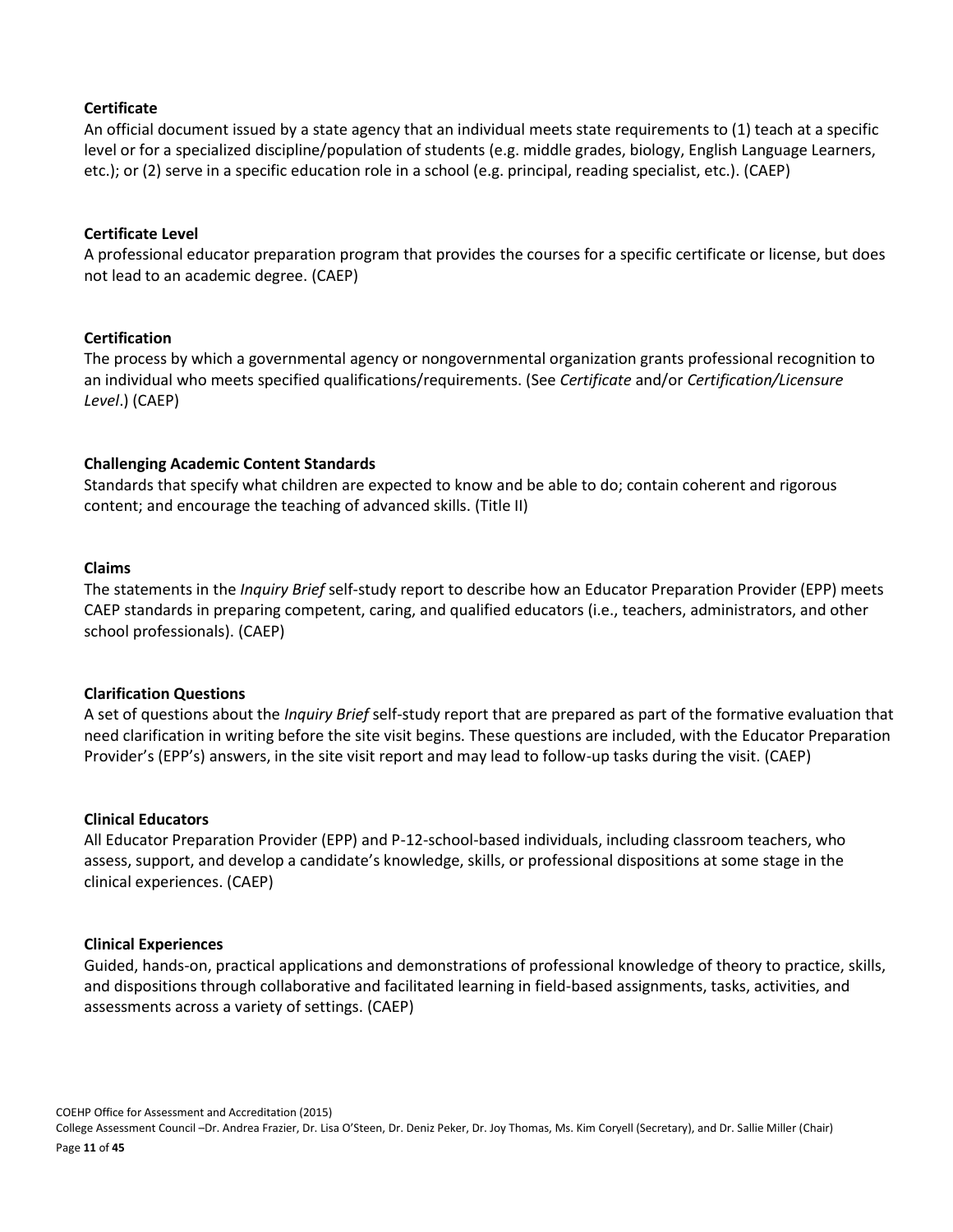### **Clinical Practice**

Student teaching or internship opportunities that provide candidates with an intensive and extensive culminating field-based set of responsibilities, assignments, tasks, activities, and assessments that demonstrate candidates' progressive development of the professional knowledge, skills, and dispositions to be effective educators. (CAEP)

### **Coherence**

Logical interconnection; overall sense or understandability. (CAEP)

### **Cohort**

A group of candidates or program completers admitted, enrolled, or graduated at the same time, e.g., a class entering in a fall semester or a class graduating in the spring semester. (CAEP)

### **Cohort of Program Completers**

Individuals who met all requirements of a state-approved teacher preparation program in a given academic year. (See definition of "program completer"). (Title II)

### **Commission**

The accreditation body specific to an accreditation pathway that reviews the accreditation documents from the Educator Preparation Provider (EPP) and site visit team to (1) confirm, revise, or assign areas for improvement and/or stipulations, (2) recommend whether or not the CAEP standards were met by the EPP, and (3) verify whether or not the accreditation process followed CAEP's policies and procedures. (CAEP)

#### **Complaint Review Committee**

A committee of the Accreditation Council with responsibility for reviewing and taking action on valid complaints against an Educator Preparation Provider (EPP) or CAEP. (CAEP)

#### **Complaints**

The formal submission of documents and other materials to support an allegation (1) that an Educator Preparation Provider (EPP) no longer meets one or more of the CAEP standards; (2) that CAEP did not follow its established policies and procedures; or (3) that a member of CAEP's staff violated CAEP policies or procedures, including but not limited to its code of conduct. (CAEP)

### **Completer**

Any candidate who exited a preparation program by successfully satisfying the requirements of the Educator Preparation Provider (EPP). (CAEP)

### **Compliance**

Presenting sufficient evidence of meeting the standards or requirements of a regulatory or accrediting body. (CAEP)

COEHP Office for Assessment and Accreditation (2015) College Assessment Council –Dr. Andrea Frazier, Dr. Lisa O'Steen, Dr. Deniz Peker, Dr. Joy Thomas, Ms. Kim Coryell (Secretary), and Dr. Sallie Miller (Chair) Page **12** of **45**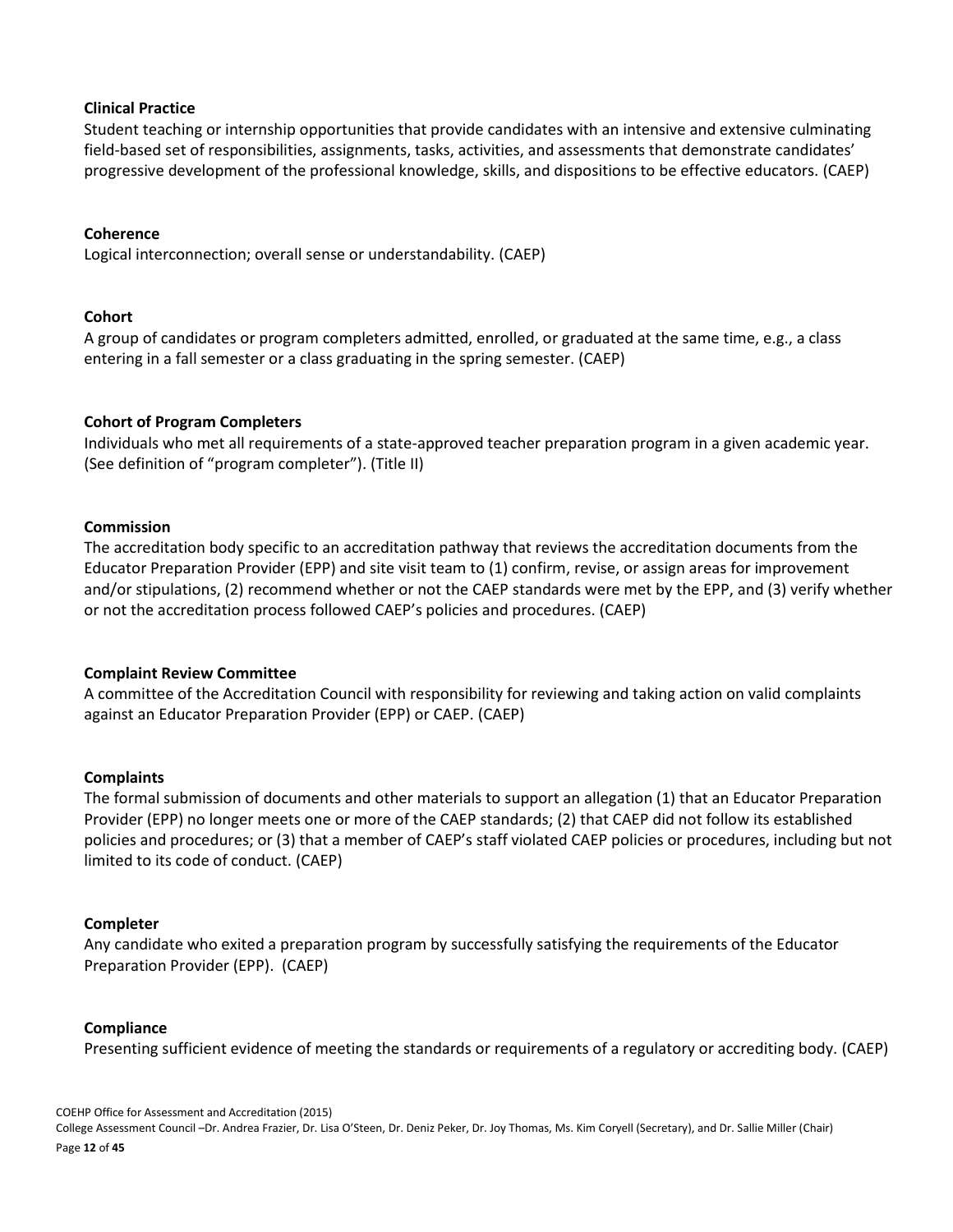#### **Component**

Sub-indicators of a standard that elaborate upon and further define a standard. CAEP uses its components as evidence categories that are summarized by the Educator Preparation Provider (EPP) and reviewed by the site visit team in order to assign areas for improvement or stipulations that lead to a peer judgment of whether or not a standard is met. (CAEP)

### **Confidentiality**

A policy statement to which site visitors, Commissioners, Councilors and staff are required to adhere. The policy includes expectations that individuals will not to disclose or discuss information from an educator preparation provider's (EPP) self-study, related evidence, interviews, or CAEP's decision-making process outside of the formal accreditation process meetings. (CAEP)

### **Conflict of Interest**

A policy statement and process that identifies the prior or existing relationships by which an individual is disqualified from participating in the accreditation process of an Educator Preparation Provider (EPP). (CAEP)

### **Consumer Information**

Information about the status and trends of outcomes for completers that should be available for prospective candidates, parents of applicants, employers of completers, parents of P-12 students and generally for the public. (CAEP)

#### **Constructive Response**

An assessment method that requires students to construct a tangible product or perform a demonstration to show what they know and are able to do; e.g., an open-ended question that demonstrates cognitive knowledge and reasoning.

#### **Content Knowledge**

The central concepts, tools of inquiry, and structures of a discipline. (CAEP)

#### **Continuing Accreditation**

The accreditation process for an Educator Preparation Provider (EPP) to renew its accredited status. (CAEP)

#### **Continuous Improvement**

A process of gathering information about all aspects of preparation activities and experiences, analyzing that information (looking for patterns, trends, making comparisons with peers), identifying what works and what seems to be troubled, making adjustments, and repeating the cycle. (CAEP)

COEHP Office for Assessment and Accreditation (2015) College Assessment Council –Dr. Andrea Frazier, Dr. Lisa O'Steen, Dr. Deniz Peker, Dr. Joy Thomas, Ms. Kim Coryell (Secretary), and Dr. Sallie Miller (Chair) Page **13** of **45**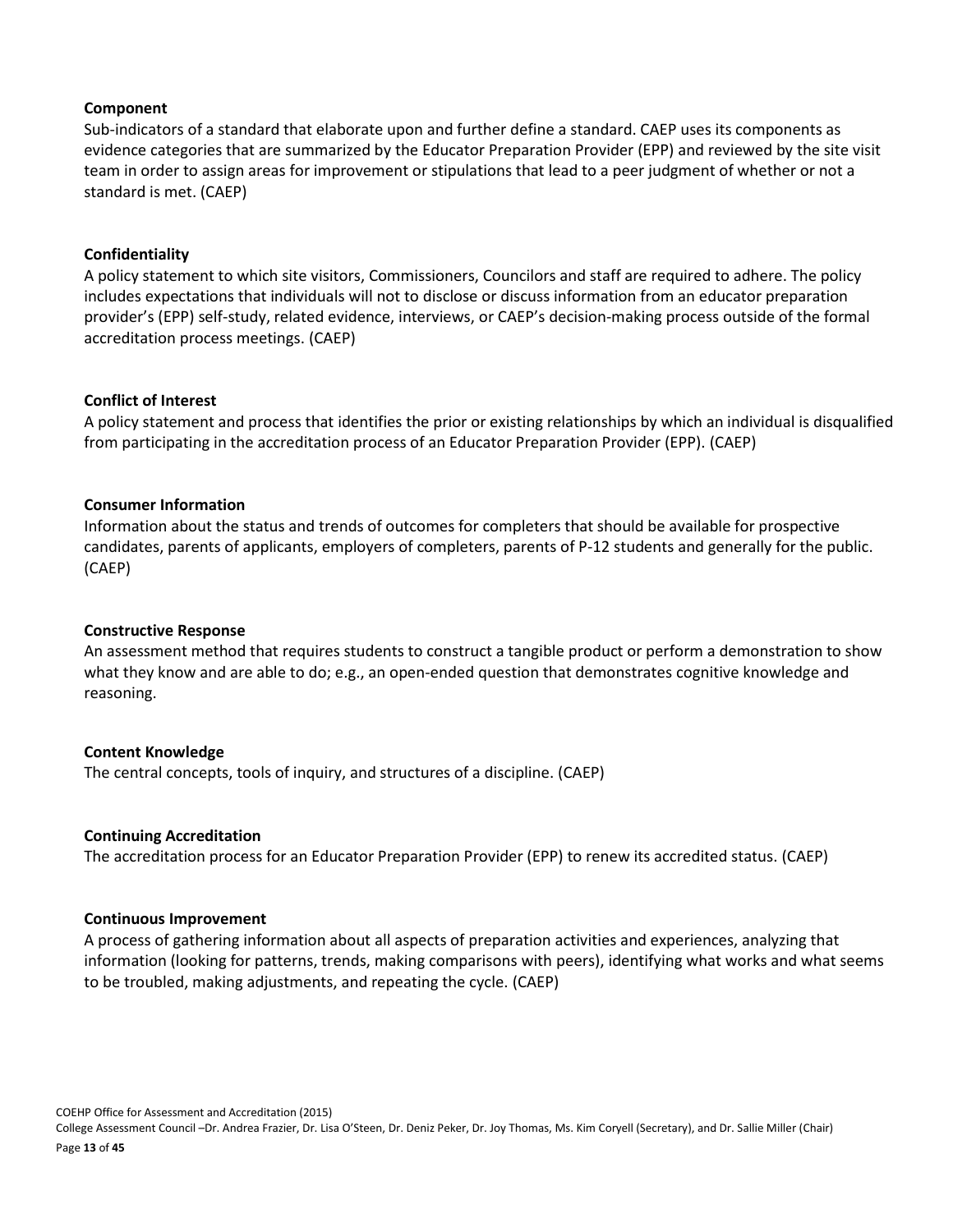### **Continuous Improvement (CI) Pathway**

The CAEP approach to accreditation review in which the Educator Preparation Provider's (EPP's) self-study includes a specific plan for, or evidence of, continuous improvement in an EPP-selected focal area. (CAEP)

### **Council for the Accreditation of Educator Preparation (CAEP)**

A nonprofit and nongovernmental agency that accredits Educator Preparation Providers (EPPs). CAEP was created with the October 2010 adoption of a motion to consolidate the National Council for Accreditation of Teacher Education (NCATE) and the Teacher Education Accreditation Council (TEAC) by the boards of the two organizations. CAEP became operational on July 1, 2013. (CAEP)

### **Course Embedded Assessments**

Assessments generated from assignments already in place in the classroom.

### **Course Objectives**

Course objectives describe what a course will cover. They are generally less broad than goals and broader than student learning outcomes.

### **Credibility**

The quality of being believable or worthy of trust. For CAEP purposes, the evidence-based practices of an EPP that the data gathering and analysis process is objective, has integrity, and is free of preconceived ideas or bias. (CAEP)

#### **Criterion**

A characteristic mark or trait on the basis of which a judgment may be made (adapted from the Western Association of Schools and Colleges glossary). (CAEP)

#### **Criterion-referenced**

Testing or assessment in which candidate performance is judged in relation to pre-established standards and not in relation to the performance of other students. See *norm-referenced* (adapted from the Western Association of Schools and Colleges glossary). (CAEP)

#### **Critical Assignment**

The Critical Assignment is a course assignment that is aligned with program learning outcomes and is to be included in the course every time it is offered. It is also to be uploaded to LiveText and assessed with the provided rubric. The results of the evaluation of the critical assignment may be used for candidate and/or program evaluation. The associated assignment rubric may or may not be a Key Assessment.

COEHP Office for Assessment and Accreditation (2015) College Assessment Council –Dr. Andrea Frazier, Dr. Lisa O'Steen, Dr. Deniz Peker, Dr. Joy Thomas, Ms. Kim Coryell (Secretary), and Dr. Sallie Miller (Chair) Page **14** of **45**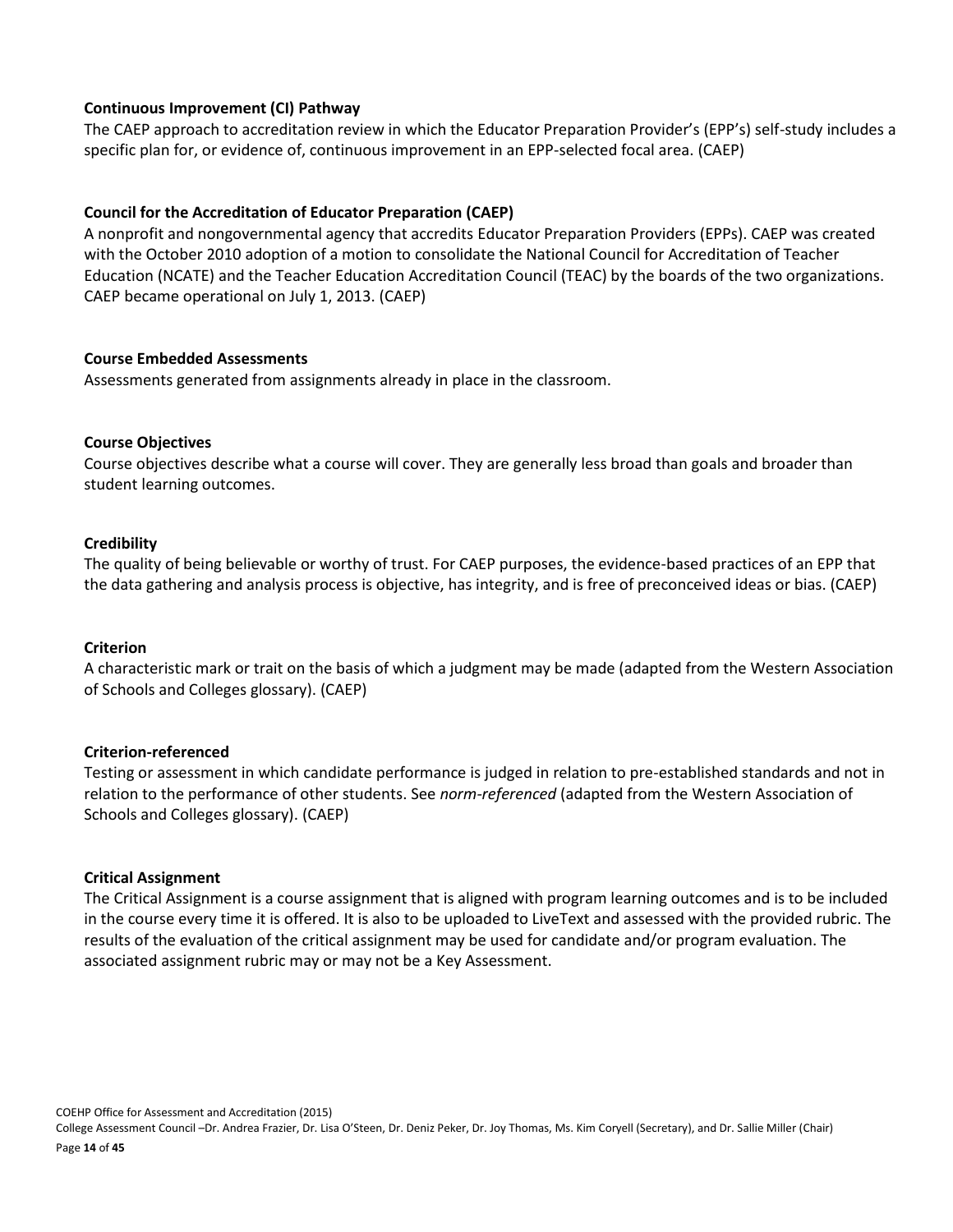#### **Critical Assessments**

These assessments are supported by their respective rationale statements. Thus, these assessments result in defensible data with a thread of consistency with the same course over the years regardless of who teaches the course and what venue is used. In addition, they provide evidence that students are, or are not, accomplishing the program student learning outcomes.

The critical assessments must be aligned with the standards as well as the program student learning outcomes. According to SACS 3.3.1.1., programs are held accountable for providing evidence to the extent to which the Program SLOs are achieved.

Note: Critical assessment data are entered and housed in the LiveText system.

#### CSU Reference

An excellent resource for developing the critical assignments and assessments with the supporting rationale statements are the Annual Program Review and Improvement Reports (IR Major Field Assessment) located at [http://ir.columbusstate.edu/assess/apr20122013/ENGL%20APR%202012-2013.pdf.](http://ir.columbusstate.edu/assess/apr20122013/ENGL%20APR%202012-2013.pdf) 

#### **Critical shortage area**

See Teacher shortage area*.* (Title II)

#### **Cross-cutting themes**

Overarching emphases on diversity and technology that are threaded throughout the standards and reflect the Commission's perspective that they need to be integrated *throughout* preparation experiences. (CAEP)

#### **Culture of Evidence**

A habit of using evidence in assessment, decision making, planning , re-source allocation, and other processes that is embedded in and characteristic of an Educator Preparation Provider's (EPP's) actions and practices (adapted from the Western Association of Schools and Colleges glossary). (CAEP)

#### **Cumulative**

For CAEP purposes, measures of candidate performance that increase or grow across successive administrations. Measures gain credibility as additional sources or methods for generating them are employed. The resulting triangulation helps guard against the inevitable flaws associated with any one approach. The same principle applies to qualitative evidence whose "weight" is enhanced as new cases or testimonies are added and when such additions are drawn from different sources. In sum, the entire set of measures used under a given Standard should be mutually reinforcing. (CAEP)

#### **Curriculum**

Courses, experiences, and assessments for preparing and evaluating educator candidates to teach students at a specific age level, to teach a specific subject area, or to work as another school professional such as a principal, school library media specialist, or superintendent. (CAEP)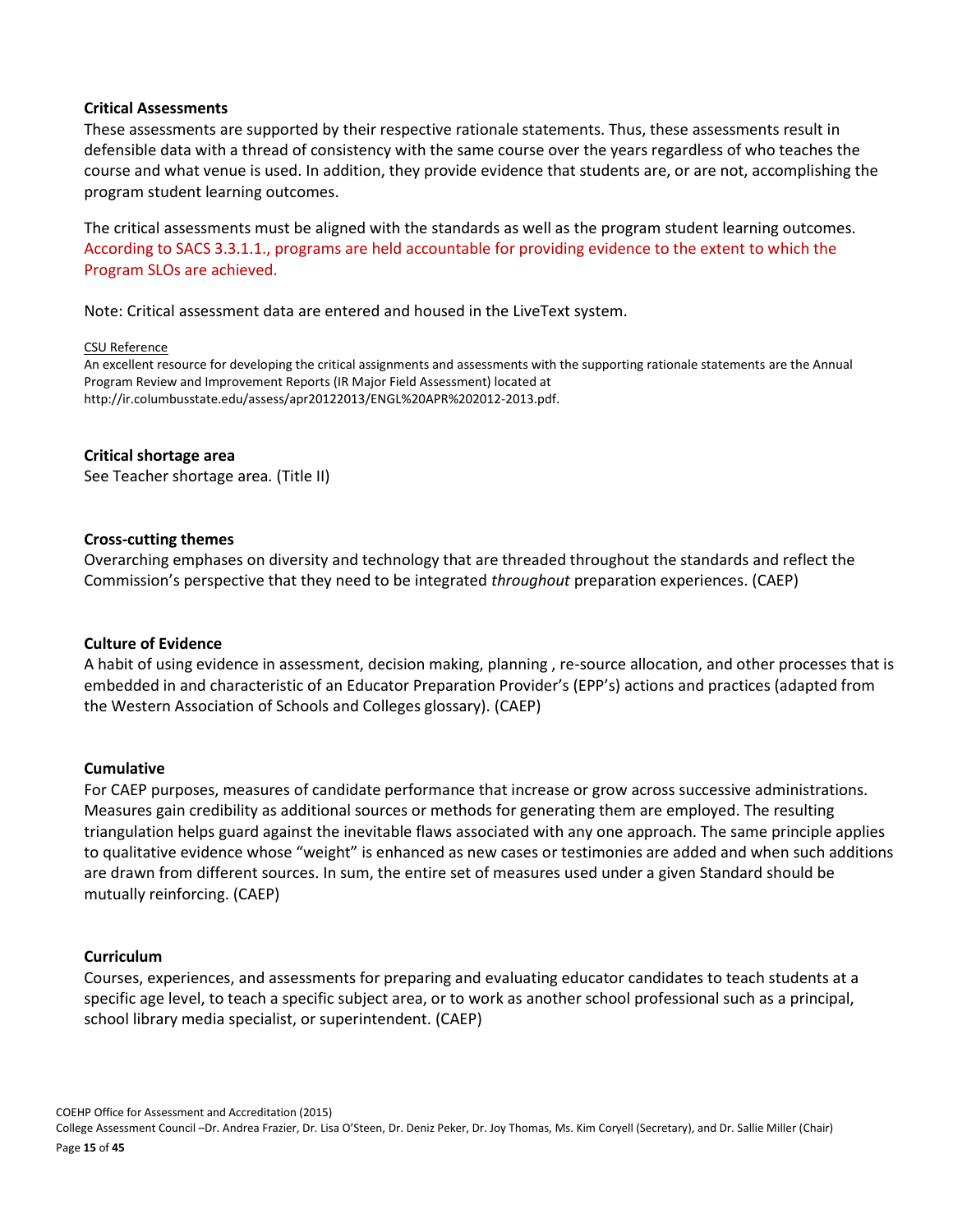### **Curriculum Mapping**

A matrix used to indicate where student learning outcomes are covered in each course. The level of instructional emphasis or assessment of where the student learning outcomes takes place may be indicated.

### **Cut Score**

A score or rating that is designated as the minimally acceptable level of performance on an assessment. (CAEP)

#### **Cut score**

The minimum score required by the state to pass a teacher certification or licensure assessment. (Title II)

### **Data**

Information with a user and a use that may include individual facts, statistics, or items of information. For CAEP purposes, data include results of assessment or information from statistical or numerical descriptions of phenomena, status, achievement, or trends. (CAEP)

### **Deep understanding**

Knowledge of a particular thing to such a degree that it implies skill in dealing with or handling something, comprehension, and personal interpretation. (CAEP)

#### **Denial**

The accreditation decision when an EPP's case for initial accreditation fails to meet one or more CAEP standards. (CAEP)

### **Dependability**

Worthy of trust; reliable. (CAEP)

#### **Direct Measures**

The assessment requires students to demonstrate their achievement directly from their work.

#### **Disaggregation**

A process of breaking out aggregated data according to specific criteria in order to reveal patterns, trends and other information. Data such as retention and graduates rates are commonly disaggregated according to demographic characteristics such as race/ethnicity and gender. Data from assessment of candidate learning can be disaggregated to derive information about the needs of different subgroups and ways to improve their performance (adapted from the Western Association of Schools and Colleges glossary). (CAEP)

COEHP Office for Assessment and Accreditation (2015) College Assessment Council –Dr. Andrea Frazier, Dr. Lisa O'Steen, Dr. Deniz Peker, Dr. Joy Thomas, Ms. Kim Coryell (Secretary), and Dr. Sallie Miller (Chair) Page **16** of **45**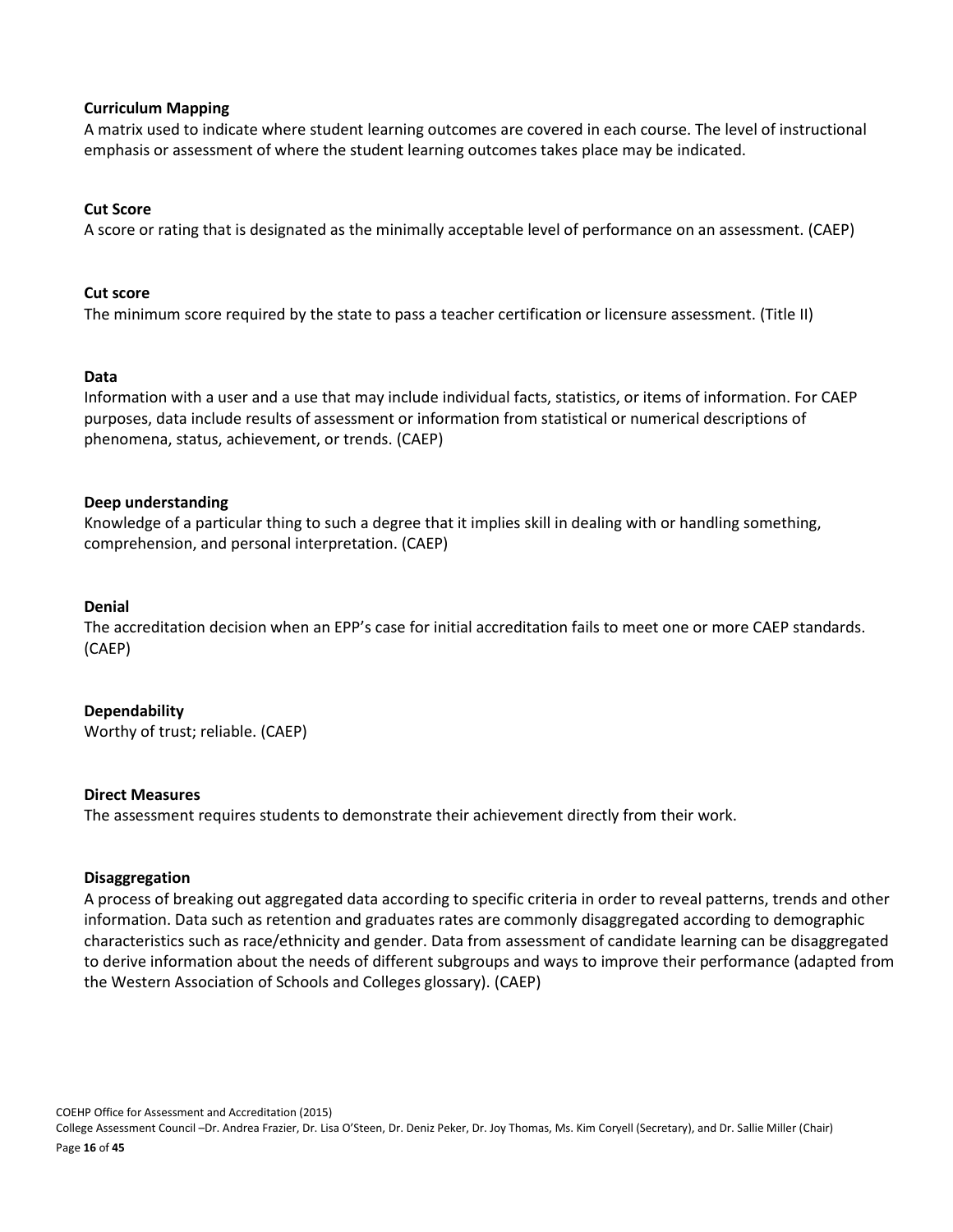### **Discipline**

A branch of knowledge, typically studied in higher education, that becomes the specific subject area in which a teacher specializes (such as history), or the professional field in which an educator practices (such as educational administration). (CAEP)

### **Dispositions**

The habits of professional action and moral commitments that underlie an educator's performance (InTASC Model Core Teaching Standards, p. 6.) (CAEP)

#### **Distance Education**

A formal educational process in which instruction occurs when the learning and the instructor are not in the same place at the same time. Distance learning can occur through virtually any media and include asynchronous or synchronous modes as well as electronic or printed communications. (CAEP)

### **Distance Learning**

Formal educational process in which instruction occurs when candidates and the instructor are not in the same place at the same time. Distance learning can occur through virtually any media including asynchronous or synchronous, electronic or printed communications. (GaPSC Rule Book 505-3-.01)

### **Distance Learning Program**

A program delivered primarily (50% or more contact hours) through distance technology in which the instructor of record and candidates lack face-to-face contact and instruction is delivered asynchronously or synchronously (see definition of Distance Learning). These preparation programs include those offered by the educator preparation Provider through a contract with an outside vendor or in a consortium arrangement with other educator Preparation providers, as well as those offered solely by the provider. (Ga PSC Rule Book 505-3-.01)

#### **Diverse**

Showing a great deal of variety; very different, as in diverse clinical placements (See *diversity*). (CAEP)

#### **Diversity**

(1) Individual differences (e.g., personality, interests, learning modalities, and life experiences),and (2) group differences (e.g., race, ethnicity, ability, gender identity, gender expression, sexual orientation, nationality, language, religion, political affiliation, and socio-economic background) (InTASC Model Core Teaching Standards, p. 21). (CAEP)

#### **Dues**

The yearly financial assessment paid by a member to maintain its partnership agreement and/or collaborative representation in CAEP's governance system. (CAEP)

COEHP Office for Assessment and Accreditation (2015) College Assessment Council –Dr. Andrea Frazier, Dr. Lisa O'Steen, Dr. Deniz Peker, Dr. Joy Thomas, Ms. Kim Coryell (Secretary), and Dr. Sallie Miller (Chair) Page **17** of **45**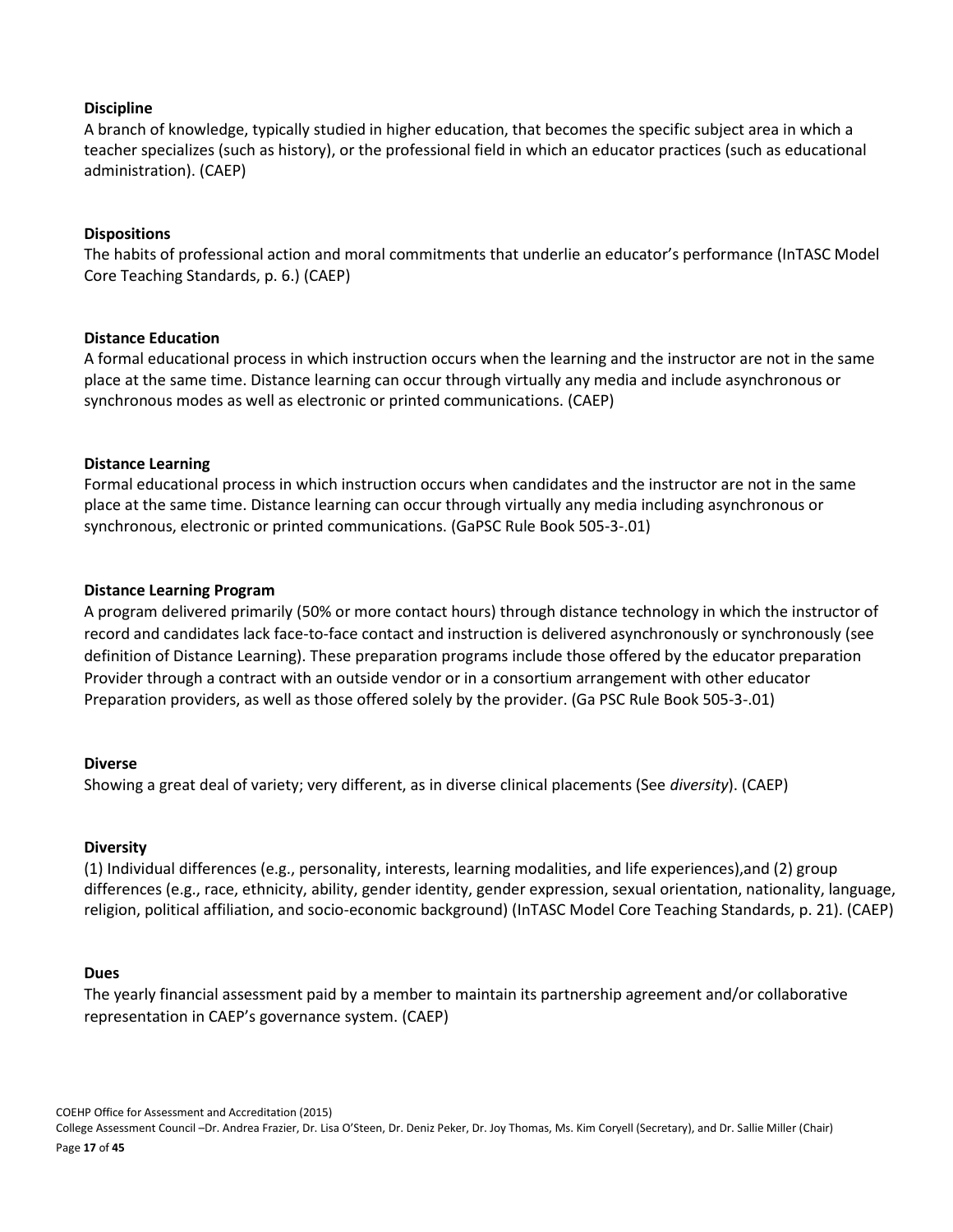### **Early childhood education program**

A Head Start program or an Early Head Start program carried out under the Head Start Act (42 U.S.C. 9831 et seq.), including a migrant or seasonal Head Start program, an Indian Head Start program, or a Head Start program or an Early Head Start program that also receives State funding; a State licensed or regulated child care program; or a program that serves children from birth through age six that addresses the children's cognitive (including language, early literacy, and early mathematics), social, emotional, and physical development; and is a State prekindergarten program; a program authorized under section 619 or part C of the Individuals with Disabilities Education Act; or a program operated by a local educational agency. (Title II)

### **Educator**

Anyone who directly provides instruction or support services in P-12 or higher education settings. (CAEP)

### **Educator Preparation Program**

A planned sequence of courses and experiences for preparing P-12 teachers and other professional school personnel. These courses and experiences may lead to a recommendation for a state certification to work in schools. (GaPSC Rule Book 505-3-.01)

### **Educator P r e p a r a t i o n P r o v i d e r ( EPP)**

The entity responsible for the preparation of educators including a nonprofit or for-profit institution of higher education, a school district, an organization, a corporation, or a governmental agency. (CAEP)

### **Effectiveness**

Adequacy to accomplish a purpose; producing the intended or expected result. For CAEP purposes effectiveness includes the impact that a candidate or program completer has on P-12 student learning. (CAEP)

### **Elementary school**

[A] day or residential school which provides elementary education, as determined under State law. (See section 14101(14) of the Elementary and Secondary Education Act.) (Title II)

### **Elements**

A component or constituent of a whole or one of the parts into which a whole may be resolved by analysis. For CAEP purposes these are the components of a program including academic, pedagogical, clinical and other elements that constitute the total preparation program. (CAEP)

#### **Endorsement**

An addition to an educator's license or certification that officially sanctions an educator's fulfillment of preparation requirements to teach a subject different from that specified on the original license/certificate, to work with another group or age level of students, or to provide professional services in schools. (CAEP)

COEHP Office for Assessment and Accreditation (2015) College Assessment Council –Dr. Andrea Frazier, Dr. Lisa O'Steen, Dr. Deniz Peker, Dr. Joy Thomas, Ms. Kim Coryell (Secretary), and Dr. Sallie Miller (Chair) Page **18** of **45**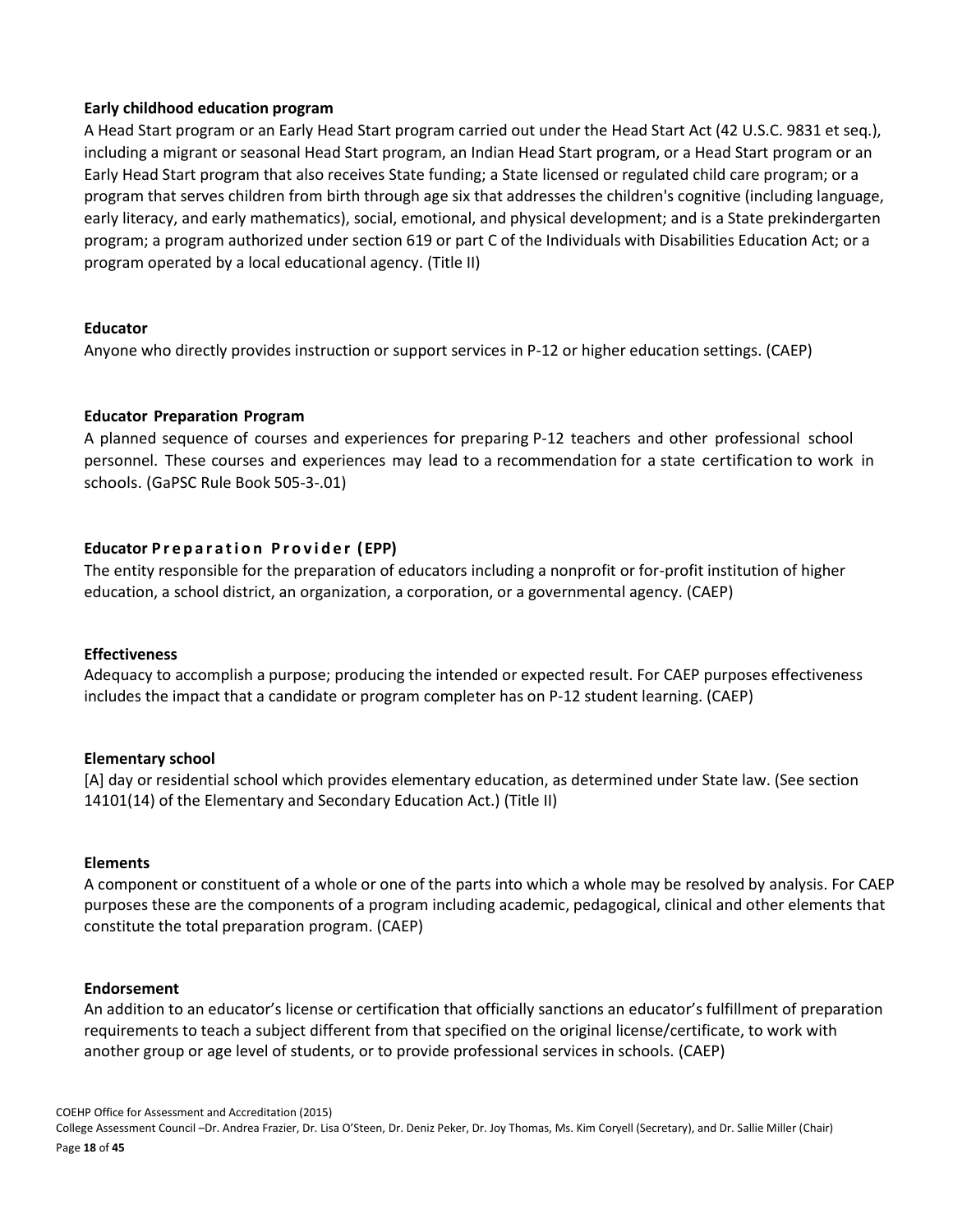### **Enrolled student**

A student who has been admitted to a teacher preparation program, but who has not completed the program during the academic year being reported. An individual who completed the program during the academic year being reported is counted as a program completer and not an enrolled student. (Title II)

### **Ethics**

The moral principles that govern a person's or group's behaviors. (CAEP)

### **Evaluation**

A process for measuring and judging the quality of performance of a program, a process, or individuals (e.g., candidates, clinical faculty). While assessment of student learning and evaluation processes are related they do differ and it is best not to use the terms interchangeably (adapted from the Western Association of Schools and Colleges glossary). (CAEP)

### **Evaluation of Program Viability and Opportunities for Improvement**

Because of the changing environment and publicity about student loans and student debt, the US Department of Education (which manages the Title IV student loans) is demanding more, new data about what the students and their parents are getting for their money, the return on investment. On-going negative publicity is creating significant "common talk" about the value of higher education and raises some serious questions about program viability at the national, state, and local levels.

Colleges of education organize and display data that verify *student learning outcomes* as required and reviewed by accrediting agencies and I3PEs. Thus, critical assessments and the rationale statements support program improvement and help to defend its viability.

We have to be vigilant, professionally, to make very sure we are achieving what we think we are (student learning outcomes). We must take advantage of every opportunity to improve what we do. If a deficiency is recognized in a program, the department chair, program coordinator, and assessment director should be able to identify where in the curriculum the students should have been better prepared and make immediate plans for improvement.

#### **Evidence**

The intentional use of documentation, multiple and valid measures, and analysis provided as support for and proof of an educator preparation provider's (EPP) claims related to CAEP's standards. (CAEP)

#### **Extension**

A change in the term of accreditation that results because of a good cause delay or postponement of an Educator Preparation Providers' (EPP's) site visit. (CAEP)

COEHP Office for Assessment and Accreditation (2015) College Assessment Council –Dr. Andrea Frazier, Dr. Lisa O'Steen, Dr. Deniz Peker, Dr. Joy Thomas, Ms. Kim Coryell (Secretary), and Dr. Sallie Miller (Chair) Page **19** of **45**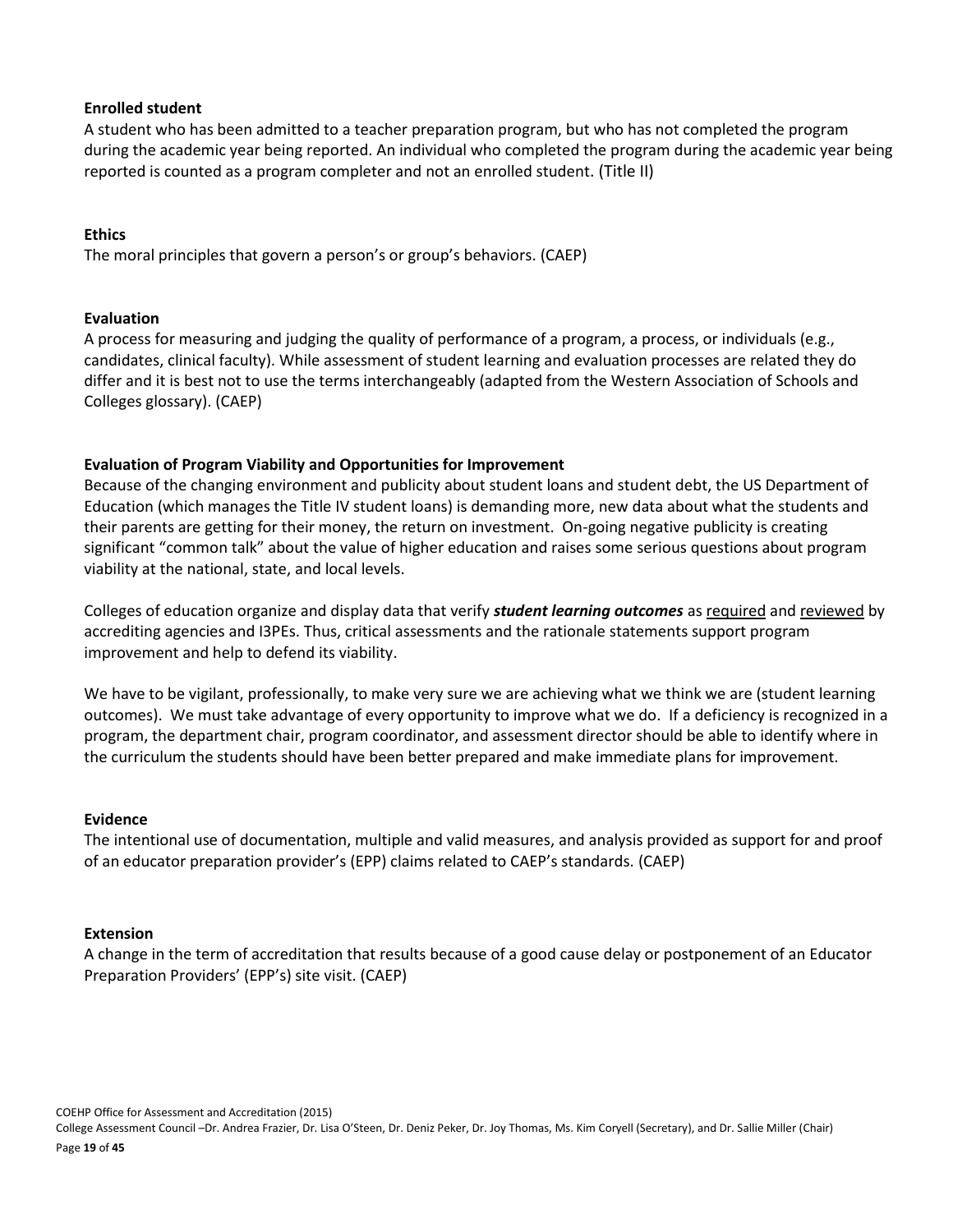### **Faculty**

The personnel, including both employees and partners of the EPP, who assess, support, and develop a candidate's knowledge, skills, and/or professional dispositions within the scope of the educator preparation program. Note that this includes academic as well as clinical faculty, and EPP-based educators as well as P-12 partner educators. EPPs may include personnel referred to as coaches, mentors, or development team members. (CAEP)

#### **Fees**

The yearly financial assessment paid by (1) an Educator Preparation Provider (EPP) to maintain its accreditation status; (2) a state to maintain its partnership agreement; or (3) an affiliated organization/agency to maintain its collaborative representation in CAEP's governance system. (CAEP)

### **Field Experiences**

Early and ongoing practice opportunities to apply content and pedagogical knowledge in P-12 settings to progressively develop and demonstrate their knowledge, skills, and dispositions. (CAEP)

### **Fiscal Year**

A *fiscal year* includes data from summer, fall, and spring semesters / terms.

### **Formative Assessment**

Assessment intended to provide feedback and support for improved performance as part of an ongoing learning process, whether at the candidate, program or EPP level. See *summative assessment* (adapted from the Western Association of Schools and Colleges glossary). (CAEP)

#### **Franchise Program**

An endorsement program developed by and approved for one GaPSC- approved educator preparation provider (the franchise manager) and consequently shared with other GaPSC-approvededucator preparation providers operating as franchisees. (GaPSC Rule Book 505-3-.01)

### **Georgia Teacher Academy for Preparation and Pedagogy (GaTAPP)**

Georgia's non-traditional preparation program for preparing career changers for certification as P-12 teachers. See GaPSC Rule 505-3-.05, GEORGIA TEACHER ACADEMY FOR PREPARATION AND PEDAGOGY (GaTAPP). (GaPSC Rule Book 505-3-.01)

#### **Good Cause**

Reasons that are beyond the control of an Educator Preparation Provider (EPP) such as a change in state regulations or a natural disaster. (CAEP)

COEHP Office for Assessment and Accreditation (2015) College Assessment Council –Dr. Andrea Frazier, Dr. Lisa O'Steen, Dr. Deniz Peker, Dr. Joy Thomas, Ms. Kim Coryell (Secretary), and Dr. Sallie Miller (Chair) Page **20** of **45**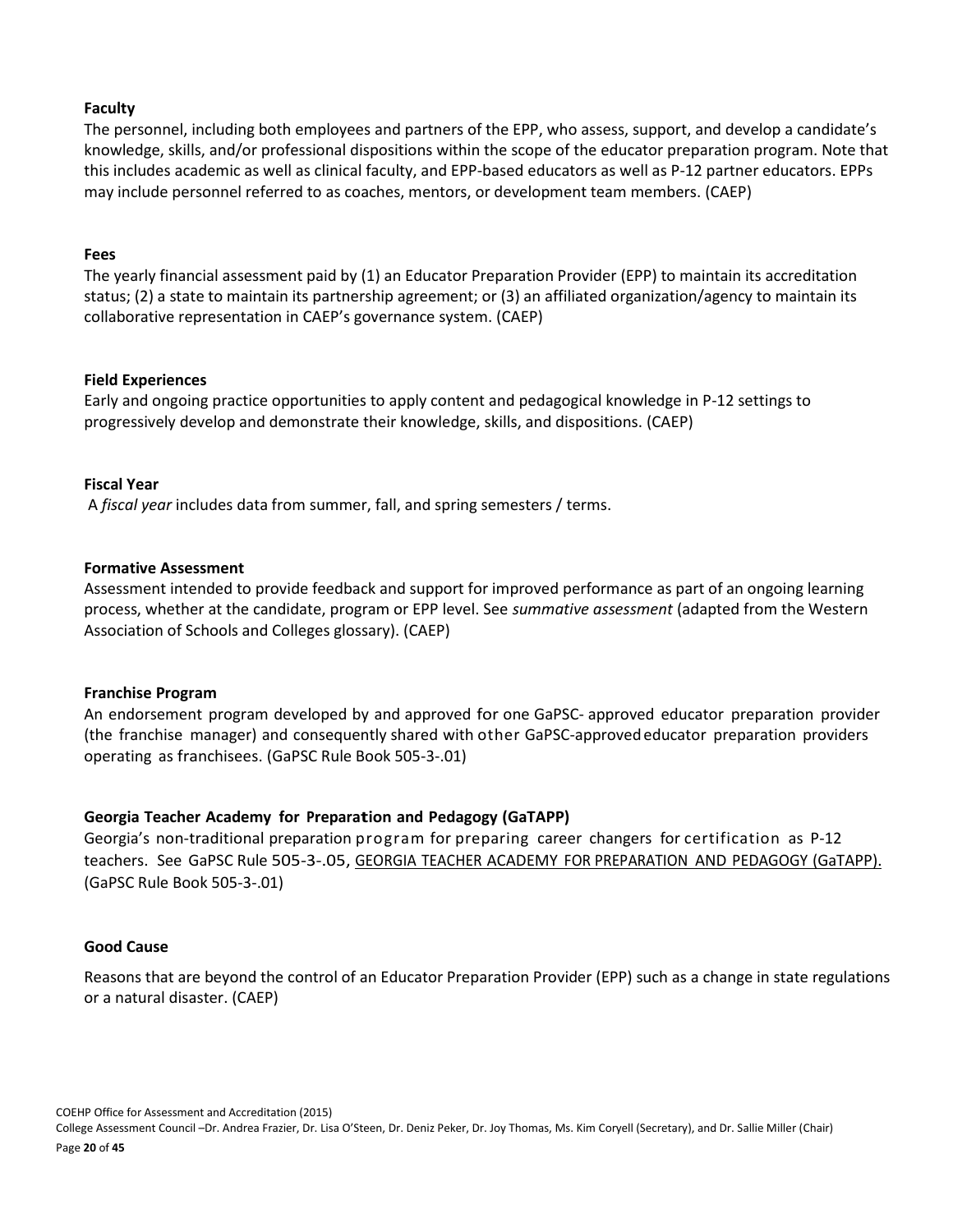### **Good Faith Effort**

In philosophy, the concept of good faith (Latin: *bona fides*, or *bona fide* for "*in* good faith") denotes sincere, honest intention or belief, regardless of the outcome of an action. (CAEP)

### **Governance**

The system of management that defines policy, provides leadership, guides oversight of the accreditation and administrative policies, procedures and resources of CAEP. (CAEP)

**Grade Point Average (GPA):** A quantitative indicator of candidate achievement. Letter grades are converted to numbers and averaged over a period of time. Commonly used but controversial due to grade inflation and lack of alignment between grades and specific learning outcomes (adapted from the Western Association of Schools and Colleges glossary). (CAEP)

### **Group average**

The GPA and standardized test scores are averaged for all members of a cohort or class of admitted candidates. Averaging does not require that every candidate meet the specified score. Thus, there may be a range of candidates' grades and scores on standardized tests. (CAEP)

### **High Quality Candidates**

The rigorous qualifications of candidates at admission, exit and throughout a preparation program as judged through selective criteria on a recurring basis by EPPs. (CAEP)

### **Highly qualified teacher**

A teacher that has a bachelor's degree, full state certification and has demonstrated competency in all subjects in which he or she teaches. A highly qualified teacher has not had any credential requirements waived on an emergency, temporary or provisional basis. (Title II)

#### **Highly qualified teachers in alternative routes**

A teacher in an alternative route to a teaching credential may be considered highly qualified if the teacher holds at least a bachelor's degree, has already demonstrated subject-matter competency in the core academic subject(s) the teacher will be teaching, and is participating in an alternative route to certification program in which the teacher: (1) receives, before and while teaching, high-quality professional development that is sustained, intensive, and classroom-focused in order to have a positive and lasting impact on classroom instruction; (2) participates in a program of intensive supervision that consists of structured guidance and regular ongoing support for teachers or in a teacher mentoring program; (3) assumes functions as a teacher for a period not to exceed three years; and (4) demonstrates satisfactory progress toward full certification as prescribed by the state. The state must ensure, through its certification and licensure process, that these provisions are met. If the teacher does not complete the alternative certification program within the three-year period, the teacher is no longer considered to be highly qualified. (Title II)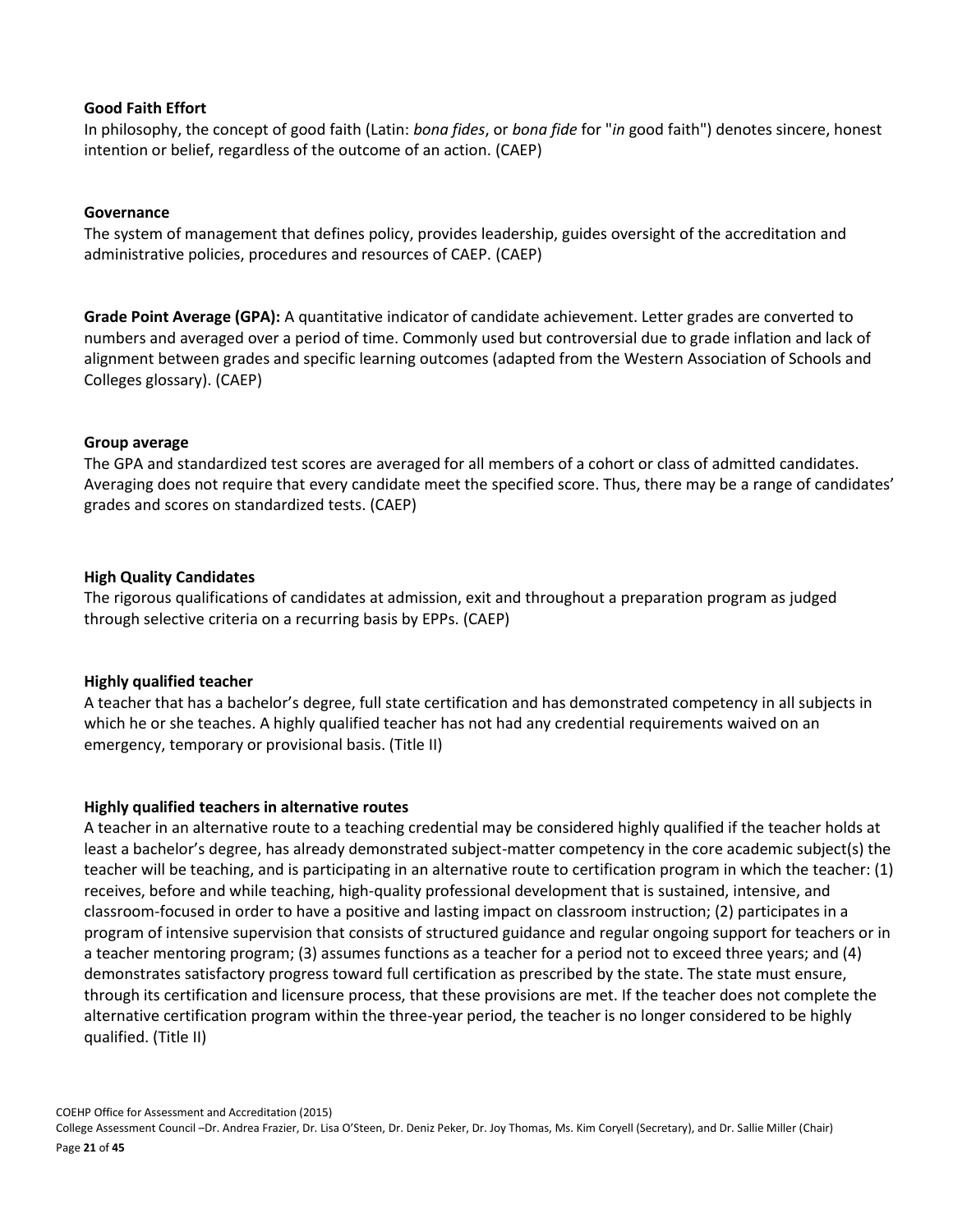### **Holistic**

For CAEP purposes, a judgment of overall performance on a CAEP standard that reflects the understanding that the standard has a meaning or interpretation that is more than the sum of its components. (CAEP)

### **IB**

Inquiry Brief, the accreditation pathway undertaken by an educator preparation provider (EPP) to evaluate itself against the CAEP standards with a research monograph style self-study that focuses on broad-based faculty engagement in investigation of candidate performance with an emphasis on the quality of the evidence used to evaluate candidate performance and to improve program quality. (CAEP)

### **Independent Third Party Evaluation (I3P-Evaluation)**<sup>6</sup>

State Assessment: Education Teacher Performance Assessment (edTPA)

Georgia Assessment for the Certification of Educators (GACE)

National Council Licensure Examination (NCLEX)

Georgia School Systems and the Induction Process-Educator preparation programs are graded during their graduates first three years of employment in P-12 classrooms.

### **Independent Third Party Evaluator (I3P-Evaluator)**<sup>7</sup>

Southern Association of Colleges and Schools (SACS) Principle 3.3.1.1 Institutional Effectiveness

The institution identifies expected outcomes, assesses the extent to which it achieves these outcomes, and provides evidence of improvement bases on analysis of the results. 3.3.1.1 Educational programs, to include student learning outcomes.

Commission on Collegiate Nursing Education (CCNE)

Council for Accreditation of Counseling and Related Educational Programs (CACREP) Council for the Accreditation of Educator Preparation (CAEP)

### **Note**

*Since the above entities are comprised of member schools and/or members of the profession, some consider these as only semi-independent and /or a peer review.*

Columbus State University, College of Education and Health Professions, Associate Dean for Assessment and Accreditation

### **Indicator**

A trend or fact that indicates the state or level of something. (CAEP)

# **Indirect Assessment**

Assessment of student learning based on opinions or perceptions obtained from students or faculty, often collected through the use of supplemental surveys, student evaluations or focus groups.

# **Indirect Measures**

Assessments of student learning that are based on opinion, often the students.

COEHP Office for Assessment and Accreditation (2015)

College Assessment Council –Dr. Andrea Frazier, Dr. Lisa O'Steen, Dr. Deniz Peker, Dr. Joy Thomas, Ms. Kim Coryell (Secretary), and Dr. Sallie Miller (Chair) Page **22** of **45**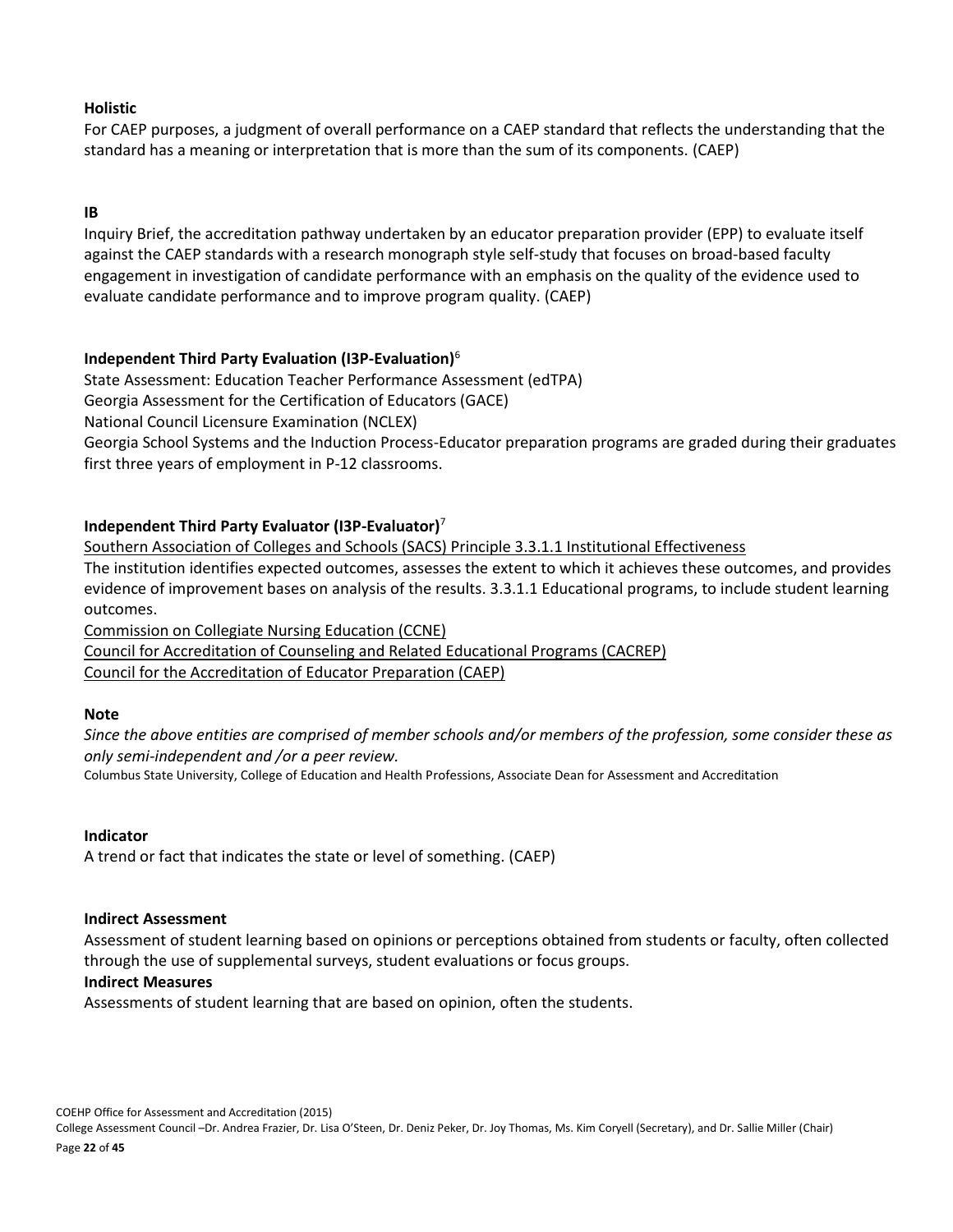### **Individualized education program (IEP) team**

The term `individualized education program team' or `IEP Team' means a group of individuals composed of the parents of a child with a disability; not less than 1 regular education teacher of such child (if the child is, or may be, participating in the regular education environment); not less than 1 special education teacher, or where appropriate, not less than 1 special education provider of such child; a representative of the local educational agency who is qualified to provide, or supervise the provision of, specially designed instruction to meet the unique needs of children with disabilities; is knowledgeable about the general education curriculum; and is knowledgeable about the availability of resources of the local educational agency; an individual who can interpret the instructional implications of evaluation results, who may be a member of the team described above; at the discretion of the parent or the agency, other individuals who have knowledge or special expertise regarding the child, including related services personnel as appropriate; and whenever appropriate, the child with a disability. (Title II)

### **Initial credential**

The first teaching credential issued to an individual. The specific credentials classified as initial credentials in each state are defined by the state. States are to provide information on degree, coursework, assessment, supervised clinical experiences and other requirements. (Title II)

### **Initial Preparation Program**

A program designed to prepare candidates for their initial, professional certificate in a teaching, leadership, or service field. Examples include degree programs at the baccalaureate, master's, or higher levels: or postbaccalaureate programs, non-degree certification-only programs, and non-traditional programs such as the GaTAPP program. (GaPSC Rule Book 505-3-.01)

#### **Innovation**

Implementation of something new or different in the preparation of educators that leads to the improvement of teaching and support of student learning. (CAEP)

### **Institution of Higher Education**

Section 101(a) of the Higher Education Act provides a general definition of "institution of higher education," as follows: "For purposes of this Act, other than Title IV [Student Financial Assistance], the term 'institution of higher education' means an educational institution in any State that —

- 1.) admits as regular students only persons having a certificate of graduation from a school providing secondary education, or the recognized equivalent of such a certificate, or persons who meet the requirements of section 484(d)(3);
- 2.) is legally authorized within such State to provide a program of education beyond secondary education;
- 3.) provides an educational program for which the institution awards a bachelor's degree or provides not less than a 2-year program that is acceptable for full credit toward such a degree, or awards a degree that is acceptable for admission to a graduate or professional degree program, subject to review and approval by the Secretary;
- 4.) is a public or other nonprofit institution; and
- 5.) is accredited by a nationally recognized accrediting agency or association, or if not so accredited, is an institution that has been granted preaccreditation status by such an agency or association that has been recognized by the Secretary for the granting of preaccreditation status, and the Secretary has

COEHP Office for Assessment and Accreditation (2015)

College Assessment Council –Dr. Andrea Frazier, Dr. Lisa O'Steen, Dr. Deniz Peker, Dr. Joy Thomas, Ms. Kim Coryell (Secretary), and Dr. Sallie Miller (Chair)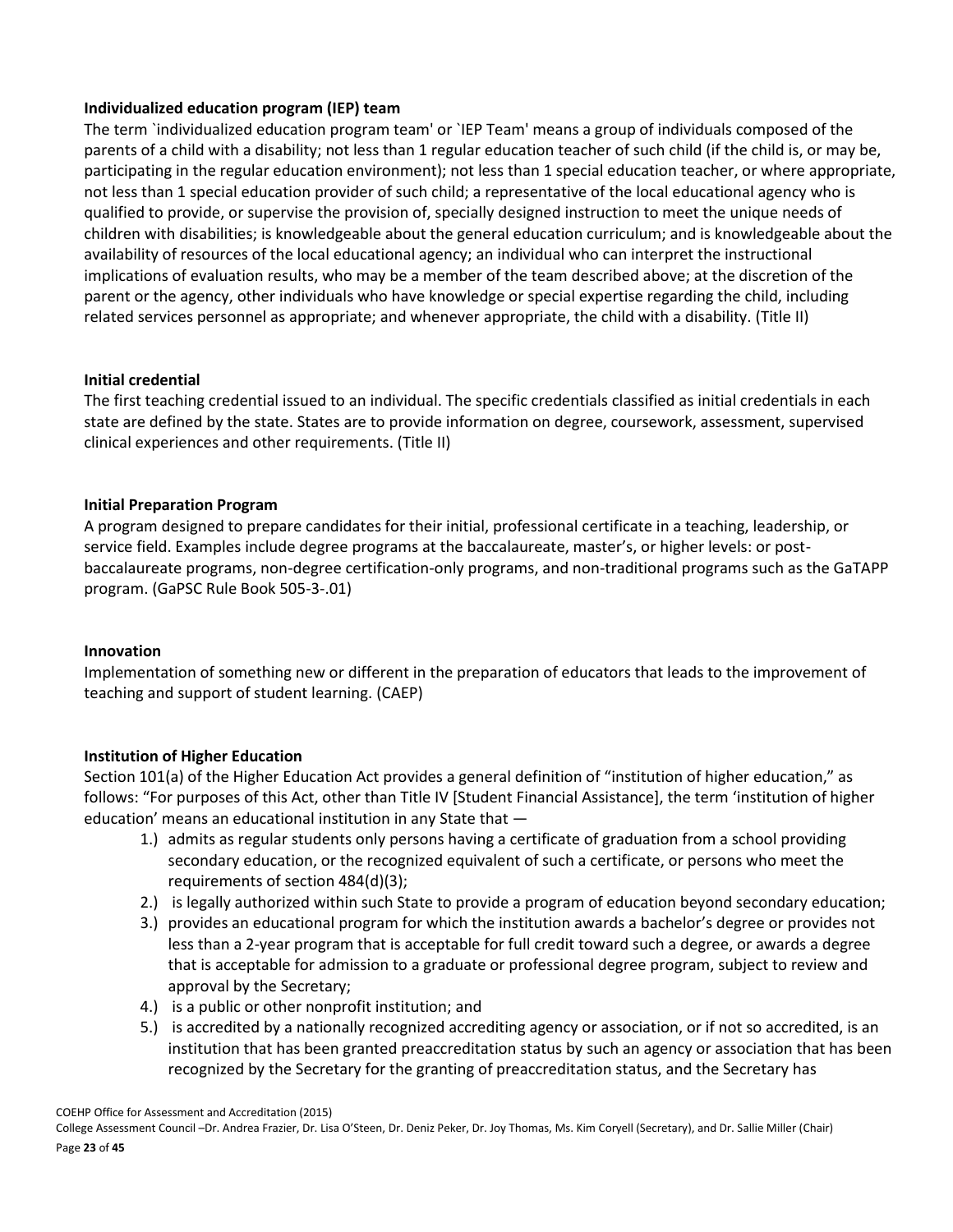determined that there is a satisfactory assurance that the institution will meet the accreditation standards of such an agency or association within a reasonable time."

Section 101(b) defines additional institutions that are included: "For purposes of this Act, other than Title IV, the term 'institution of higher education' also includes —

- 1.) any school that provides not less than a 1-year program of training to prepare students for gainful employment in a recognized occupation and that meets the provision of paragraphs (1), (2), (4), and (5) of subsection (a); and
- 2.) a public or nonprofit private educational institution in any State that, in lieu of the requirements in subsection (a)(1), admits as regular students individuals—

(A) who are beyond the age of compulsory school attendance in the State in which the institution is located; or

(B) who will be dually or concurrently enrolled in the institution and a secondary school." (Title II)

### **Institutional Accreditation**

The summative evaluation of a college or university against the standards of an institutional or regional accreditor such as the Higher Learning Commission. (CAEP)

### **Institutional Effectiveness**

Documented process of measuring how well an institution is achieving its mission and addressing its strategic plan for the purpose of continuous improvement of *student learning, student development,* and *administrative unit operations.* 

#### **Institutional Standards**

Standards set by an Educator Preparation Provider (EPP) that reflect its mission and identify important expectations for educator candidate learning that may be unique to the EPP. (CAEP)

#### **Inquiry**

An approach to self-study or research that involves a process of exploration that leads to asking questions and making discoveries in the search for new understandings. (CAEP)

#### **Internal Academic Audit**

A verification of the processes used by an educator preparation provider (EPP) to ensure the quality of candidates, its educators, and curricular and other program requirements. An academic audit is reported in Appendix A of the Inquiry Brief self-study report. (CAEP)

COEHP Office for Assessment and Accreditation (2015) College Assessment Council –Dr. Andrea Frazier, Dr. Lisa O'Steen, Dr. Deniz Peker, Dr. Joy Thomas, Ms. Kim Coryell (Secretary), and Dr. Sallie Miller (Chair) Page **24** of **45**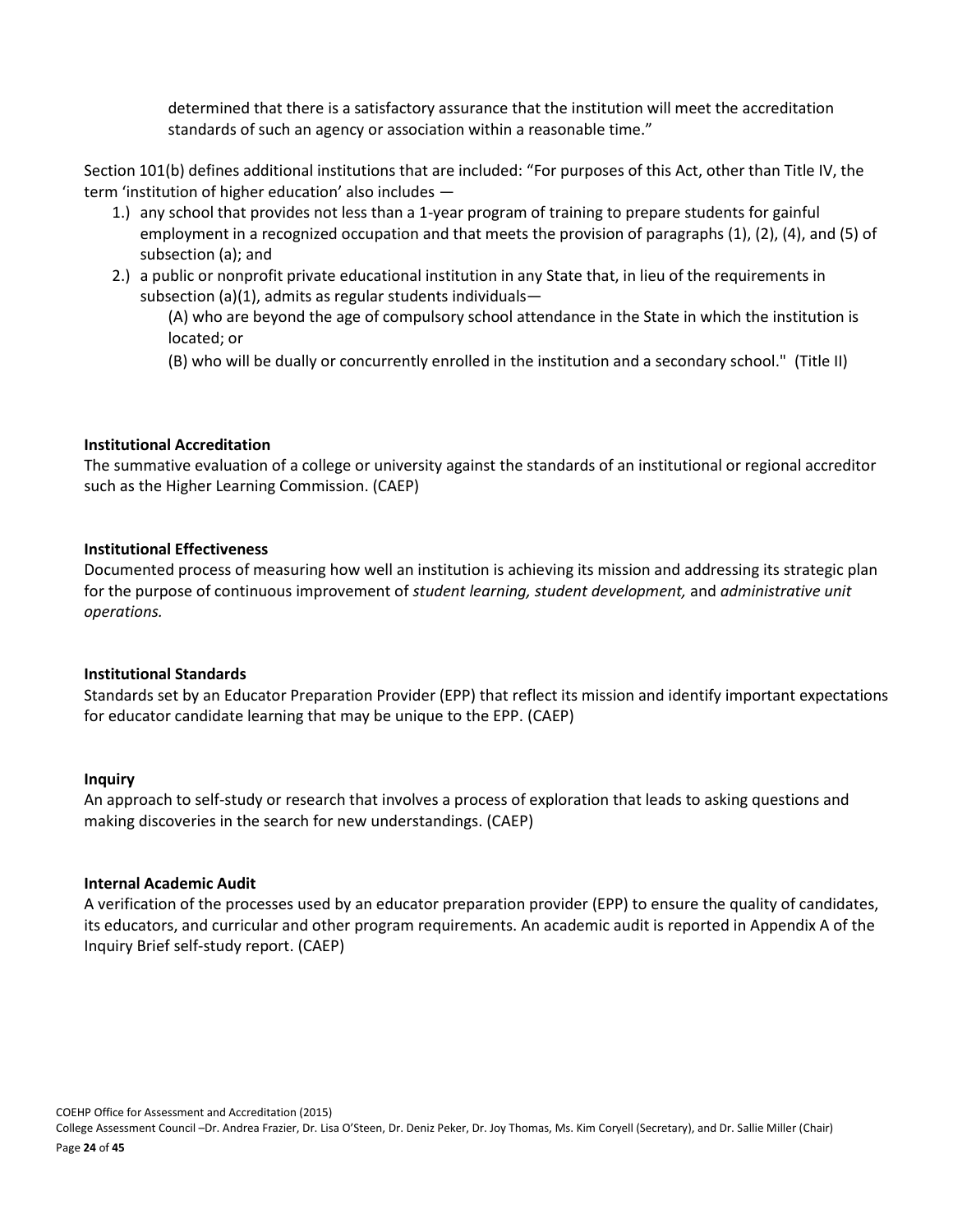#### **International Accreditation**

Educator Preparation Providers incorporated in or primarily operating in countries outside of the United States may seek CAEP accreditation. International institutions must meet all of CAEP's standards and policies; however, in some cases adaptation may be made to accommodate national or cultural differences while preserving the integrity of the CAEP process (adapted from the Western Association of Schools and Colleges glossary). (CAEP)

### **Internship**

Full-time or part-time supervised clinical practice experience in P-12 settings where candidates progressively develop and demonstrate their knowledge, skills, and dispositions. (CAEP)

### **Job Placement Rates**

The number and percentage of a cohort of admitted candidates or program completers who accepted jobs as teachers or other school professionals in a school after completing of a preparation program. (CAEP)

### **Joint Review Team**

The working group of the Accreditation Council comprised of two Review Panels from two distinct Commissions that reviews the accreditation materials and the Review Panels' reports to develop recommendations for accreditation status of their assigned EPP cases for presentation to the Accreditation Council. (CAEP)

### **Key Assessment**

An assessment used by all program and/or unit faculty to evaluate candidates' performance related to a particular program and/or unit outcomes. Some key assessments will be common to all programs and are, thus, unit key assessments (e.g. MAP, Dispositions). Others may only be associated with individual programs.

### **Knowledge Base**

The empirical research, disciplined inquiry, informed theory, and wisdom of practice that serves as the basis for requirements, decisions, and actions of an educator preparation provider (EPP). (CAEP)

#### **Lapse**

A term used to refer to the accreditation status of an Educator Preparation Provider (EPP) when the site visit is not hosted on schedule and no request for an extension or withdrawal from accreditation have been filed. (CAEP)

#### **Lead Site Visitor**

The head of the site visit team, appointed by CAEP staff, who manages the accreditation review process of the Educator Preparation Provider (EPP) from the point of the formative review/audit through the site visit and up to the point of review by the Commission and Accreditation Council. (CAEP)

COEHP Office for Assessment and Accreditation (2015) College Assessment Council –Dr. Andrea Frazier, Dr. Lisa O'Steen, Dr. Deniz Peker, Dr. Joy Thomas, Ms. Kim Coryell (Secretary), and Dr. Sallie Miller (Chair) Page **25** of **45**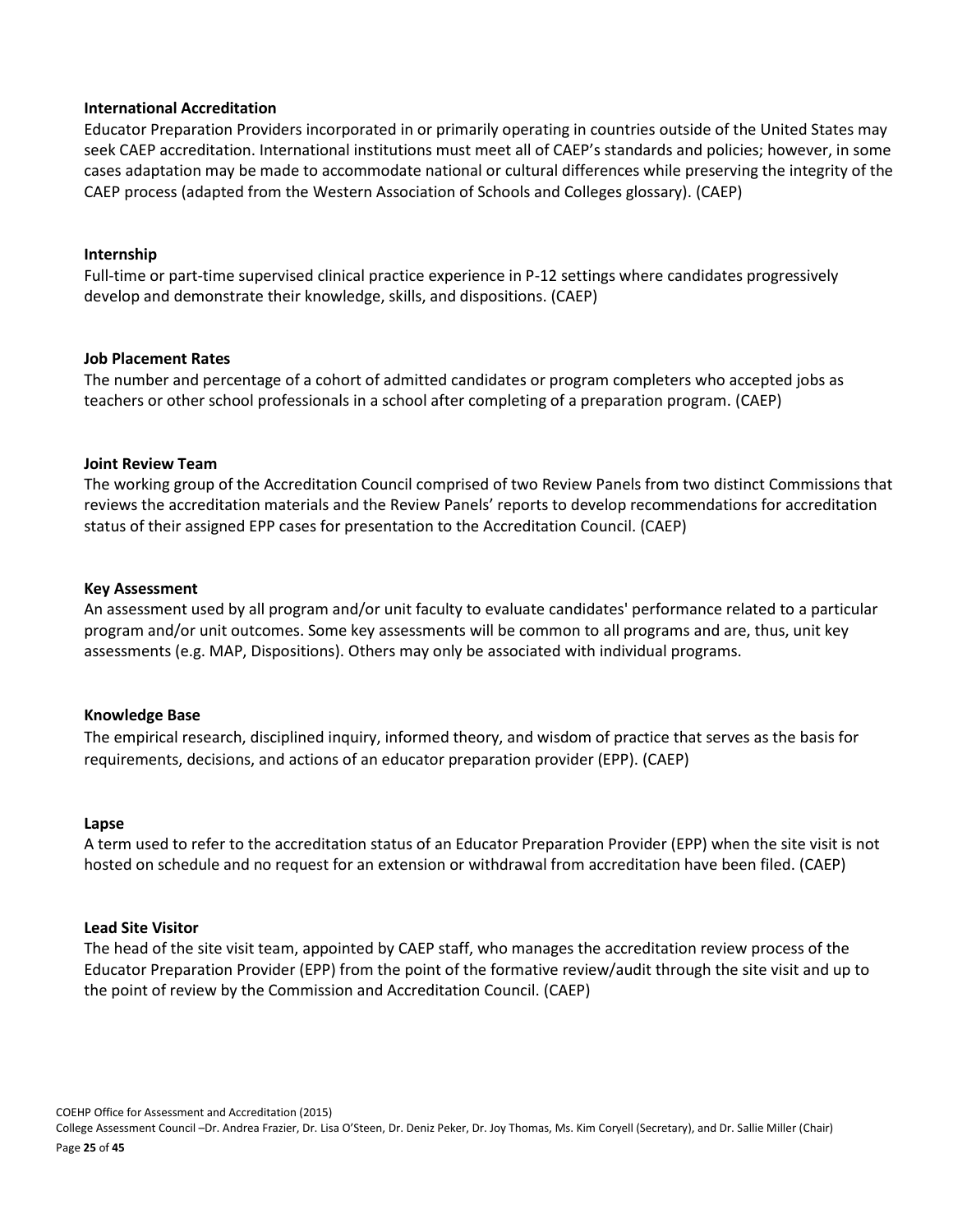### **Legacy Visits**

The final accreditation reviews of educator preparation providers (EPPs) under the NCATE standards or TEAC quality principles between fall 2012 and spring 2016 onsite visits. (CAEP)

### **License**

An official document issued by a state agency that an individual meets state requirements to (1) teach at a specific level or for a specialized discipline/population of students (e.g. middle grades, biology, English Language Learners, etc.); or (2) serve in a specific education role in a school (e.g. principal, reading specialist, etc.). (See *Licensure* or *Licensure Level*). (CAEP)

### **Licensure**

The process by which a governmental agency or nongovernmental organization grants professional recognition to an individual who meets specified qualifications/requirements. (See *Licensure Level*.) (CAEP)

### **Licensure Level**

A professional educator preparation program that provides the courses for a specific certificate or license but that does not lead to an academic degree. (CAEP)

### **Limited English Proficient Student**

A student who is aged 3 through 21; who is enrolled or preparing to enroll in an elementary school or secondary school; who was not born in the United States or whose native language is a language other than English; who is a Native American or Alaska Native, or a native resident of the outlying areas; and who comes from an environment where a language other than English has had a significant impact on the individual's level of English language proficiency; or who is migratory, whose native language is a language other than English, and who comes from an environment where a language other than English is dominant; and whose difficulties in speaking, reading, writing, or understanding the English language may be sufficient to deny the individual the ability to meet the State's proficient level of achievement on state assessments described in section 1111(b)(3) of the Elementary and Secondary Education Act; the ability to successfully achieve in classrooms where the language of instruction is English; or the opportunity to participate fully in society. (Title II)

#### **Local Unit of Administration (LUA)**

A local education agency or a regional educational service agency, including but not limited to public, waiver, investing in Educational Excellence (IE2), charter schools and private schools (i.e., faith-based schools, early learning centers, hospitals, juvenile detention centers, etc.). (GaPSC Rule Book 505-3-.01)

#### **Measures**

The variety of observation and assessment tools and methods that are collected as part of a research effort. (CAEP)

COEHP Office for Assessment and Accreditation (2015) College Assessment Council –Dr. Andrea Frazier, Dr. Lisa O'Steen, Dr. Deniz Peker, Dr. Joy Thomas, Ms. Kim Coryell (Secretary), and Dr. Sallie Miller (Chair) Page **26** of **45**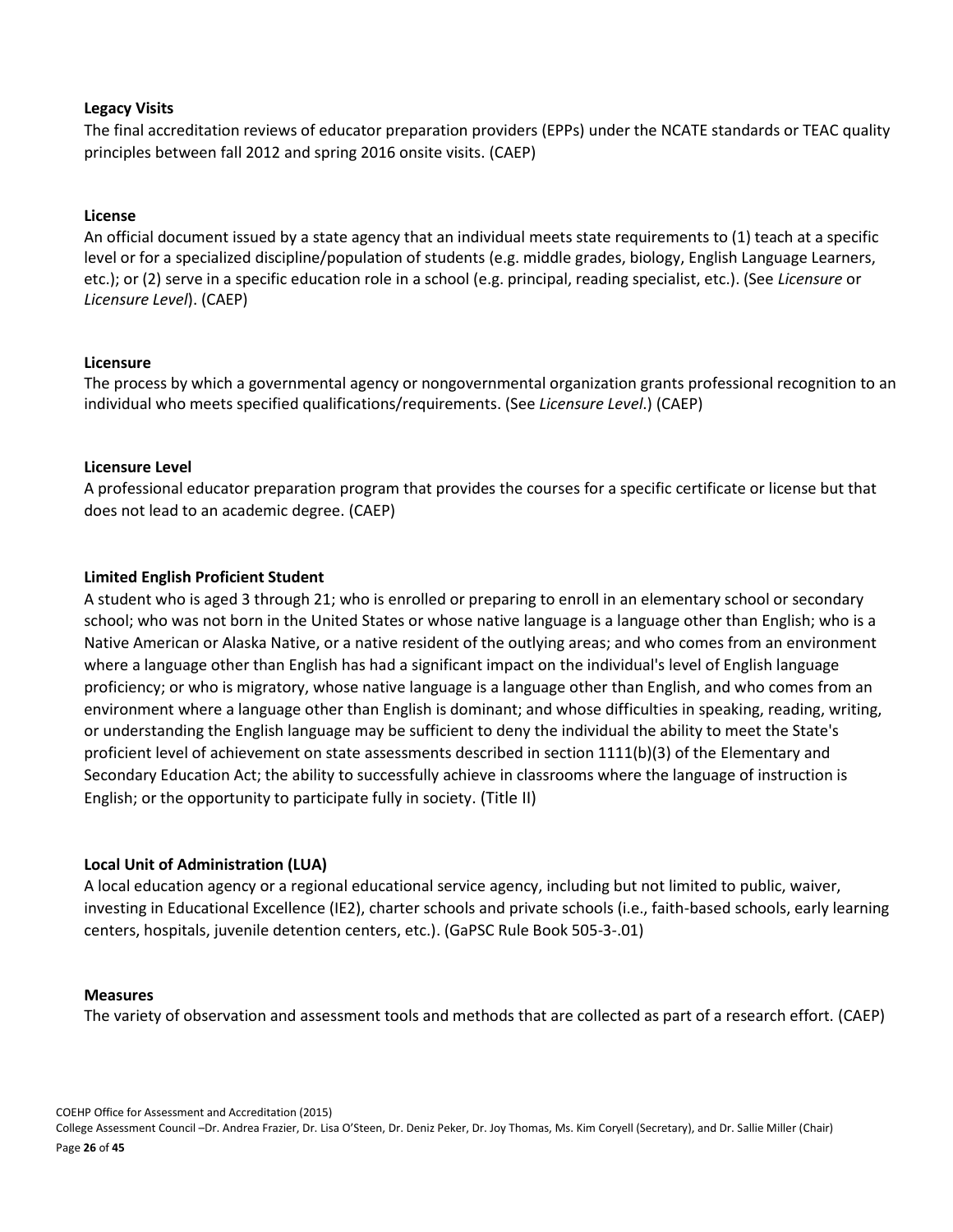### **Members of CAEP**

Stakeholders that are educational organizations, states, and other agencies or parties committed to CAEP's mission and strategic plan. (CAEP)

### **Mentoring/induction support**

The coaching and instruction that a candidate receives as part of the teacher preparation program while serving as the teacher of record in a classroom. This type of clinical experience is most often found in alternative route programs in which candidates are the teacher of record in a classroom while participating in the program. (Title II)

### **Metric**

A method of measuring something, or the results obtained from this. (CAEP)

### **Misleading or Incorrect Statements**

Misrepresentation of an Educator Preparation Provider's (EPP's) accreditation status or the use of accreditation reports or materials in a false or misleading manner. (CAEP)

### **Mission**

An important goal or purpose accompanied by strong conviction that underlies the work of an educator preparation provider. (CAEP)

### **National Council for Accreditation of Teacher Education (NCATE)**

An affiliate of the Council for the Accreditation of Educator Preparation (CAEP) that has accredited professional education units or programs since it was founded in 1954. NCATE consolidated with TEAC in 2013 to form CAEP. (CAEP)

### **National Recognition**

The status granted specific educator preparation programs that meet the standards of a specialized professional association (SPA) that is a member of CAEP. (CAEP)

### **Nationally Recognized Program**

A program that has met the standards of a national specialized professional organization (SPA) that is a constituent member of CAEP. (GaPSC Rule Book 505-3-.01)

### **Nonclinical coursework**

Any course in the teacher preparation program curriculum that focuses on content, such as academic subject matter, and does not require students to participate in the activities of supervised clinical experience as described in the glossary definition may be counted as nonclinical coursework. The curriculum policies of each state and its institutions will identify coursework that is nonclinical or clinical. See Supervised clinical experience (Title II)

COEHP Office for Assessment and Accreditation (2015)

College Assessment Council –Dr. Andrea Frazier, Dr. Lisa O'Steen, Dr. Deniz Peker, Dr. Joy Thomas, Ms. Kim Coryell (Secretary), and Dr. Sallie Miller (Chair) Page **27** of **45**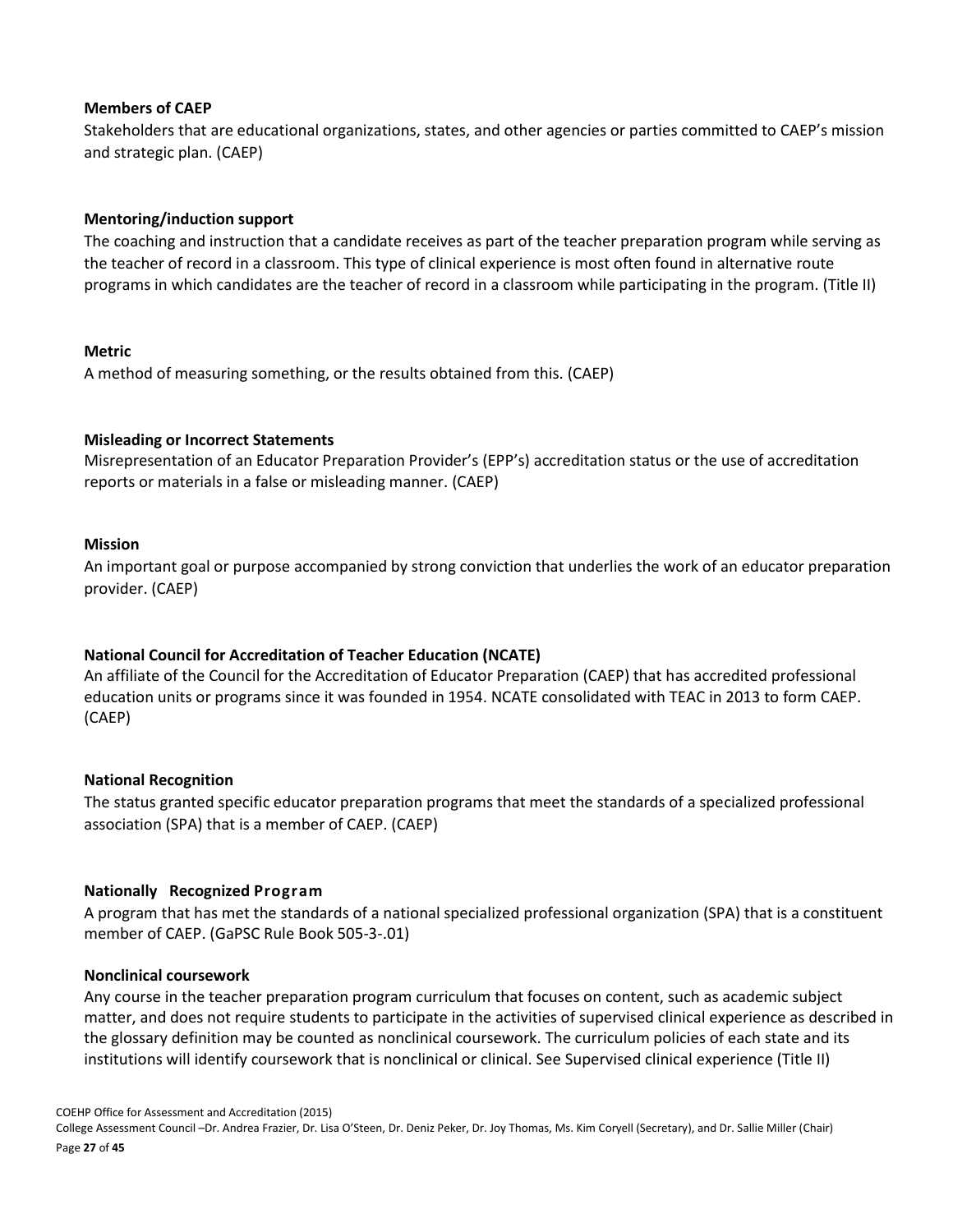### **Non-traditional Preparation Program**

A program designed to prepare individuals holding an appropriate degree in the content field or a field closely related to the field of certification sought. Non-traditional preparation programs do not lead to a degree or college credit and:

- 1.) Feature a flexible timeframe for completion;
- 2.) Are job-embedded allowing candidates to complete requirements while employed by a regionally accredited local education agency (school district) or regionally accredited private school as a classroom teacher fulltime or part-time for at least a half day;
- 3.) Require that candidates are supported by a Candidate Support Team;
- 4.) Require an induction component that includes coaching and supervision;
- 5.) Provide curriculum, performance-based instruction and assessment focused on the pedagogical knowledge and skills necessary for the candidate to teach his/her validated academic content knowledge; and
- 6.) Are Individualized based on the needs of each candidate with respect to content knowledge, pedagogical skills, learning modalities, learning styles, interests, and readiness to teach. See Rule 505-3-.05, GEORGIA TEACHER ACADEMY FOR PREPARATION AND PEDAGOGY (GaTAPP). (GaPSC Rule Book 505-3-.01)

### **Norming**

In assessment of candidate learning, a process of training raters to evaluate products and performances consistently, typically using criterion-referenced standards and rubrics (adapted from the Western Association of Schools and Colleges glossary). (CAEP)

### **Norm-referenced**

Testing or assessment in which candidate performance is judged in relation to the performance of a larger group of candidates, not measured against a pre-established standard. See *criterion-referenced* (adapted from the Western Association of Schools and Colleges glossary). (CAEP)

### **Objective**

Planned or intended outcome.

#### **Operating Procedures**

The document that outlines the step-by step implementation of the CAEP policies that guide CAEP's day-to-day activities. (CAEP)

#### **Out-of-State Institution**

An institution of higher education that is administratively based in a state within the United States other than Georgia. (GaPSC Rule Book 505-3-.01)

#### **Parity**

The equity of an educator preparation provider's (EPP) budget, facilities, equipment, faculty and candidate support, supplies, and other elements of the EPP compared to the resources available to similar programs at the institution or organization that houses the EPP. (CAEP)

COEHP Office for Assessment and Accreditation (2015) College Assessment Council –Dr. Andrea Frazier, Dr. Lisa O'Steen, Dr. Deniz Peker, Dr. Joy Thomas, Ms. Kim Coryell (Secretary), and Dr. Sallie Miller (Chair) Page **28** of **45**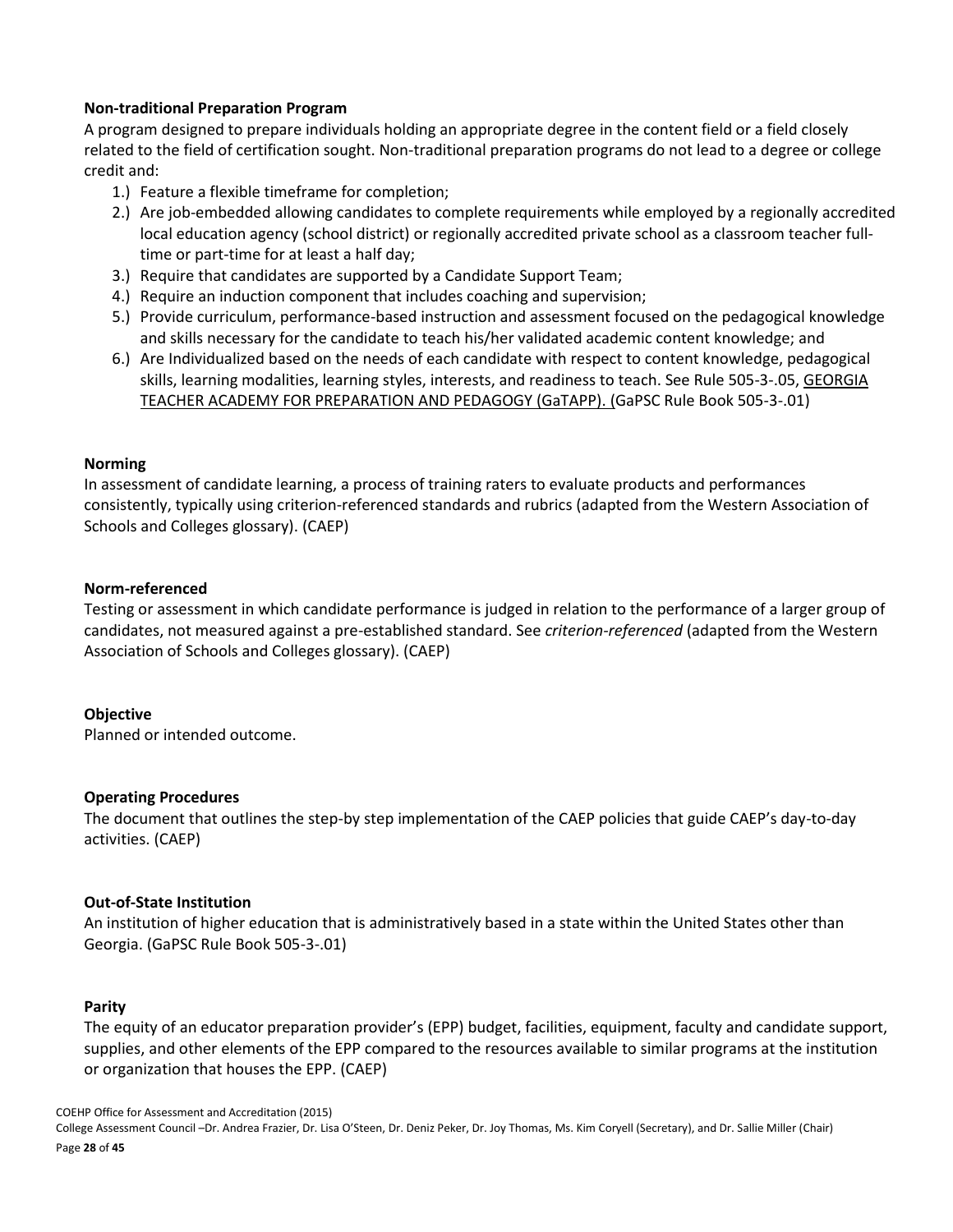#### **Parsimony**

Measures or metrics that are limited in number but powerful in information. For CAEP purposes, the fewest number of measures or metrics that make a compelling case for meeting a standard. (CAEP)

### **Partner**

Organizations, businesses, community groups, agencies, schools, districts, and/or EPPs specifically involved in designing, implementing, and assessing the clinical experience. (CAEP)

### **Partnership**

Mutually beneficial agreement among various partners in which all participating members engage in and contribute to goals for the preparation of education professionals. This may include examples such as pipeline initiatives, Professional Development Schools, and partner networks. (CAEP)

#### **Pass rate**

The percentage of students who passed assessment(s) taken for initial certification or licensure in the field of preparation.

Single assessment pass rate: The percentage of students who passed the assessment among all who took the assessment.

Summary pass rate: The percentage of students who passed all tests they took for their area of specialization among those who took one or more tests in their specialization areas. (Title II)

### **Pedagogical Content Knowledge**

A core part of content knowledge for teaching that includes: core activities of teaching, such as figuring out what students know; choosing and managing representations of ideas; appraising, selecting and modifying textbooks; . . . deciding among alternative courses of action and analyze(ing) the subject matter knowledge and insight entailed in these activities." (CAEP)

#### **Pedagogical Knowledge**

The broad principles and strategies of classroom instruction, management, and organization that transcend subject matter knowledge. (CAEP)

### **Pedagogical Skills**

An educator's abilities or expertise to impart the specialized knowledge/content of their subject area(s). (CAEP)

#### **Peer Review**

A self-regulation process by which the quality of an institution, organization, Educator Preparation Provider (EPP), school, or other entity is evaluated by individuals who are active participants in the profession. (CAEP)

COEHP Office for Assessment and Accreditation (2015) College Assessment Council –Dr. Andrea Frazier, Dr. Lisa O'Steen, Dr. Deniz Peker, Dr. Joy Thomas, Ms. Kim Coryell (Secretary), and Dr. Sallie Miller (Chair) Page **29** of **45**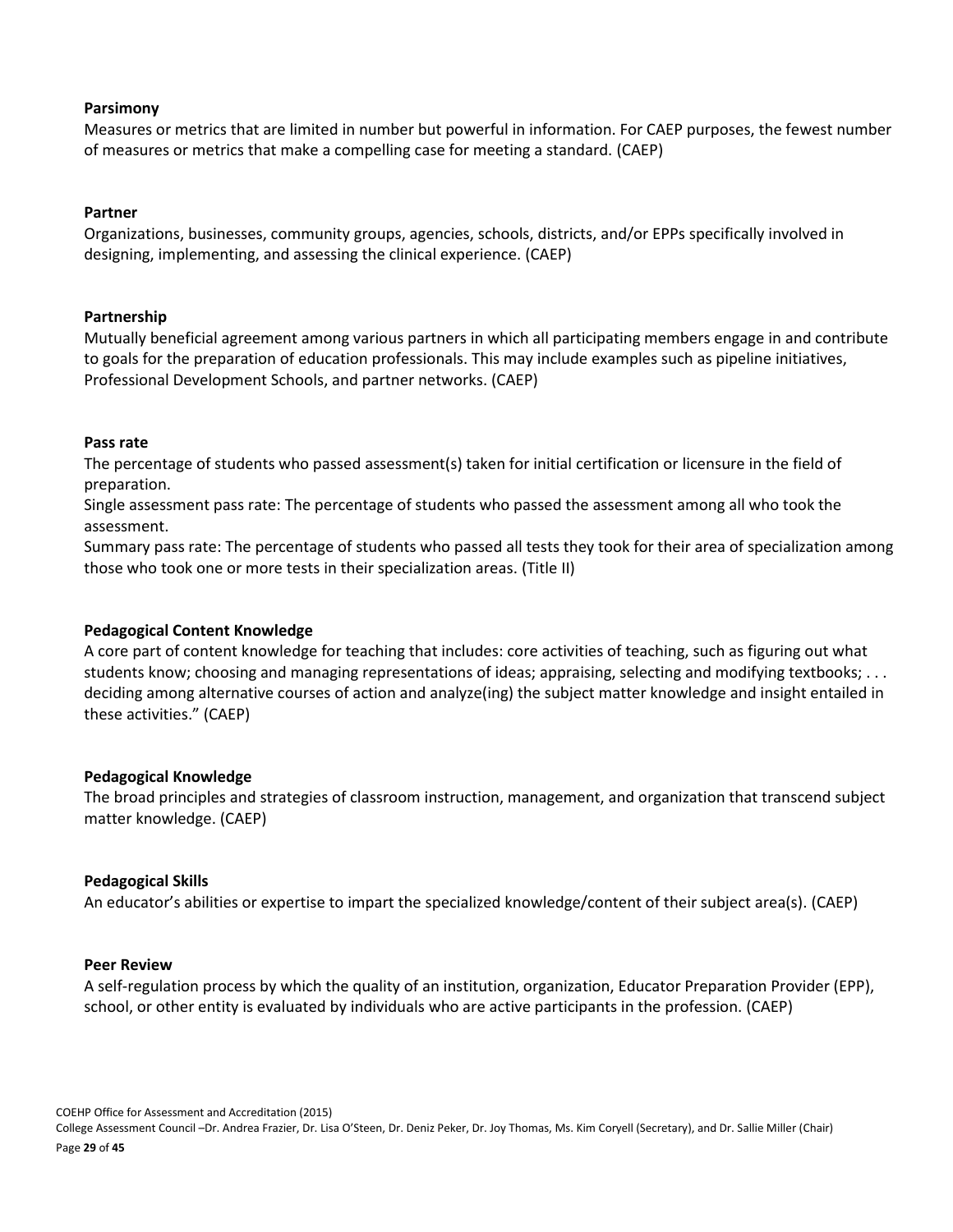#### **Performance Assessment**

Product- and behavior-based measurements based on settings designed to emulate real-life contexts or conditions in which specific knowledge or skills are actually applied. (CAEP)

### **Performance Criteria**

Can be defined in terms of "learning outcomes statements" which describe, using action verbs, student learning or behavior rather than teacher behavior; and describe an intended outcome rather than subject matter coverage.

### **Performance Data**

Information, both quantitative and qualitative, derived from assessments of educator candidate proficiencies as demonstrated in practice. (CAEP)

### **Petition**

The document prepared by an Educator Preparation Provider (EPP) to explain the grounds for requesting reconsideration of denial or revocation of accreditation. (CAEP)

### **Preconditions**

Fundamental requirements that undergird the GaPSC standards that must be met before an educator preparation provider is permitted to schedule a Developmental Approval Review. (GaPSC Rule Book 505-3-.01)

### **Preparation Program Effectiveness Measures (PPEMs)**

A collection of common measures applied to all teacher and leader preparation programs leading to initial certification in either field. Teacher Preparation Program Effectiveness Measures (TPPEMs) and Leader Preparation Program Effectiveness Measures (LPPEMs) are further defined in GaPSC Rule 505-3-.02, EDUCATOR PREPARATION PROVIDER ANNUAL REPORTING AND EVALUATION. (GaPSC Rule Book 505-3-.01)

#### **Preponderance of Evidence**

The weightiness of the facts and claims presented by the EPP along with people interviewed and observations made by site visitors that convincingly make the case that a standard or component is being met or not met. This preponderance is based on the convincing evidence and its probable truth or accuracy, and not simply on the amount of evidence. (See *evidence*). (CAEP)

#### **Probationary Accreditation**

The continuing accreditation decision rendered by the Accreditation Council when an Educator preparation Provider (EPP) fails to meet one of CAEP's standards. (CAEP)

#### **Probationary Visit**

The site visit that occurs within two years after the Accreditation Council puts an EPP on probation for failing to meet one of CAEP's standards. (CAEP)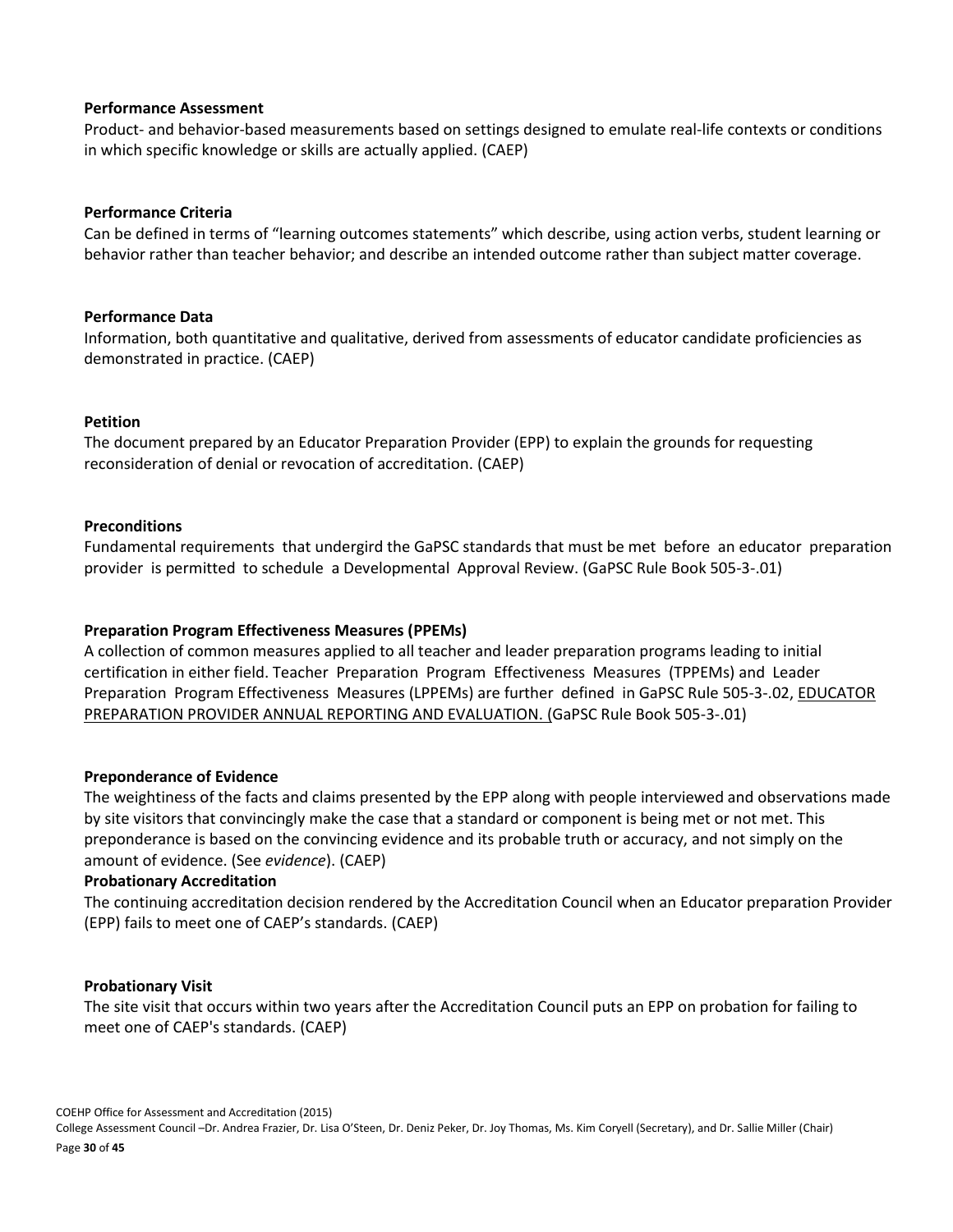### **Probes**

A specific action taken by a site visitor during an inquiry brief site visit to establish whether a statement, table, or figure in the self-study is accurate. In cases in which the outcomes of a probe are variable or uncertain with regard to the accuracy of the item, the site visitors continue to investigate until a stable pattern is uncovered or until a probe's result is unambiguous. (CAEP)

### **Professional Community**

Educators engaged in practice within the Educator Preparation Provider (EPP), other educators at the institution/organization, P-12 practitioners, candidates, and other school professionals involved in the preparation of in-service and pre-service educators. (CAEP)

### **Professional Development**

Opportunities for educators to develop new knowledge and skills through professional learning activities and events such as in-service education, conference attendance, sabbatical leave, summer leave, intra- and inter-institutional visitations, fellowships, and work in P-12 schools. (CAEP)

### **Professional Development School (PDS)**

A specially structured school in which Educator Preparation Provider (EPP) and P-12 school clinical educators collaborate to (1) provide practicum, field experience, clinical practice, and internship experiences; (2) support and enable the professional development of the Educator Preparation Provider (EPP) and P-12 school clinical educators; (3) support and enable inquiry directed at the improvement of practice; and (4) support and enhance P-12 student achievement. (CAEP)

#### **Proficiencies**

Demonstrated abilities to perform some part of what is described by standards. (CAEP)

#### **Program**

A planned sequence of academic courses and experiences leading to a degree, a recommendation for a state license, or some other credential that entitles the holder to perform professional education services in schools. Educator Preparation Providers (EPPs) may offer a number of program options (for example, elementary education, special education, secondary education in specific subject areas, etc.). (CAEP)

**Program Approval**: The distinction granted by a state governmental agency when an Educator Preparation Provider's (EPP) program meets the state's standards and/or requirements. (CAEP)

#### **Program Assessment**

Program assessment does not focus on an individual student. Rather, the emphasis is on what and how an educational program is contributing to the learning, growth and development of students as a group.

#### **Program Completer**

Any candidate who exited an educator preparation program by successfully satisfying the requirements of the Educator Preparation Provider (EPP). (See *Completer*.) (CAEP)

COEHP Office for Assessment and Accreditation (2015)

College Assessment Council –Dr. Andrea Frazier, Dr. Lisa O'Steen, Dr. Deniz Peker, Dr. Joy Thomas, Ms. Kim Coryell (Secretary), and Dr. Sallie Miller (Chair) Page **31** of **45**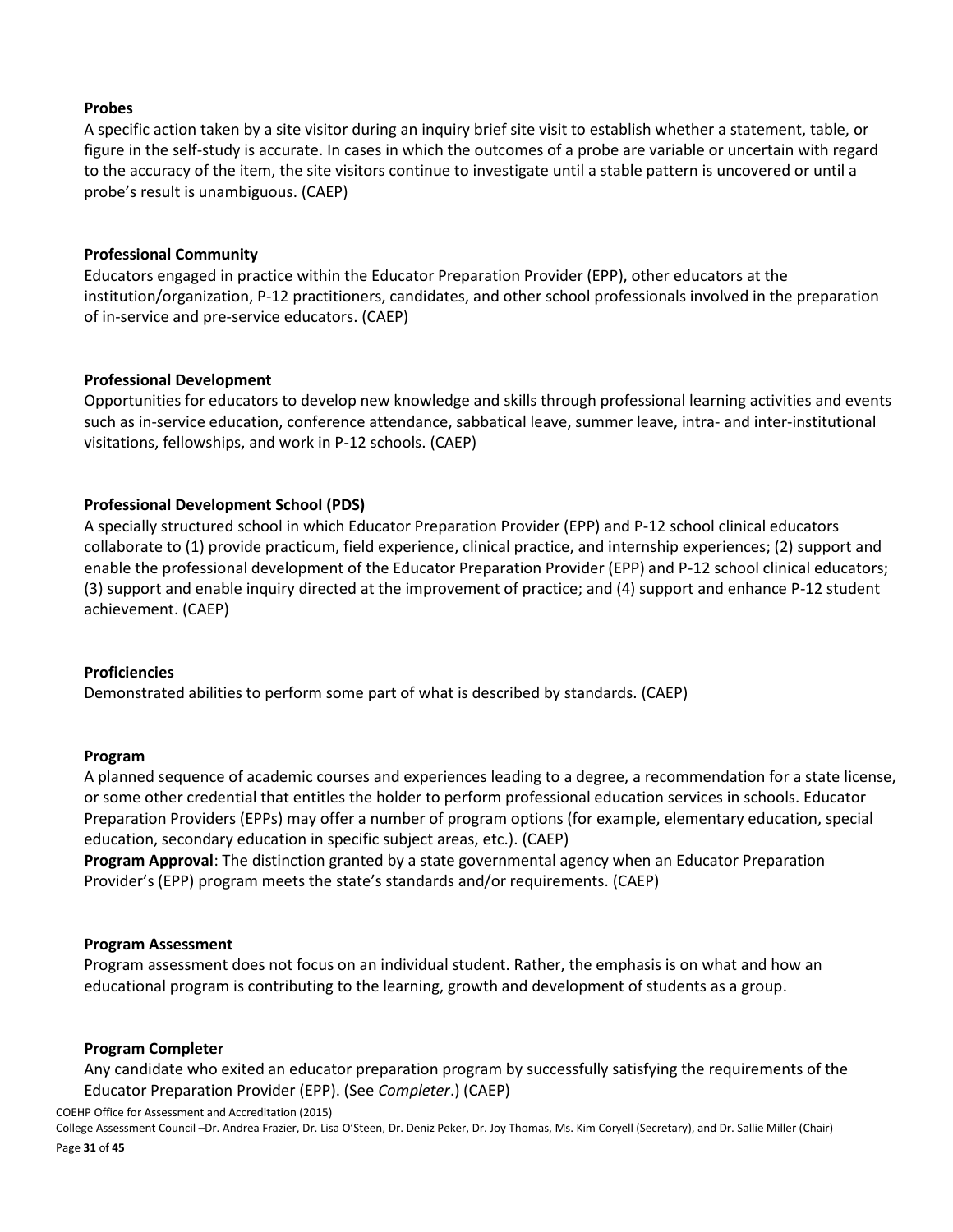### **Program completer**

A person who has met all the requirements of a state-approved teacher preparation program. Program completers include all those who are documented as having met such requirements. Documentation may take the form of a degree, institutional certificate, program credential, transcript or other written proof of having met the program's requirements. In applying this definition, the fact that an individual has or has not been recommended to the state for initial certification or licensure may not be used as a criterion for determining who is a program completer. (Title II)

### **Program Goals**

Broad statements that describe the long-term program targets of directions of development. Stated in broad terms what the program wants to accomplish (in student learning outcomes) or desires to become over the next several years.

### **Program Review with Feedback**

The process by which CAEP assesses the quality of programs offered by an educator preparation provider (EPP). Specialty program areas are reviewed individually in clusters (cross-grade programs, secondary programs, and other school professionals) against state-selected standards. This review results in feedback for states, EPPs, and site visitors as the accreditation visit is conducted. (CAEP)

### **Program Review with National Recognition**

The process by which CAEP, in collaboration with its specialized professional associations (SPAs), assesses the quality of programs offered by educator preparation providers (EPPs). EPPs that select this program review option are required to submit their programs for review by SPAs as part of the accreditation process unless otherwise specified by the state partnership agreement with CAEP. (CAEP)

**Program Reviewers**: Peer volunteers who review specialized educator programs against the standards of Specialized Professional Associations (SPAs), state standards, or other standards identified by the state as part of the accreditation process for CAEP. (CAEP)

### **Program Student Learning Outcomes (PSLOs)**

PSLOs identify what the student should know and be able to do at program completion. The PSLOs should be verified yearly by program faculty in terms of:

- a. Relevancy in today's environment Outcomes must be measurable and aligned with independent third party evaluations and evaluators  $(I3PEs).<sup>1</sup>$
- b. Valid in terms of Construct Validity<sup>2</sup> To what extent does the evaluation measure what it claims to measure?
- c. Valid in terms of Content Validity<sup>3</sup> Are the right attributes being measured in the right balance?
- d. Valid in terms of Predictive Validity

COEHP Office for Assessment and Accreditation (2015)

College Assessment Council –Dr. Andrea Frazier, Dr. Lisa O'Steen, Dr. Deniz Peker, Dr. Joy Thomas, Ms. Kim Coryell (Secretary), and Dr. Sallie Miller (Chair) Page **32** of **45**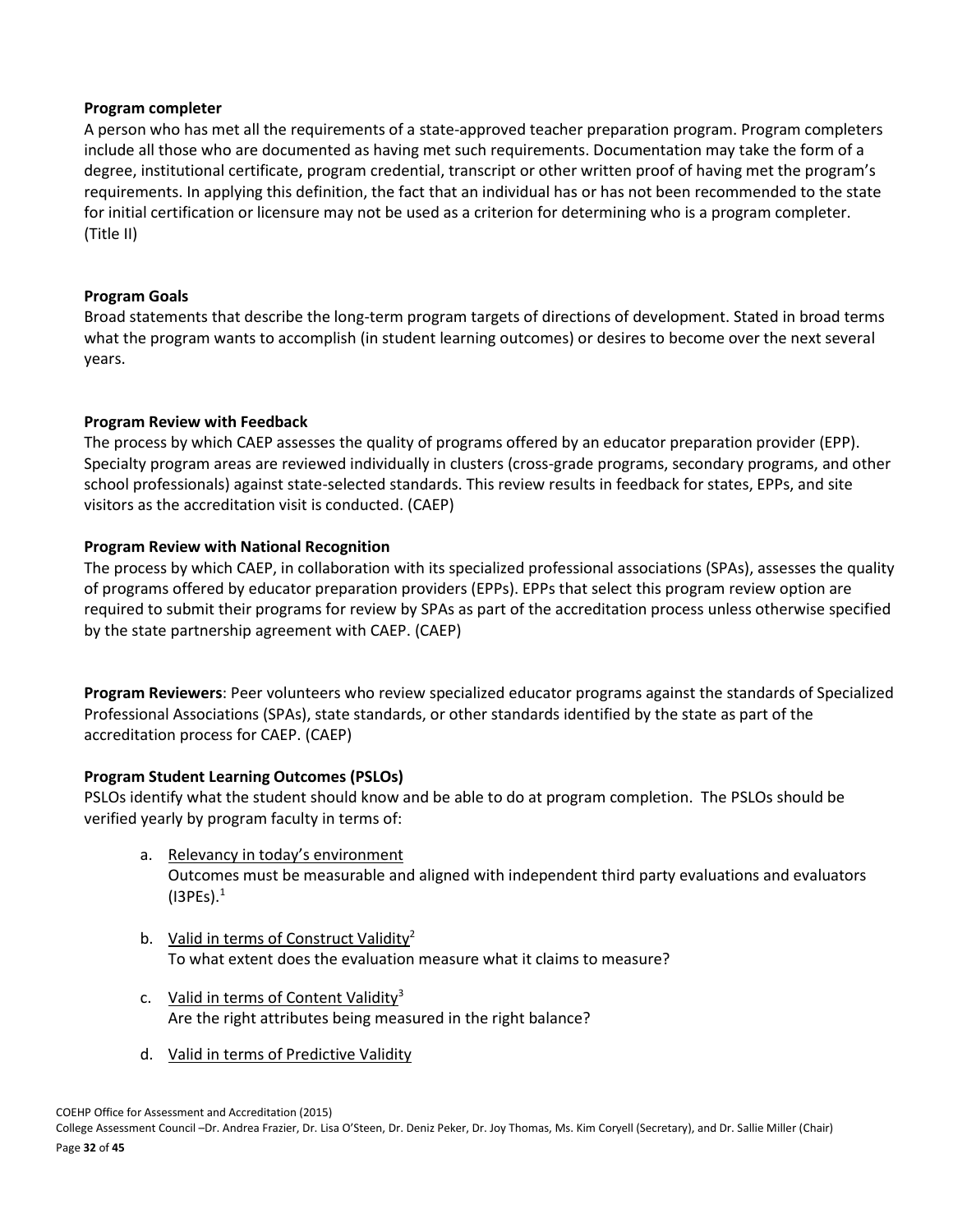Is there evidence that teachers and leaders graduating from highly rated teacher and leader preparation programs are more effective and employable in their field for which they were trained?

#### **Progressions/Progressive development**

Descriptions of increasingly sophisticated ways of thinking about and enacting teaching practice that suggest trajectories of growth that both depend upon learning from experience and are influenced by support from mentors, interaction with colleagues, and engagement in ongoing professional learning. ((InTASC Model Core Teaching Standards, p. 50) (CAEP)

### **Protocol**

Expectations for actions, behaviors, or reports, similar to etiquette (for example, CAEP protocol dictates that at the end of a site visit the lead site visitor meeting with the head of the educator preparation provider to share team findings) (adapted from the Western Association of Schools and Colleges glossary). (CAEP)

### **Provider**

An inclusive term referring to the Educator Preparation Provider (EPP) that is the sponsoring organization for preparation, whether it is an institution of higher education, a district- or state-sponsored program, or an alternative pathway organization. (CAEP)

### **Public Disclosure**

(1) A CAEP policy to ensure that an Educator Preparation Provider (EPP) maintains its accreditation status, candidate performance data, and accreditation information available on the EPP's website for access by current and prospective candidates, parents, faculty, school professionals, and others. (2) A CAEP policy to ensure that CAEP maintains the accreditation status of EPPs and other accreditation information on its website. (CAEP)

#### **Qualitative Measures**

Assessments or analyses that can be reported narratively and numerically to provide in-depth study of an individual, classroom, or school. Qualitative assessments include, but are not limited to, in-depth interviews, focus groups, observations, case studies, and ethnographic studies. (CAEP)

#### **Quality Assurance System**

A system that ensures continuous improvement by relying on a variety of measures, establishing performance benchmarks for those measures (with reference to external standards where possible), seeking the views of all relevant stakeholders, sharing evidence widely with both internal and external audiences, and using results to improve policies and practices in consultation with partners and stakeholders. (CAEP)

COEHP Office for Assessment and Accreditation (2015) College Assessment Council –Dr. Andrea Frazier, Dr. Lisa O'Steen, Dr. Deniz Peker, Dr. Joy Thomas, Ms. Kim Coryell (Secretary), and Dr. Sallie Miller (Chair)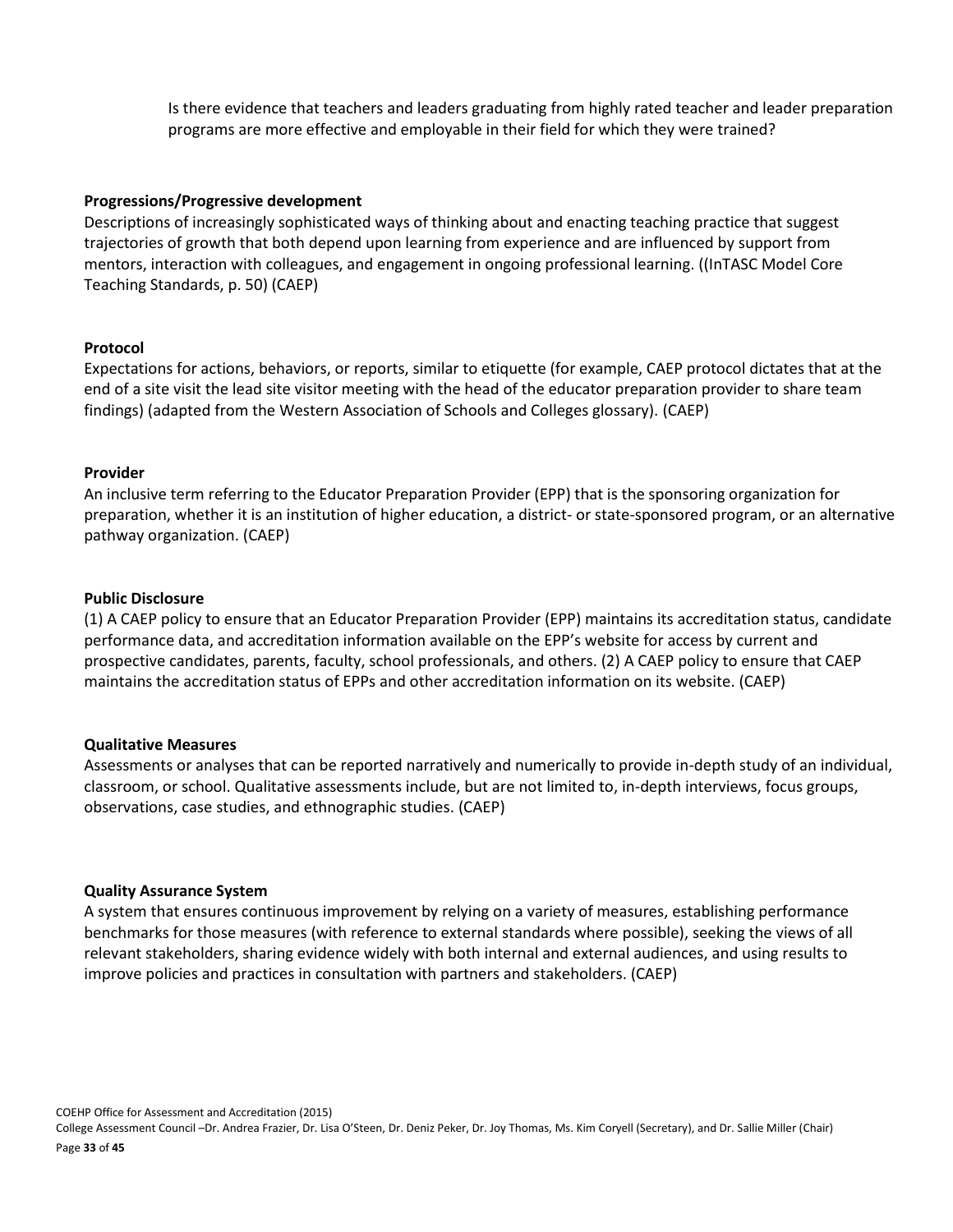#### **Quantitative Measures**

Assessments or analyses that can be reported numerically and sometimes generalized to a larger population. Common quantitative measures include surveys (online, phone, paper), observation and other evaluative forms, and tests. (CAEP)

### **Rationale**

A statement or argument that provides a justification for a selection, decision, or recommendation. (CAEP)

### **Rational Statement**

The Rationale Statements specify the reasoning behind the critical assessments and how they contribute to measuring the program or course student learning outcomes. The statements also provide evidence that the assessments are aligned with state, regional, and national standards.

Many educator preparation programs require Critical Assessments. Here, each assessment includes a *rationale statement*.

The rationale statement addresses the following:

- 1. What does the assessment purport to measure?
- 2. Are the purpose and measure aligned with the rubric? Standards?
- 3. Indicate to what extent the course assessment directly supports program student learning outcomes and alignment with InTASC.

*The rationale statement will create a thread of consistency with the same course over the years regardless of who teaches the course and what venue (e.g., online and on-campus) is used.*

#### **Relevance**

A principle of evidence quality that implies validity, but goes beyond it by also calling for clear explanation of what any information put forward is supposed to be evidence of and why it was chosen. This principle also implies that there is a clear and explicable link between what a particular measure is established to gauge and the substantive content of the Standard un-der which it is listed. (CAEP)

#### **Reliability**

The degree to which test scores for a group of test takers are consistent over repeated applications of a measurement procedure and hence are inferred to be dependable and repeatable for an individual test taker. A measure is said to have a high reliability if it produces consistent results under consistent conditions. (CAEP)

COEHP Office for Assessment and Accreditation (2015) College Assessment Council –Dr. Andrea Frazier, Dr. Lisa O'Steen, Dr. Deniz Peker, Dr. Joy Thomas, Ms. Kim Coryell (Secretary), and Dr. Sallie Miller (Chair) Page **34** of **45**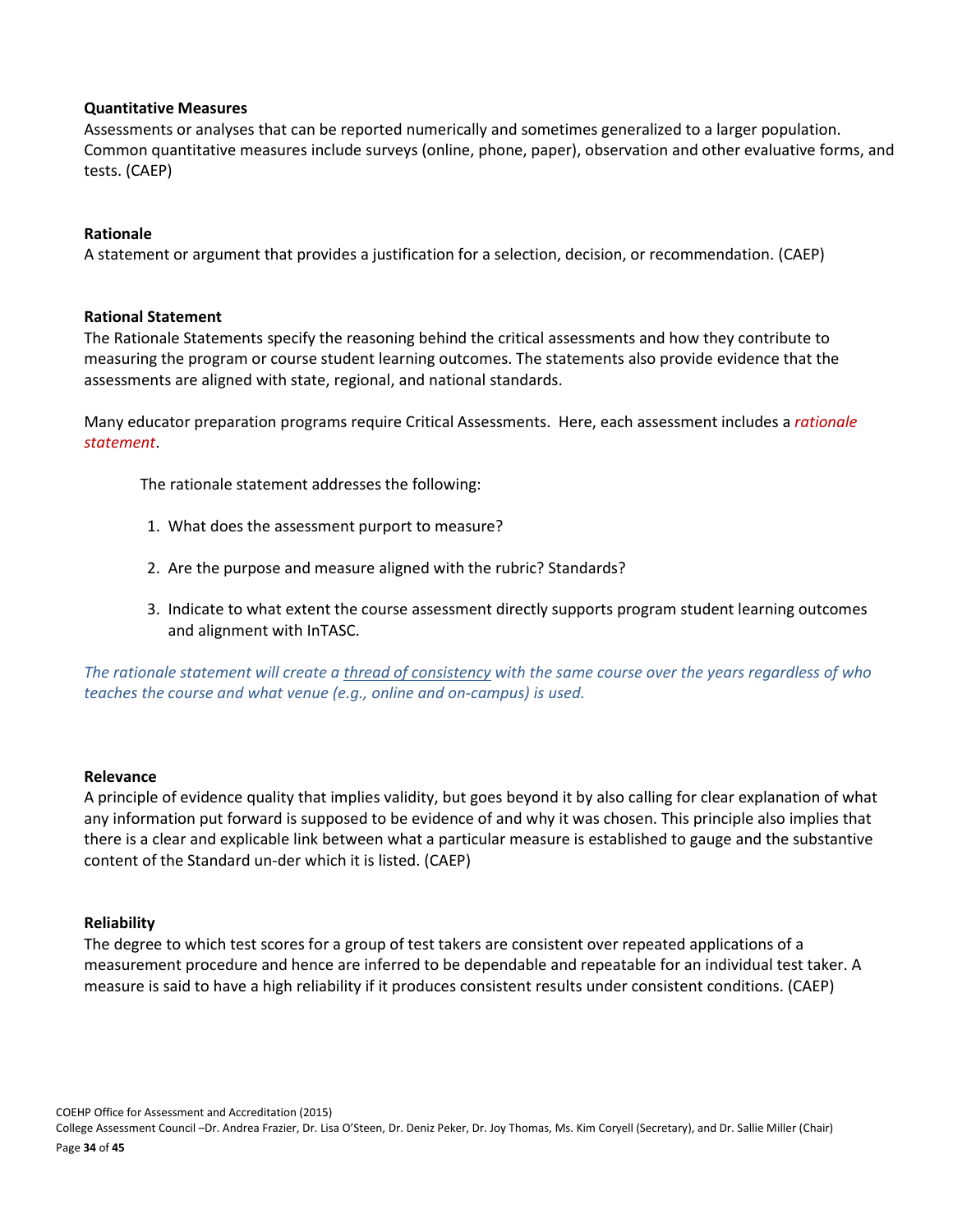### **Reliability**

Reliability is the consistency of your measurement, or the degree to which an instrument measures the same way each time it is used under the same condition with the same subjects. In short, it is the repeatability of your measurement. A measure is considered reliable if a person's score on the same test given twice is similar. It is important to remember that reliability is not measured, it is estimated. There are two ways that reliability is usually estimated: test/retest and internal consistency. (CAEP)

### **Reliable, Valid Model**

For CAEP purposes (p. 17 of the Commission report), a case study that is presented to meet one or more of CAEP's standards in which key outcomes and processes are gauged, changes and supporting judgments are tracked, and the changes presented are actually improvements. To be reliable and valid as a model, the case study should have followed CAEP's guidelines in identifying a worthwhile topic to study, generated ideas for change, defined the measurements, tested solutions, transformed promising ideas into sustainable solutions that achieve effectiveness reliably at scale, and shared knowledge. (CAEP)

### **Remand**

Returning a case for accreditation to a new team for a second full review when there is no consensus on the recommendations of the joint review team by the Accreditation Council. (CAEP)

### **Reporting to the General Public**

Making the information in institutional and state reports available widely and publicly to members of the public interested in the performance of the institution's teacher preparation program. For institutions, this can include providing the required information in publications such as school catalogues and promotional materials sent to potential applicants, secondary guidance counselors, and prospective employers of the institution's graduates. (Title II)

### **Reporting to the Secretary**

Submitting annual state reports to the Office of Postsecondary Education in the U.S. Department of Education. (Title II)

### **Reporting to the State**

Submitting annual institutional reports to the state agency, commission, or board, in the state in which the institution is located, that is responsible for preparing the state report under section 205. (Title II)

#### **Representative**

The extent to which a measure or result is typical of an underlying situation or condition, not an isolated case. If statistics are presented based on a sample, evidence of the ex-tent to which the sample is representative of the overall population ought to be provided, such as the relative characteristics of the sample and the parent population. If the evidence presented is qualitative—for example, case studies or narratives, multiple instances should be given or additional data shown to indicate the typicality of the chosen examples. CAEP holds that sampling is generally useful and desirable in generating measures efficiently. But in both sampling and re-porting, care must be taken to ensure that what is claimed is typical and the evidence of representativeness must be subject to audit by a third party. (CAEP)

College Assessment Council –Dr. Andrea Frazier, Dr. Lisa O'Steen, Dr. Deniz Peker, Dr. Joy Thomas, Ms. Kim Coryell (Secretary), and Dr. Sallie Miller (Chair) Page **35** of **45**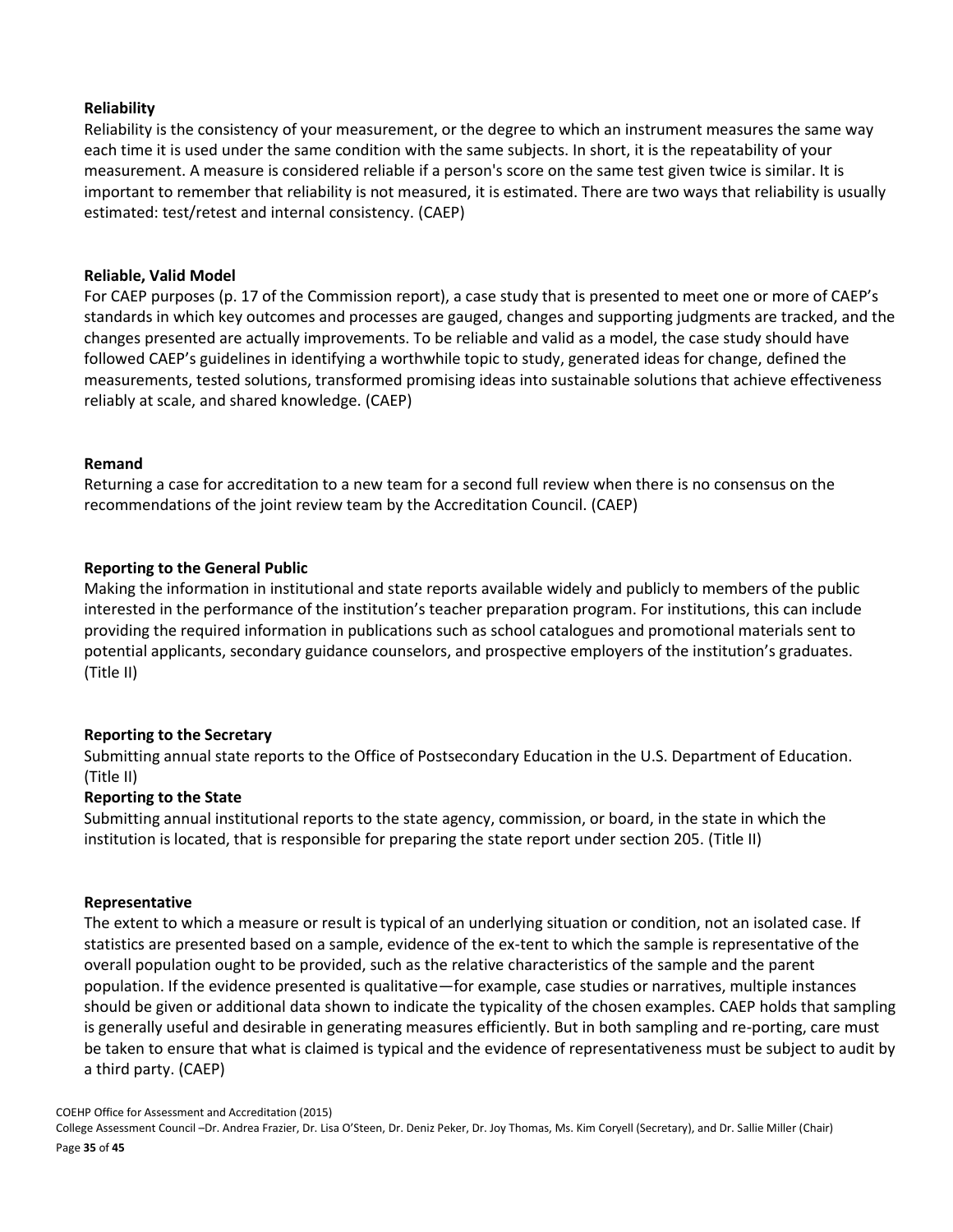### **Requirements**

CAEP's expectations other than those contained in the standards, including criteria for eligibility or candidacy, paying annual fees, submitting annual reports, publishing educator candidate performance data on websites, etc. (CAEP)

### **Retention Rates**

Comparison of the number of candidates who entered a program against the number who completed the program and were recommended for certification or licensure. Retention rates may also be collected for the number of new teachers who begin work in schools and who are still working in specified subsequent years. (CAEP)

### **Review Panel**

A 3-4 person group selected from an Accreditation Commission that examines the self-study, site visitors' report, and other accreditation documents related to an Educator Preparation Provider's (EPP) case for accreditation. The Review Panel makes a recommendation to the Joint Review Team of the Accreditation Council on the standards that are met and confirms or revises areas for improvement and/or stipulations. (CAEP)

### **Revocation**

The continuing accreditation decision made by the Accreditation Council to revoke an accredited status when the Accreditation Council has determined that the Educator Preparation Provider (EPP) no longer meets two or more CAEP standards. (CAEP)

### **Rigor**

In education, refers both to a challenging curriculum and to the consistency or stringency with which high standard for learning and performance are upheld (adapted from the Western Association of Schools and Colleges glossary). (CAEP)

#### **Rubric**

A tool for scoring candidate work or performances, typically in the form of a table or matrix, with criteria that describe the dimensions of the outcomes down the left-hand vertical axis, and levels of performance across the horizontal axis. The work of performance may be given an overall score (holistic scoring) or criteria may be scored individually (analytic scoring). Rubrics are also used for communicating expectations (adapted from the Western Association of Schools and Colleges glossary). (CAEP)

### **Satisfaction**

For CAEP purposes, the degree of confidence and acceptance that a preparation program was satisfactory, dependable, and true to its purpose by an employer or candidate. (CAEP)

#### **Scaled score**

A scaled score is a conversion of a student's raw score on a test or a version of the test to a common scale that allows for a numerical comparison between students. Because most major testing programs use multiple versions of a test, the scale is used to control slight variations from one version of a test to the next. Scaled scores are particularly useful for comparing test scores over time, such as measuring semester-to-semester and year-to-year growth of individual students or groups of students in a content area. However, within the same test, different

COEHP Office for Assessment and Accreditation (2015)

College Assessment Council –Dr. Andrea Frazier, Dr. Lisa O'Steen, Dr. Deniz Peker, Dr. Joy Thomas, Ms. Kim Coryell (Secretary), and Dr. Sallie Miller (Chair) Page **36** of **45**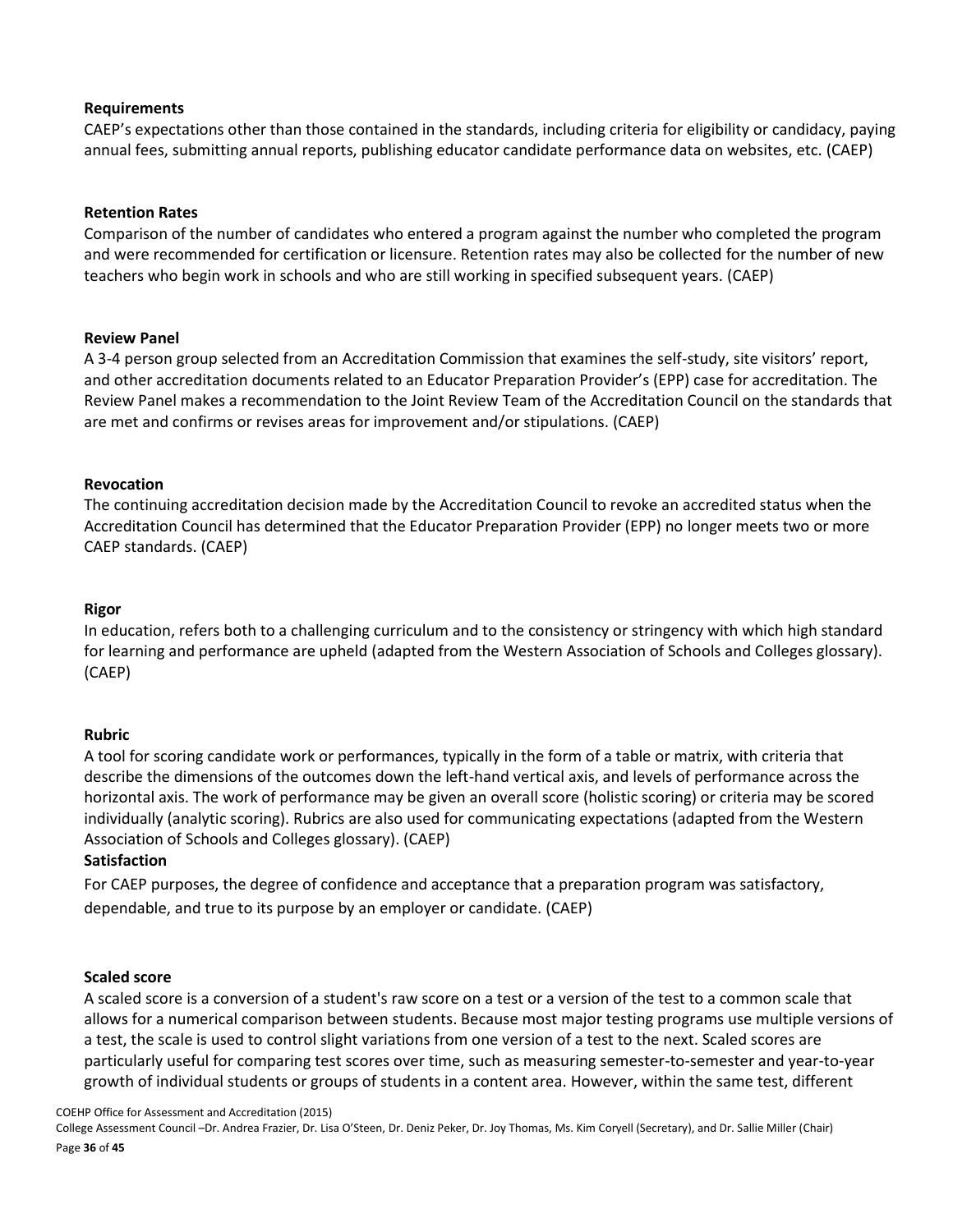content areas are typically on different scales, so a scaled score of 24 in Mathematics may not mean the same as a scaled score of 24 in Reading. (Title II)

### **Secondary school**

"[A] day or residential school which provides secondary education, as determined under State law, except that it does not include any education provided beyond grade 12." (See section 14101(25) of the Elementary and Secondary Education Act.) (Title II)

### **Selected-Response**

Assessment method that requires students to select a response from a provided list or supply a brief answer. Examples: multiple choice, true/false, matching, or essay tests.

### **Self-Study**

The process and document that an Educator Preparation Provider (EPP) creates/undergoes to evaluate its practices against CAEP standards. (CAEP)

### **Shared Accountability**

A policy for holding Educator Preparation Providers (EPPs), P-12 schools and teachers mutually responsible for students' and candidates' learning and academic progress. (CAEP)

#### **Signature Assessment**

An embedded assessment method using an assignment—either the identical assignment or multiple assignments all constructed according to a common template—across multiple courses or sections of courses. A sample of candidates' work products is then examined using a rubric to arrive at judgments about the quality of candidate learning across the course or program (adapted from the Western Association of Schools and Colleges glossary). (CAEP)

#### **Site Visit**

The two-to-three days in which site visitors conduct their summative review of an Educator Preparation Provider's (EPP) self-study report and evidence on location at the EPP's campus or organizational headquarters. (CAEP)

#### **Site Visitors**

Evaluators who review educator preparation providers (EPPs) that submit a self-study for one of CAEP's accreditation pathways. Site visitors examine the EPP against the evidence presented to make the case for meeting the CAEP standards. Site visitors are selected from nominations by CAEP members, EPPs, states, and others; they must successfully complete training. (CAEP)

College Assessment Council –Dr. Andrea Frazier, Dr. Lisa O'Steen, Dr. Deniz Peker, Dr. Joy Thomas, Ms. Kim Coryell (Secretary), and Dr. Sallie Miller (Chair) Page **37** of **45**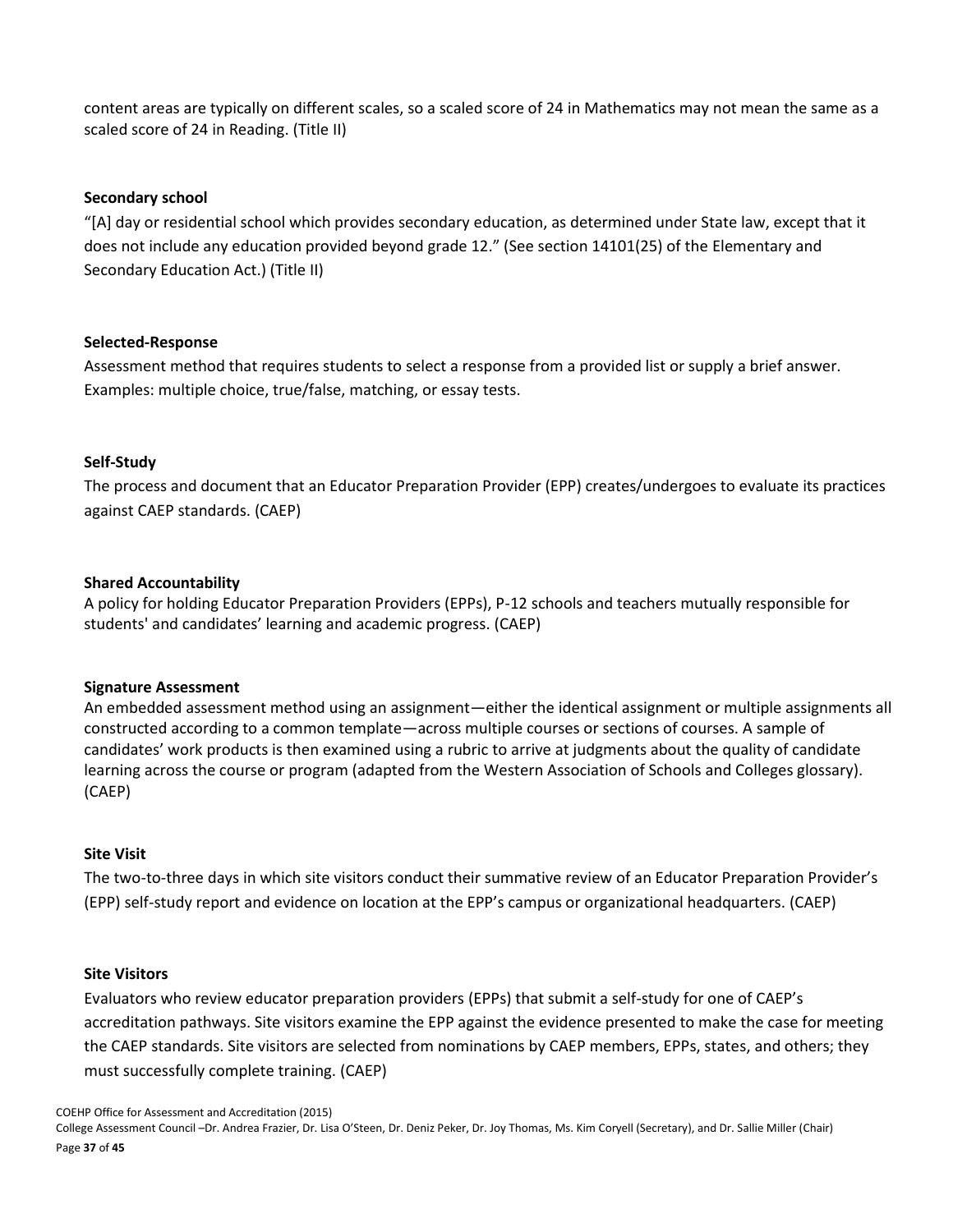### **Specialized Professional Association (SPA)**

A member of CAEP that is a national organization of teachers, professional education faculty, and/or other school professionals who teach a specific content area (e.g., mathematics or social studies), teach students at a specific developmental level (i.e., early childhood, elementary, middle level, or secondary), teach students with specific needs (e.g., special education teachers), or provide services to students (e.g., school counselors, school psychologists, or principals). (CAEP)

### **Stakeholder**

Partners, organizations, businesses, community groups, agencies, schools, districts, and/or EPPs interested in candidate preparation or education. (CAEP)

### **Standardized Test**

Assessment where conditions of administration and scoring are constant. A well-designed standardized test will have a set of procedures for administration that can be implemented by all users. A standard set of introductory comments and directions are developed and used by all test takers.

### **Standardized Test Scores**

The numerical expression of a student's or educator candidate's performance on an examination that was administered and scored consistently across all of the test takers who took the same examination. This consistency permits a more reliable comparison of student or educator candidate performance across test takers. (CAEP)

#### **Standards**

Normative statements about Educator Preparation Providers (EPPs) and educator candidate practices, performances, and outcomes that are the basis for an accreditation review. Standards are written in broad terms with components that further explicate their meaning. *(*See *Professional Standards)*(CAEP)

#### **State**

Any of the states of the United States, as well as the Commonwealth of Puerto Rico, the District of Columbia, Guam, American Samoa, the United States Virgin Islands, the Commonwealth of the Northern Mariana Islands, and the Freely Associated States (the Republic of the Marshall Islands, the Federated States of Micronesia and the Republic of Palau). (Title II)

#### **State Partnership Agreement**

A formal agreement between a state and CAEP that defines the state's recognition of accreditation decisions, the program review options available to Educator Preparation Providers (EPPs) within the state, and the relationship between CAEP accreditation and state program approval. The agreement outlines the state's presence and role in accreditation visits. (CAEP)

COEHP Office for Assessment and Accreditation (2015) College Assessment Council –Dr. Andrea Frazier, Dr. Lisa O'Steen, Dr. Deniz Peker, Dr. Joy Thomas, Ms. Kim Coryell (Secretary), and Dr. Sallie Miller (Chair) Page **38** of **45**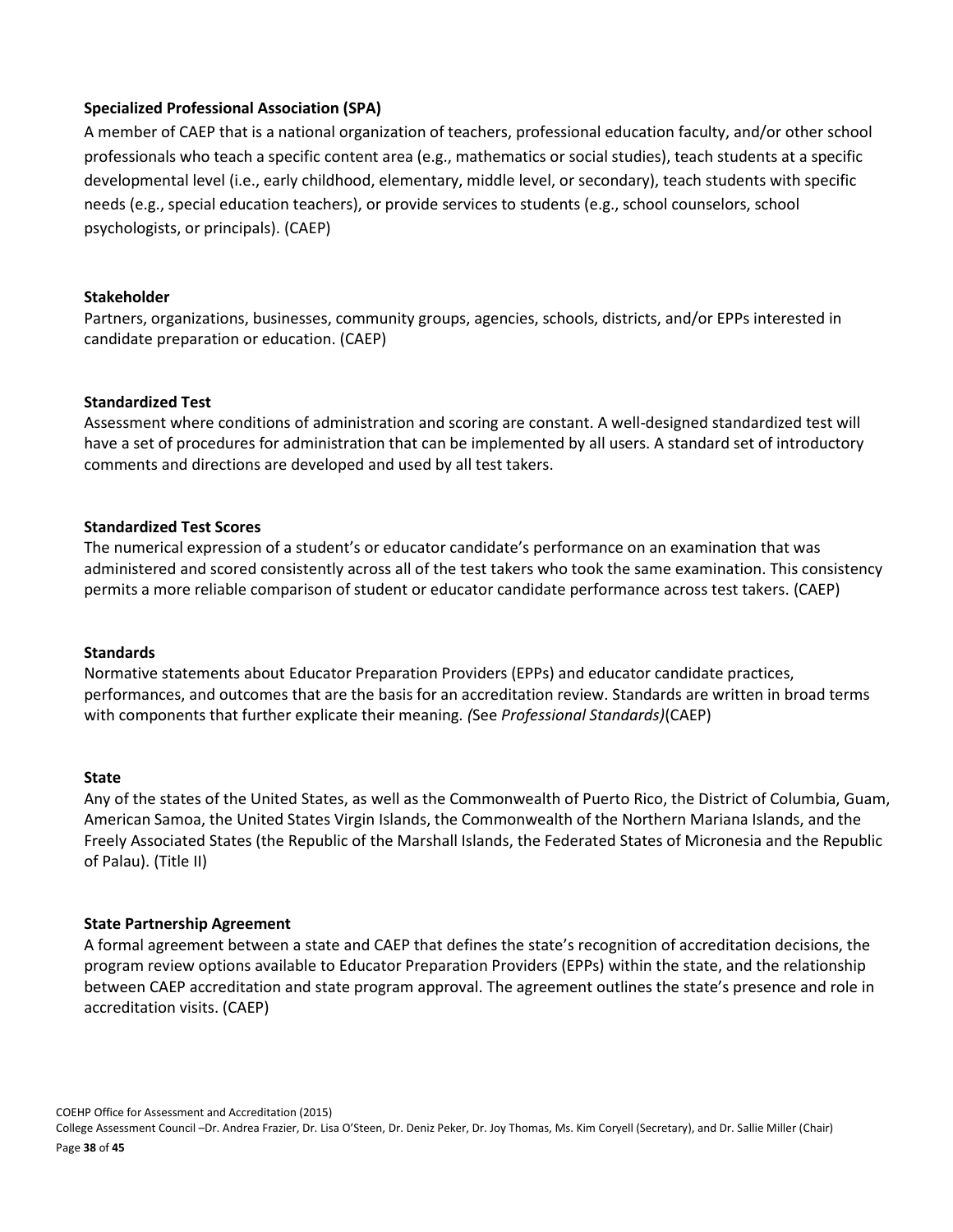#### **State Program Review**

The process by which a state governmental agency reviews a professional education program to determine if it meets the state's standards for the preparation of school personnel. (CAEP)

### **STEM**

Science, technology, engineering and mathematics. (CAEP)

#### **Stewardship**

The responsible oversight and protection of something considered worth caring for and preserving. (CAEP)

### **Stipulation**

A statement written by a site visit team or Commission which is confirmed by the Accreditation Council as a deficiency related to one or more components or a CAEP standard. A stipulation is of sufficient severity that a standard may be determined to be unmet. A stipulation must be corrected within two years to retain accreditation and is only assigned in cases for continuing accreditation. A stipulation, leading to an unmet standard, cannot be assigned in cases of initial or first accreditation. (CAEP)

### **Strategic Evaluation**

A component of CAEP Standard 5 (Provider Quality, Continuous Improvement, and Capacity) that refers to an educator preparation provider's (EPP's) use of a variety of methods and processes to provide timely, credible, and useful information that can be acted upon to increase its organizational effectiveness and its impact on its completers' ability to support and improve P-12 student learning. (CAEP)

#### **Structured**

A quantitative research method commonly employed in survey research to ensure that each interview is presented with exactly the same questions in the same order; that answers can be reliably aggregated; and that comparisons can be made with confidence between sample subgroups or between different survey periods. For CAEP purposes the terms is used in the context of structured observation instruments and structured student surveys. (CAEP)

#### **Student**

A learner in a P-12 school setting or other structured learning environment but not a learner in an educator preparation program. (CAEP)

#### **Student**

An individual enrolled in a teacher preparation program leading to an initial state teaching credential. (Title II)

#### **Student Development**

The physical, psychological and emotional changes that occur in P-12 students as they progress from dependency to increasing autonomy facilitated by the educational process. (CAEP)

COEHP Office for Assessment and Accreditation (2015)

College Assessment Council –Dr. Andrea Frazier, Dr. Lisa O'Steen, Dr. Deniz Peker, Dr. Joy Thomas, Ms. Kim Coryell (Secretary), and Dr. Sallie Miller (Chair) Page **39** of **45**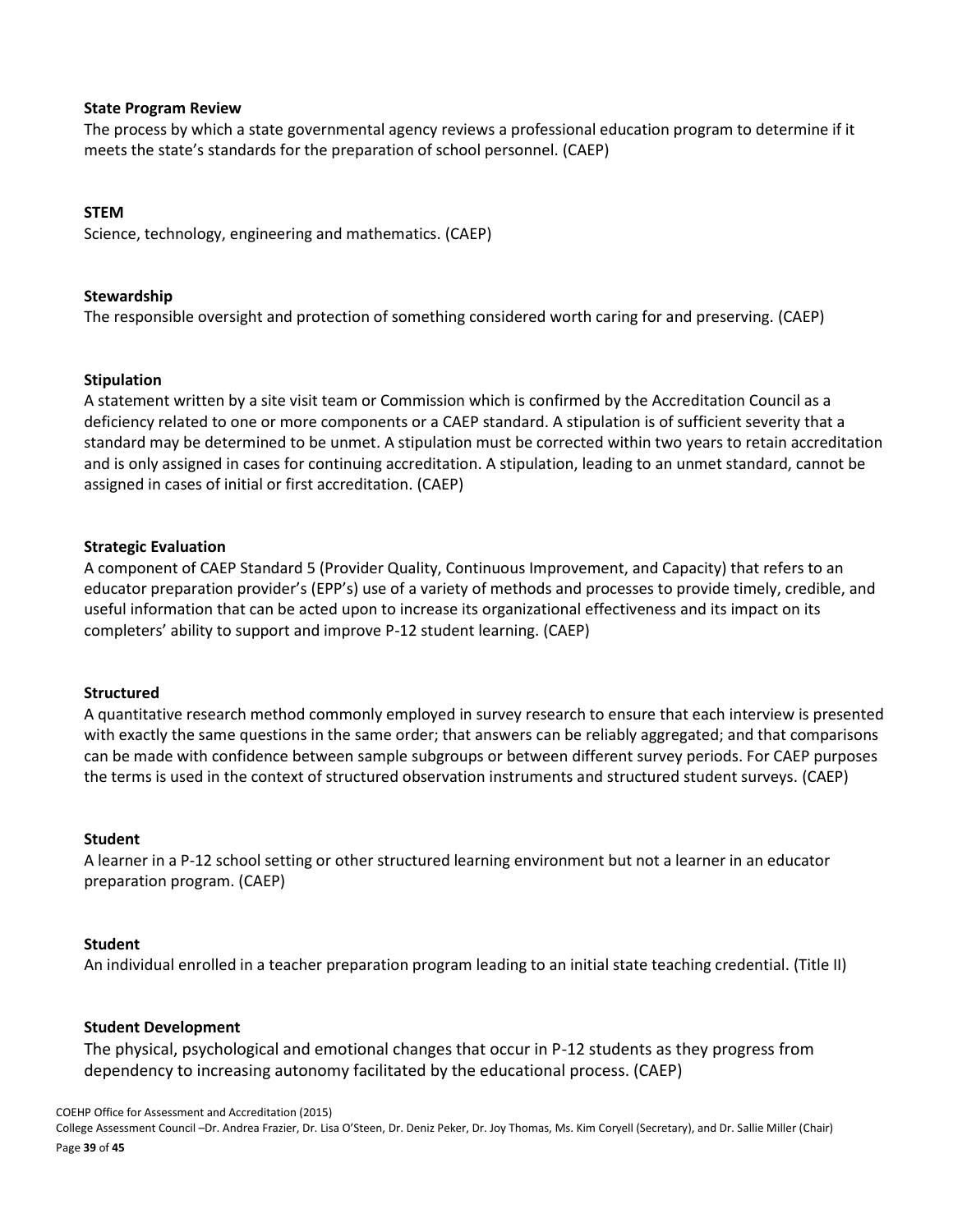#### **Student Growth**

The change for an individual in educational outcome(s) between two or more points in time as measured against state or national standards, in academic learning, or in "whole child" development. (CAEP)

### **Student Learning**

The educational outcome(s) mastered by P-12 students as set forth in the academic curriculum during a given time period by the school or school system and as provided by the classroom teacher. (CAEP)

### **Student Learning Outcomes**

Measureable statements of what students should know and be able to do as a result of their course work and educational experiences at an institution or in a program of study.

### **Student Surveys**

Questionnaires about the performance of teachers and other school professionals that are completed by P-12 students. Student surveys are one of the measures that an educator preparation provider (EPP) could use to demonstrate the teaching effectiveness of its candidates and completers. (CAEP)

### **Sub-Program**

The individual programs offered within an institution's traditional or alternative teacher preparation program. For example, an institution may offer an Elementary Education program, a Special Education program, and a Secondary English program within the traditional teacher preparation program. Each is considered to be a sub-program for the purposes of Title II reporting. Also may be referred to as "individual teacher preparation programs within the institution." (Title II)

### **Substantive Change**

Any change in the published mission or objectives of the organization or educator preparation provider (EPP); the addition of courses or programs that represent a significant departure in terms of either content or delivery from those that were offered when the EPP was most recently accredited; a change from contracting with other providers for direct instructional services, including any teach-out agreements. Substantive changes are reported by EPPs in their annual report to CAEP. (CAEP)

### **Summary of the Case**

For the *Inquiry Brief* pathway, the site visitors' explication of the case the educator preparation provider (EPP) has made for accreditation. (CAEP)

### **Summary Pass Rate**

See definition of "pass rate." (Title II)

COEHP Office for Assessment and Accreditation (2015) College Assessment Council –Dr. Andrea Frazier, Dr. Lisa O'Steen, Dr. Deniz Peker, Dr. Joy Thomas, Ms. Kim Coryell (Secretary), and Dr. Sallie Miller (Chair) Page **40** of **45**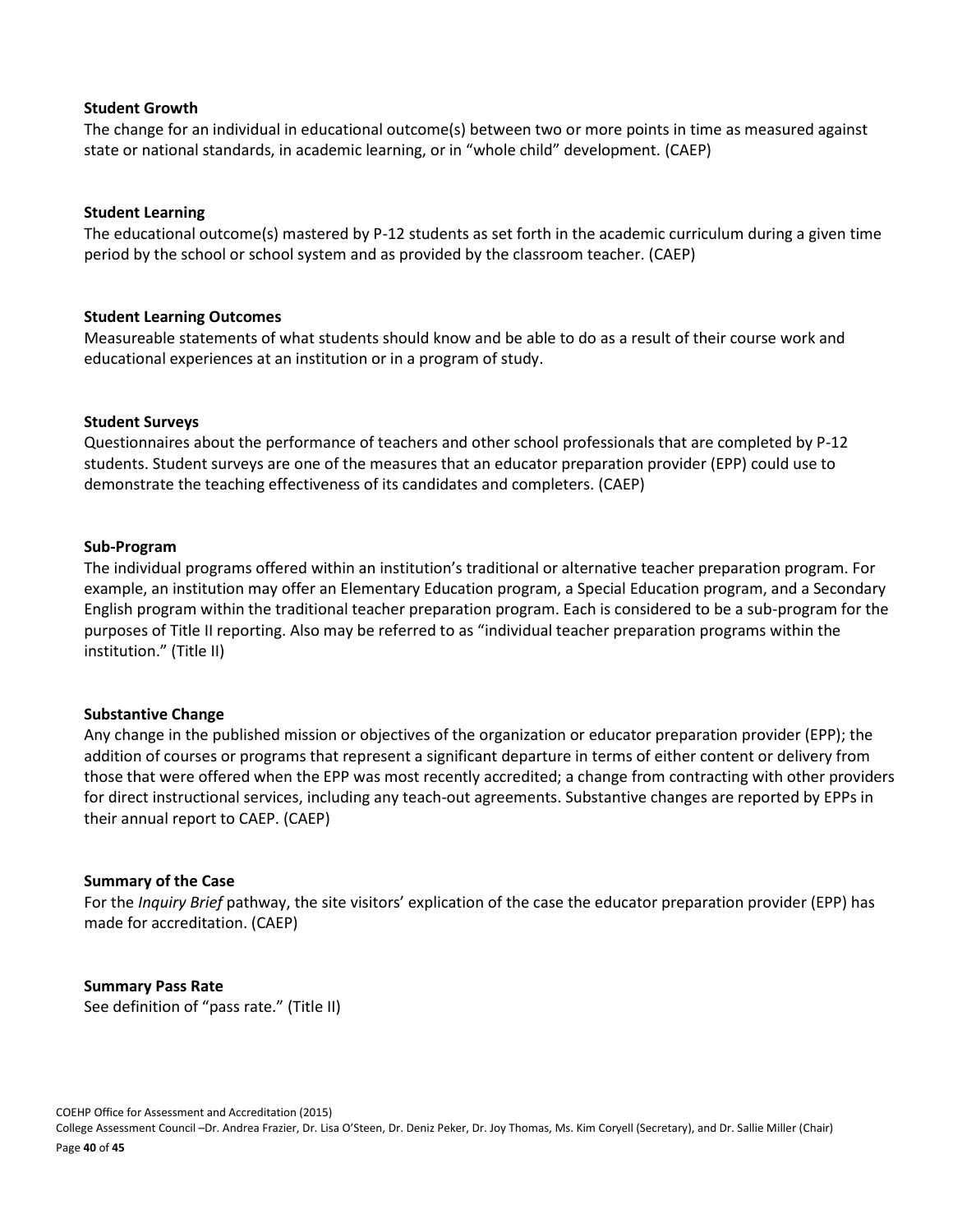### **Summative Assessment**

Assessment that occurs at the conclusion or end point of a course or program to determine whether candidate leaning outcomes have been achieved. See *formative assessment* (adapted from the Western Association of Schools and Colleges glossary). (CAEP)

### **Summative Report**

The document prepared by site visitors during and/or following the site visit as a final evaluation and verification of the evidence presented in the self-study report by the Educator Preparation Provider (EPP). (CAEP)

### **Supervised Clinical Experience**

A series of supervised field experiences (including student teaching) with PK-12 students that occur as a sequenced, integral part of the preparation program prior to the candidate becoming the teacher of record.

Please note that Title II, Section 202 (d)(2) describes features of clinical experience as follows. Courses in the curriculum that include the activities described in 202(d)(2) may be considered clinical coursework. The curriculum policies of each state and its institutions will identify coursework that is clinical and nonclinical.

''(2) CLINICAL EXPERIENCE AND INTERACTION.—Developing and improving a sustained and high-quality preservice clinical education program to further develop the teaching skills of all prospective teachers and, as applicable, early childhood educators, involved in the program. Such program shall do the following:

''(A) Incorporate year-long opportunities for enrichment, including—

''(i) clinical learning in classrooms in high-need schools served by the high-need local educational agency in the eligible partnership, and identified by the eligible partnership; and ''(ii) closely supervised interaction between prospective teachers and faculty, experienced teachers, principals, other administrators, and school leaders at early childhood education programs (as applicable), elementary schools, or secondary schools, and providing support for such interaction.

''(B) Integrate pedagogy and classroom practice and promote effective teaching skills in academic content areas. ''(C) Provide high-quality teacher mentoring.

''(D) Be offered over the course of a program of teacher preparation.

''(E) Be tightly aligned with course work (and may be developed as a fifth year of a teacher preparation program).

''(F) Where feasible, allow prospective teachers to learn to teach in the same local educational agency in which the teachers will work, learning the instructional initiatives and curriculum of that local educational agency.

''(G) As applicable, provide training and experience to enhance the teaching skills of prospective teachers to better prepare such teachers to meet the unique needs of teaching in rural or urban communities.

''(H) Provide support and training for individuals participating in an activity for prospective or new teachers described in this paragraph or paragraph (1) or (3), and for individuals who serve as mentors for such teachers, based on each individual's experience. Such support may include—

''(i) with respect to a prospective teacher or a mentor, release time for such individual's participation;

''(ii) with respect to a faculty member, receiving course workload credit and compensation for time teaching in the eligible partnership's activities; and

''(iii) with respect to a mentor, a stipend, which may include bonus, differential, incentive, or performance pay, based on the mentor's extra skills and responsibilities. (Title II)

COEHP Office for Assessment and Accreditation (2015)

College Assessment Council –Dr. Andrea Frazier, Dr. Lisa O'Steen, Dr. Deniz Peker, Dr. Joy Thomas, Ms. Kim Coryell (Secretary), and Dr. Sallie Miller (Chair) Page **41** of **45**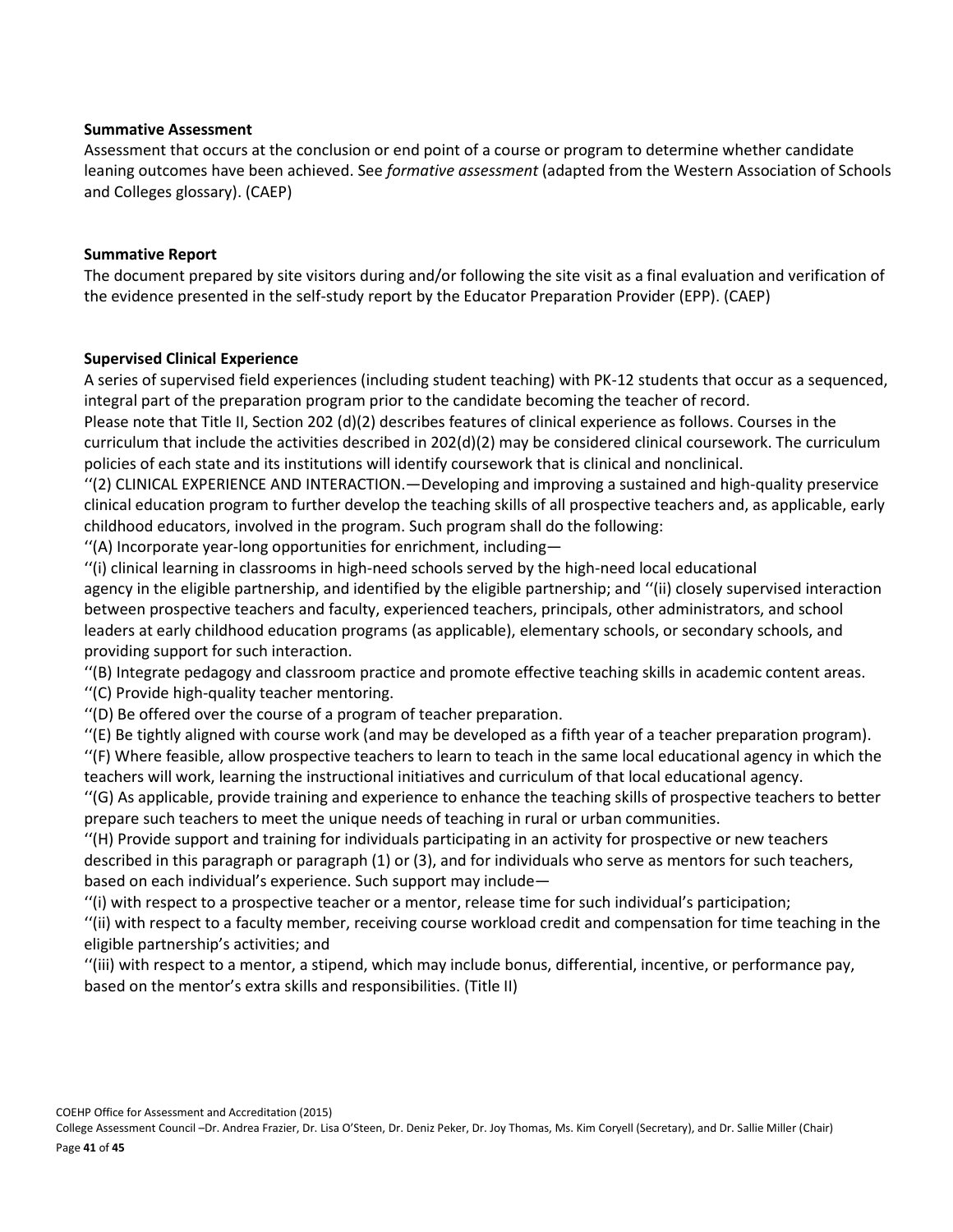### **Supervising Faculty**

All persons whom the institution regards as having faculty status, who were assigned by the teacher preparation program to provide supervision and evaluation of student teaching and who have an administrative link or relationship to the teacher preparation program. (Title II)

### **Target Statement**

(See *audit task*). (CAEP)

### **Taxonomic Schemes**

Hierarchical structure of data arranged in a classification system.

### **Teacher**

For the purpose of reporting, a teacher is a classroom teacher, including special education and early childhood education teachers. A teacher is not a principal, vice principal, school administrator, guidance counselor, school social worker, speech/language pathologist or other school support personnel. (Title II)

### **Teacher certification/licensure assessment**

A test or other structured method that measures the qualifications of prospective teachers, has a pass-fail outcome and is used by the state for teacher credentialing. (Title II)

### **Teacher Education Accreditation Council (TEAC)**

An affiliate of the Council for the Accreditation of Educator Preparation (CAEP) that has accredited professional education programs since it was founded in 1997. TEAC consolidated with NCATE in 2013 to form CAEP. (CAEP)

### **Teacher Performance Assessment**

An ongoing process for measuring teacher candidates' performance. CAEP expects these assessments to be validated based on state and national professional standards, to be reliably scored by trained evaluators, and to be used for continuous improvement of educator preparation. (CAEP)

#### **Teacher preparation program**

A state-approved course of study, the completion of which signifies that an enrollee has met all the state's educational and/or training requirements for initial certification or licensure to teach in the state's elementary, middle or secondary schools. A teacher preparation program may be either a traditional program or an alternative route to a teaching credential, as defined by the state. Also, it may be within or outside an institution of higher education. For the purpose of reporting, all traditional teacher preparation programs at a single IHE are considered to be a single program. (Title II)

#### **Teacher shortage area**

As designated by the Secretary or by the State educational agency, including mathematics, science, special education, and instruction of limited English proficiency students (see Section 206(a)). (Title II)

COEHP Office for Assessment and Accreditation (2015)

College Assessment Council –Dr. Andrea Frazier, Dr. Lisa O'Steen, Dr. Deniz Peker, Dr. Joy Thomas, Ms. Kim Coryell (Secretary), and Dr. Sallie Miller (Chair) Page **42** of **45**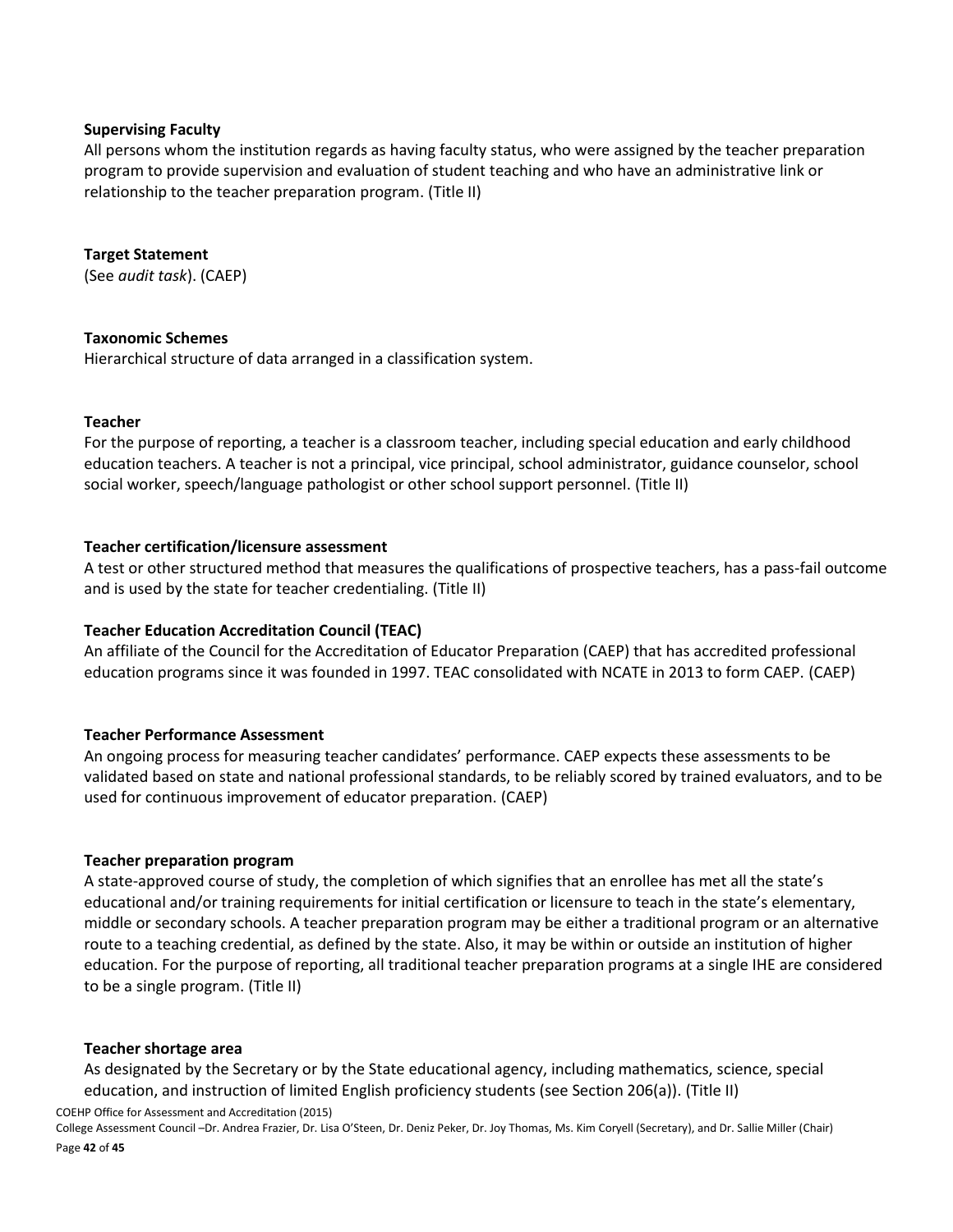### **Teaching candidate**

A completer of a teacher preparation program who has taken one or more assessments used by the state in which the program is located for an initial teaching credential. (Title II)

#### **Teaching skills**

Skills that enable a teacher to increase student learning, achievement, and the ability to apply knowledge; effectively convey and explain academic subject matter; effectively teach higher-order analytical, evaluation, problem-solving, and communication skills; employ strategies grounded in the disciplines of teaching and learning that are based on empirically-based practice and scientifically valid research, where applicable, related to teaching and learning; are specific to academic subject matter; and focus on the identification of students' specific learning needs, particularly students with disabilities, students who are limited English proficient, students who are gifted and talented, and students with low literacy levels, and the tailoring of academic instruction to such needs.

### **Teach-Out Agreement**

An agreement between accredited educator preparation providers (EPPs) and its candidates that will provide a reasonable opportunity for candidates to complete their program of study if the EPP stops offering its educational program before all enrolled candidates have completed the program. (CAEP)

### **Teach-Out Plan**

A written document that describes the process for the equitable treatment of candidates when an educator preparation provider (EPP) ceases to operate a program before all candidates have completed their courses of study. (CAEP)

#### **Technology**

The tools and techniques available through computers, the Internet, telecommunications, and multimedia that are used by educator preparation providers (EPPs) for instruction and the input, storing, processing, and analyzing of data in quality assurance systems. Educator candidates should be able to demonstrate that they use technology to work effectively with students to support student learning. (CAEP)

#### **Test Closure Date**

The date, specified by the state, after which test results will not be included in pass rates for an academic year cohort. (Title II)

#### **Third-Party Comment**

Testimony from members of the professional community or the public about the quality of the Educator Preparation Provider (EPP) and its programs. (CAEP)

#### **Title II**

A requirement of the Higher Education Opportunity Act of 2008 that educator preparation providers (EPPs) report the performance of teacher candidates on state licensure tests along with other data. (CAEP)

COEHP Office for Assessment and Accreditation (2015)

College Assessment Council –Dr. Andrea Frazier, Dr. Lisa O'Steen, Dr. Deniz Peker, Dr. Joy Thomas, Ms. Kim Coryell (Secretary), and Dr. Sallie Miller (Chair) Page **43** of **45**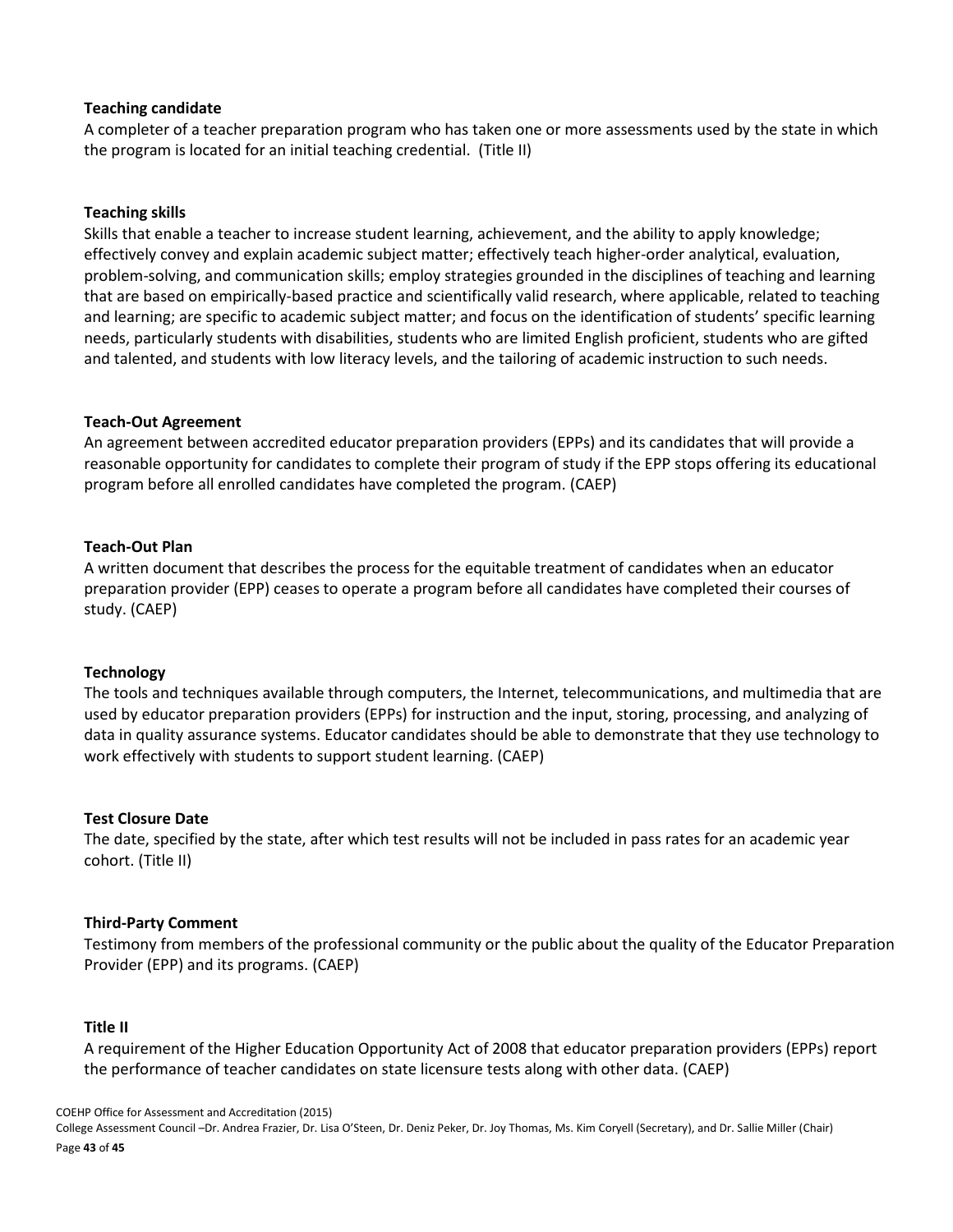### **Title IV**

A requirement of the Higher Education Opportunity Act of 2008 and its predecessor that colleges and universities must be accredited by an institutional accrediting body recognized by the Secretary of the U.S. Department of Education for their students to be eligible for federal financial aid. (CAEP)

### **Traditional Preparation Program**

A credit-bearing program designed for the preparation of educators typically offered by institutes of higher education. (GaPSC Rule Book 505-3-.01)

### **Traditional Teacher Preparation Program**

A teacher preparation program that primarily serves undergraduate students without prior teaching or work experience and leads at least to a bachelor's degree. (Title II)

### **Traditional Program Management System**

The Traditional Program Management System (TPMS) allows you to provide data to GaPSC about the participants in your programs, and allows GaPSC and the GACE assessment provider to provide data about those candidates to you. (TPMS User Manual)

#### **Training**

The formal and informal preparation of Board members, Council members, Commission members, site visitors, volunteers, consultants, and staff for their CAEP roles and responsibilities. (CAEP)

#### **Transparency**

(1) Openness in communications about the accreditation process, documents prepared for accreditation, and the outcomes of the accreditation review, and (2) an Educator Preparation Provider's (EPP's) public display of candidate performance data on the homepage of its website. (CAEP)

#### **Triangulation**

A technique that reinforces conclusions based on data from multiple sources. (CAEP)

#### **Universal design for learning**

A scientifically valid framework for guiding educational practice that provides flexibility in the ways information is presented, in the ways students respond or demonstrate knowledge and skills, and in the ways students are engaged; and reduces barriers in instruction, provides appropriate accommodations, supports, and challenges, and maintains high achievement expectations for all students, including students with disabilities and students who are limited English proficient. (Title II)

COEHP Office for Assessment and Accreditation (2015) College Assessment Council –Dr. Andrea Frazier, Dr. Lisa O'Steen, Dr. Deniz Peker, Dr. Joy Thomas, Ms. Kim Coryell (Secretary), and Dr. Sallie Miller (Chair) Page **44** of **45**